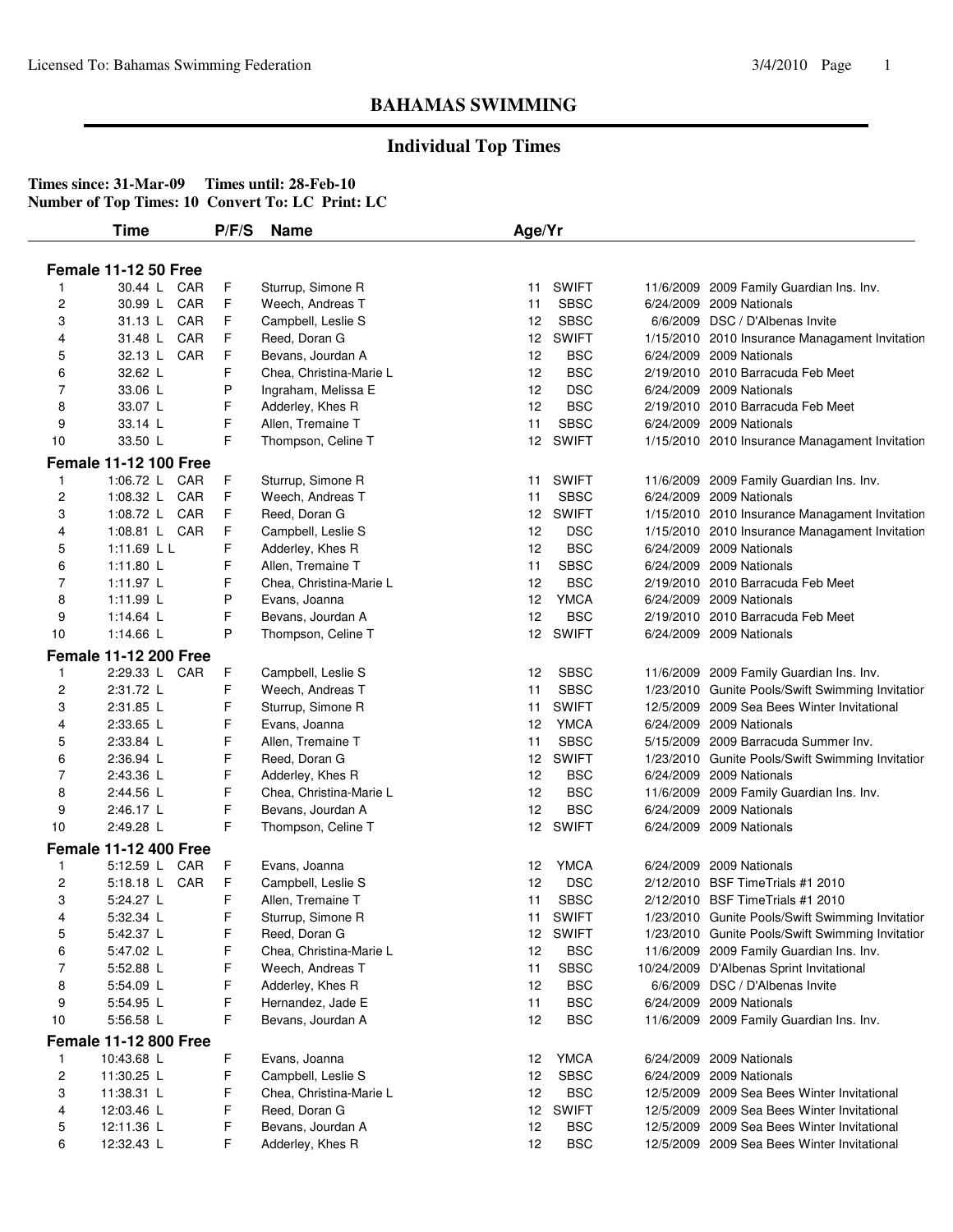## **Individual Top Times**

|                | <b>Time</b>                                | P/F/S | <b>Name</b>              | Age/Yr          |              |                                                  |
|----------------|--------------------------------------------|-------|--------------------------|-----------------|--------------|--------------------------------------------------|
|                |                                            |       |                          |                 |              |                                                  |
| $\overline{7}$ | <b>Female 11-12 800 Free</b><br>13:14.66 L | F     | Kemp, Kaitlyn M          |                 | 12 SWIFT     | 12/5/2009 2009 Sea Bees Winter Invitational      |
|                |                                            |       |                          |                 |              |                                                  |
|                | Female 11-12 50 Back                       |       |                          |                 |              |                                                  |
| -1             | 37.06 L CAR                                | F     | Weech, Andreas T         | 11              | <b>SBSC</b>  | 2/12/2010 BSF Time Trials #1 2010                |
| $\overline{c}$ | 37.07 L CAR                                | F     | Campbell, Leslie S       | 12              | <b>SBSC</b>  | 6/24/2009 2009 Nationals                         |
| 3              | 37.80 L                                    | F     | Allen, Tremaine T        | 11              | <b>SBSC</b>  | 6/24/2009 2009 Nationals                         |
| 4              | 38.22 L                                    | F     | Reed, Doran G            | 12 <sup>2</sup> | <b>SWIFT</b> | 1/15/2010 2010 Insurance Managament Invitation   |
| 5              | 39.00 L                                    | F     | Sturrup, Simone R        | 11              | <b>SWIFT</b> | 6/24/2009 2009 Nationals                         |
| 6              | 40.94 L                                    | F     | Chea, Christina-Marie L  | 12              | <b>BSC</b>   | 6/24/2009 2009 Nationals                         |
| $\overline{7}$ | 41.93 L                                    | F     | Scriven, Nia             | 11              | <b>SBSC</b>  | 6/24/2009 2009 Nationals                         |
| 8              | 42.28 L                                    | F     | Hernandez, Jade E        | 11              | <b>BSC</b>   | 6/24/2009 2009 Nationals                         |
| 9              | 42.64 L                                    | P     | *I Adderley, Kryshelle A | 12              | <b>SBSC</b>  | 6/24/2009 2009 Nationals                         |
| 10             | 42.71 L                                    | P     | Neil, Courtney H         | 12              | <b>BSC</b>   | 6/24/2009 2009 Nationals                         |
|                | <b>Female 11-12 100 Back</b>               |       |                          |                 |              |                                                  |
| $\mathbf{1}$   | 1:18.56 L CAR                              | F     | Campbell, Leslie S       | 12              | <b>SBSC</b>  | 6/24/2009 2009 Nationals                         |
| $\overline{c}$ | 1:22.91 L                                  | F     | Allen, Tremaine T        | 11              | <b>SBSC</b>  | 5/15/2009 2009 Barracuda Summer Inv.             |
| 3              | 1:25.82 L                                  | F     | Weech, Andreas T         | 11              | <b>SBSC</b>  | 1/15/2010 2010 Insurance Managament Invitation   |
| 4              | 1:26.14 L                                  | F     | Reed, Doran G            | 12              | <b>SWIFT</b> | 1/15/2010 2010 Insurance Managament Invitation   |
| 5              | 1:27.66 L                                  | F     | Evans, Joanna            | 12              | <b>YMCA</b>  | 6/24/2009 2009 Nationals                         |
| 6              | 1:28.48 L                                  | F     | Sturrup, Simone R        | 11              | <b>SWIFT</b> | 6/24/2009 2009 Nationals                         |
| 7              | 1:31.62 L L                                | F     | Adderley, Khes R         | 12              | <b>BSC</b>   | 6/24/2009 2009 Nationals                         |
| 8              | $1:31.84$ L                                | F     | Hernandez, Jade E        | 11              | <b>BSC</b>   | 6/24/2009 2009 Nationals                         |
| 9              | 1:33.47 $\lfloor$                          | F     | Kemp, Kaitlyn M          | 12              | <b>SWIFT</b> | 12/5/2009 2009 Sea Bees Winter Invitational      |
| 10             | 1:34.34 L                                  | F     | Scriven, Nia             | 11              | <b>SBSC</b>  | 6/24/2009 2009 Nationals                         |
|                | <b>Female 11-12 200 Back</b>               |       |                          |                 |              |                                                  |
| $\mathbf{1}$   | 3:00.98 L                                  | F     | Campbell, Leslie S       | 12              | <b>SBSC</b>  | 6/24/2009 2009 Nationals                         |
| $\overline{c}$ | 3:05.22 L                                  | F     | Allen, Tremaine T        | 11              | <b>SBSC</b>  | 2/12/2010 BSF Time Trials #1 2010                |
| 3              | 3:09.78 L                                  | F     | Reed, Doran G            | 12 <sup>2</sup> | <b>SWIFT</b> | 1/23/2010 Gunite Pools/Swift Swimming Invitatior |
| 4              | $3:16.39$ L                                | F     | Bevans, Jourdan A        | 12              | <b>BSC</b>   | 6/24/2009 2009 Nationals                         |
| 5              | 3:16.96 L                                  | F     | Adderley, Khes R         | 12              | <b>BSC</b>   | 6/24/2009 2009 Nationals                         |
| 6              | 3:20.94 L                                  | F     | Sturrup, Simone R        | 11              | <b>SWIFT</b> | 2/19/2010 2010 Barracuda Feb Meet                |
| $\overline{7}$ | 3:31.33 L                                  | F     | Kemp, Kaitlyn M          | 12              | SWIFT        | 1/23/2010 Gunite Pools/Swift Swimming Invitatior |
| 8              | 3:38.10 L                                  | F     | Garraway, Christina X    | 12              | <b>BSC</b>   | 1/23/2010 Gunite Pools/Swift Swimming Invitatior |
| 9              | 3:40.68 L                                  | F     | Thompson, Maya A         | 11              | <b>SWIFT</b> | 1/23/2010 Gunite Pools/Swift Swimming Invitatior |
| 10             | 3:40.96 L                                  | F     | Thompson, Celine T       |                 | 12 SWIFT     | 5/15/2009 2009 Barracuda Summer Inv.             |
|                | Female 11-12 50 Breast                     |       |                          |                 |              |                                                  |
| $\mathbf{1}$   | 41.56 L                                    | F     | Sturrup, Simone R        |                 | 11 SWIFT     | 12/5/2009 2009 Sea Bees Winter Invitational      |
| 2              | 41.90 L                                    | F     | Chea, Christina-Marie L  | 12              | <b>BSC</b>   | 6/24/2009 2009 Nationals                         |
| 3              | 42.01 L                                    | F     | Campbell, Leslie S       | 12              | <b>DSC</b>   | 1/15/2010 2010 Insurance Managament Invitation   |
| 4              | 43.53 L                                    | F     | Thompson, Celine T       | 12 <sup>2</sup> | <b>SWIFT</b> | 6/24/2009 2009 Nationals                         |
| 5              | 43.74 L                                    | F     | Evans, Joanna            | 12              | <b>YMCA</b>  | 6/24/2009 2009 Nationals                         |
| 6              | 43.80 L                                    | F     | Adderley, Khes R         | 12              | <b>BSC</b>   | 6/24/2009 2009 Nationals                         |
| $\overline{7}$ | 43.99 L                                    | F     | Bevans, Jourdan A        | 12              | <b>BSC</b>   | 6/24/2009 2009 Nationals                         |
| 8              | 44.09 L                                    | F     | Allen, Tremaine T        | 11              | <b>SBSC</b>  | 6/24/2009 2009 Nationals                         |
| 9              | 44.72 L                                    | F     | Scriven, Nia             | 11              | <b>SBSC</b>  | 6/24/2009 2009 Nationals                         |
|                | 46.86 L                                    | P     | Reed, Doran G            |                 | 12 SWIFT     | 6/24/2009 2009 Nationals                         |
| 10             |                                            |       |                          |                 |              |                                                  |
|                | Female 11-12 100 Breast                    |       |                          |                 |              |                                                  |
| $\mathbf{1}$   | 1:31.16 L                                  | F     | Chea, Christina-Marie L  | 12              | <b>BSC</b>   | 6/24/2009 2009 Nationals                         |
| $\overline{c}$ | 1:33.06 L                                  | F     | Sturrup, Simone R        | 11              | <b>SWIFT</b> | 6/24/2009 2009 Nationals                         |
| 3              | 1:36.16 L                                  | F     | Allen, Tremaine T        | 11              | <b>SBSC</b>  | 1/15/2010 2010 Insurance Managament Invitation   |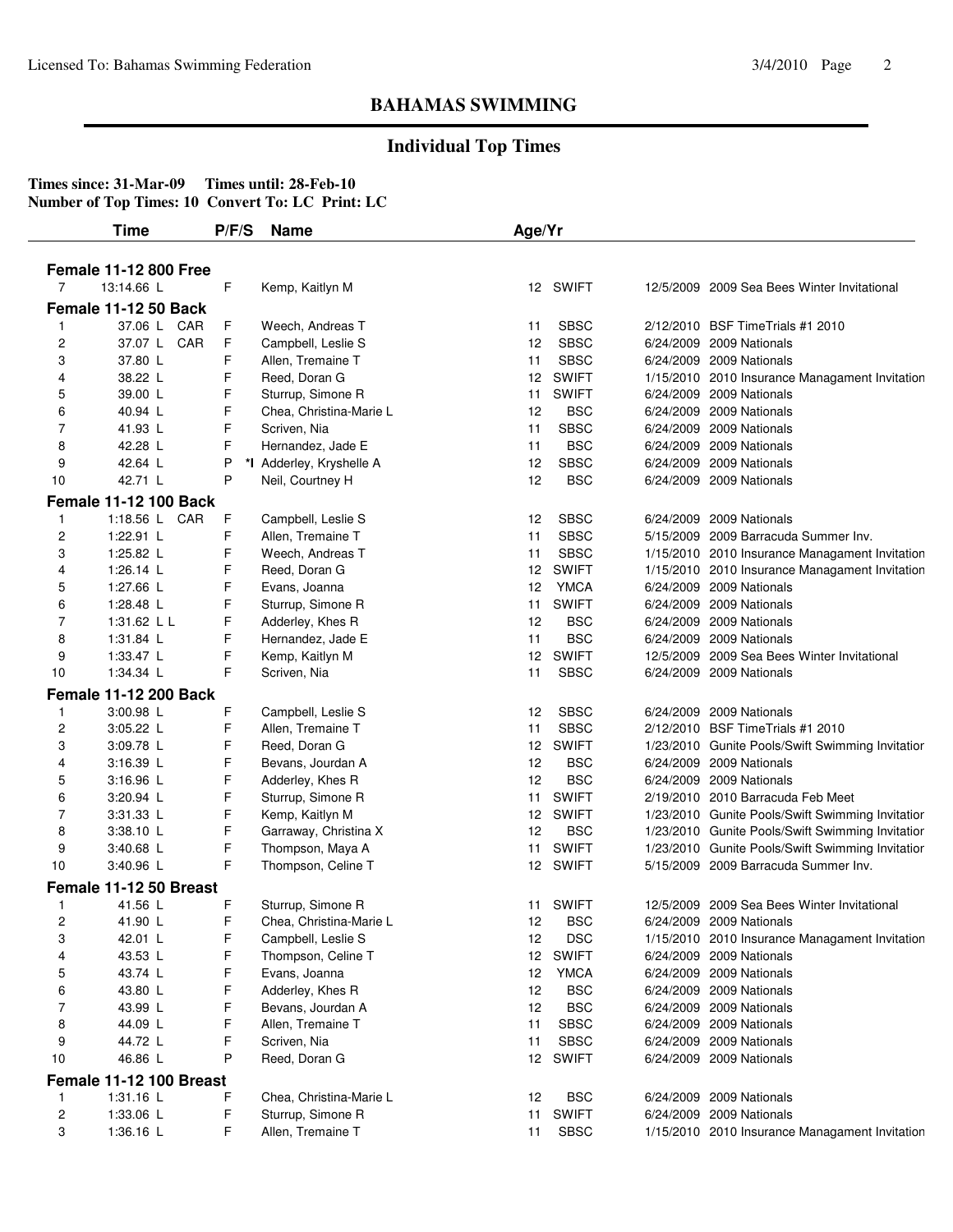## **Individual Top Times**

|                | <b>Time</b>                 | P/F/S  | Name                    | Age/Yr           |              |           |                                                  |
|----------------|-----------------------------|--------|-------------------------|------------------|--------------|-----------|--------------------------------------------------|
| 4              | 1:37.50 L                   | F      | Adderley, Khes R        | 12               | <b>BSC</b>   | 6/24/2009 | 2009 Nationals                                   |
| 5              | 1:38.54 L                   | P      | Campbell, Leslie S      | 12               | <b>SBSC</b>  |           | 6/24/2009 2009 Nationals                         |
| 6              | 1:39.37 L                   | F      | Bevans, Jourdan A       | 12               | <b>BSC</b>   |           | 6/24/2009 2009 Nationals                         |
| 7              | 1:39.45 $\lfloor$           | F      | Thompson, Celine T      | 12               | <b>SWIFT</b> |           | 1/15/2010 2010 Insurance Managament Invitation   |
| 8              | 1:40.21 L                   | P      | Evans, Joanna           | 12               | <b>YMCA</b>  |           | 6/24/2009 2009 Nationals                         |
| 9              | 1:42.37 L                   | P      | Scriven, Nia            | 11               | <b>SBSC</b>  |           | 6/24/2009 2009 Nationals                         |
| 10             | 1:44.87 L                   | F      | Roberts, Jerniqua       | 11               | <b>SBSC</b>  |           | 11/6/2009 2009 Family Guardian Ins. Inv.         |
|                | Female 11-12 200 Breast     |        |                         |                  |              |           |                                                  |
| 1              | 3:20.80 L                   | F      | Chea, Christina-Marie L | 12               | <b>BSC</b>   |           | 6/24/2009 2009 Nationals                         |
| $\overline{c}$ | $3:21.14$ L                 | F      | Evans, Joanna           | 12               | <b>YMCA</b>  |           | 6/24/2009 2009 Nationals                         |
| 3              | 3:24.34 L                   | F      | Sturrup, Simone R       | 11               | <b>SWIFT</b> |           | 1/23/2010 Gunite Pools/Swift Swimming Invitatior |
| 4              | 3:24.51 L                   | F      | Allen, Tremaine T       | 11               | <b>SBSC</b>  |           | 1/23/2010 Gunite Pools/Swift Swimming Invitatior |
| 5              | 3:34.33 L                   | F      | Bevans, Jourdan A       | 12               | <b>BSC</b>   |           | 5/15/2009 2009 Barracuda Summer Inv.             |
| 6              | 3:37.10 L                   | F      | Adderley, Khes R        | 12               | <b>BSC</b>   |           | 6/24/2009 2009 Nationals                         |
| $\overline{7}$ | 3:38.49 L                   | F      | Scriven, Nia            | 11               | <b>SBSC</b>  |           | 1/23/2010 Gunite Pools/Swift Swimming Invitatior |
| 8              | 3:39.83 L                   | F      | Thompson, Celine T      | 12               | <b>SWIFT</b> |           | 6/24/2009 2009 Nationals                         |
| 9              | 3:48.88 L                   | F      | Wilson, Jazz A          | 12               | <b>DSC</b>   |           | 1/15/2010 2010 Insurance Managament Invitation   |
| 10             | 3:51.35 L                   | F      | Campbell, Leslie S      | 12               | <b>SBSC</b>  |           | 6/24/2009 2009 Nationals                         |
|                |                             |        |                         |                  |              |           |                                                  |
|                | <b>Female 11-12 50 Fly</b>  |        |                         |                  |              |           |                                                  |
| 1              | 33.37 L CAR                 | F<br>F | Sturrup, Simone R       | 11               | <b>SWIFT</b> |           | 2/19/2010 2010 Barracuda Feb Meet                |
| 2              | 34.80 L                     |        | Weech, Andreas T        | 11               | <b>SBSC</b>  |           | 1/15/2010 2010 Insurance Managament Invitation   |
| 3              | 34.88 L                     | F      | Campbell, Leslie S      | 12               | <b>DSC</b>   |           | 1/15/2010 2010 Insurance Managament Invitation   |
| 4              | 35.56 L                     | P      | Bevans, Jourdan A       | 12               | <b>BSC</b>   |           | 6/24/2009 2009 Nationals                         |
| 5              | 37.28 L                     | P      | Allen, Tremaine T       | 11               | <b>SBSC</b>  |           | 6/24/2009 2009 Nationals                         |
| 6              | 37.81 L                     | F      | Ingraham, Melissa E     | 12               | <b>DSC</b>   |           | 12/5/2009 2009 Sea Bees Winter Invitational      |
| $\overline{7}$ | 38.60 L                     | P      | Adderley, Khes R        | 12               | <b>BSC</b>   |           | 6/24/2009 2009 Nationals                         |
| 8              | 38.77 L                     | F      | Reed, Doran G           | 12 <sup>2</sup>  | <b>SWIFT</b> |           | 2/19/2010 2010 Barracuda Feb Meet                |
| 9              | 39.25 L                     | P      | Elliott, Ayshah A       | 12               | <b>DSC</b>   |           | 6/24/2009 2009 Nationals                         |
| 10             | 40.48 L                     | F      | Kemp, Kaitlyn M         | 12 <sup>12</sup> | <b>SWIFT</b> |           | 2/19/2010 2010 Barracuda Feb Meet                |
|                | <b>Female 11-12 100 Fly</b> |        |                         |                  |              |           |                                                  |
| 1              | 1:18.95 L CAR               | F      | Sturrup, Simone R       | 11               | <b>SWIFT</b> |           | 12/5/2009 2009 Sea Bees Winter Invitational      |
| 2              | $1:22.01$ L                 | F      | Bevans, Jourdan A       | 12               | <b>BSC</b>   |           | 2/12/2010 BSF Time Trials #1 2010                |
| 3              | 1:22.63 L                   | F      | Weech, Andreas T        | 11               | <b>SBSC</b>  |           | 6/24/2009 2009 Nationals                         |
| 4              | 1:28.11 $L$                 | F      | Allen, Tremaine T       | 11               | <b>SBSC</b>  |           | 6/24/2009 2009 Nationals                         |
| 5              | 1:33.92 L                   | F      | Evans, Joanna           | 12               | <b>YMCA</b>  |           | 5/23/2009 FAC Annual Summer Invitational         |
| 6              | 1:36.10 L                   | F      | Adderley, Khes R        | 12               | <b>BSC</b>   |           | 6/24/2009 2009 Nationals                         |
| $\overline{7}$ | 1:37.51 L                   | F      | Reed, Doran G           | 12 <sup>2</sup>  | <b>SWIFT</b> |           | 5/15/2009 2009 Barracuda Summer Inv.             |
| 8              | 1:40.99 L                   | F      | Garraway, Christina X   | 12               | BSC          |           | 1/15/2010 2010 Insurance Managament Invitation   |
| 9              | 1:43.36 L                   | F      | Wallace, Mia A          | 11               | <b>SBSC</b>  |           | 12/5/2009 2009 Sea Bees Winter Invitational      |
| 10             | 1:44.35 L                   | F      | Pinder, Gabriele P      | 12               | <b>BSC</b>   |           | 1/15/2010 2010 Insurance Managament Invitation   |
|                | <b>Female 11-12 200 Fly</b> |        |                         |                  |              |           |                                                  |
| $\mathbf{1}$   | 3:05.74 L                   | F      | Bevans, Jourdan A       | 12               | <b>BSC</b>   |           | 2/12/2010 BSF Time Trials #1 2010                |
| 2              | 3:07.68 L                   | F      | Sturrup, Simone R       | 11               | <b>SWIFT</b> |           | 1/23/2010 Gunite Pools/Swift Swimming Invitatior |
| 3              | 3:51.49 L                   | F      | Kemp, Kaitlyn M         |                  | 12 SWIFT     |           | 2/12/2010 BSF TimeTrials #1 2010                 |
|                | Female 11-12 200 IM         |        |                         |                  |              |           |                                                  |
| 1              | 2:53.60 L                   | F      | Sturrup, Simone R       | 11               | <b>SWIFT</b> |           | 2/12/2010 BSF TimeTrials #1 2010                 |
| 2              | 2:54.72 L                   | F      | Campbell, Leslie S      | 12               | <b>UNAT</b>  |           | 12/5/2009 2009 Sea Bees Winter Invitational      |
| 3              | 2:58.21 L                   | F      | Allen, Tremaine T       | 11               | <b>SBSC</b>  |           | 6/24/2009 2009 Nationals                         |
| 4              | 2:59.47 L                   | F      | Weech, Andreas T        | 11               | <b>SBSC</b>  |           | 11/6/2009 2009 Family Guardian Ins. Inv.         |
| 5              | 3:01.84 L                   | F      | Bevans, Jourdan A       | 12               | <b>BSC</b>   |           | 6/24/2009 2009 Nationals                         |
| 6              | 3:02.62 L                   | F      | Evans, Joanna           |                  | 12 YMCA      |           | 6/24/2009 2009 Nationals                         |
|                |                             |        |                         |                  |              |           |                                                  |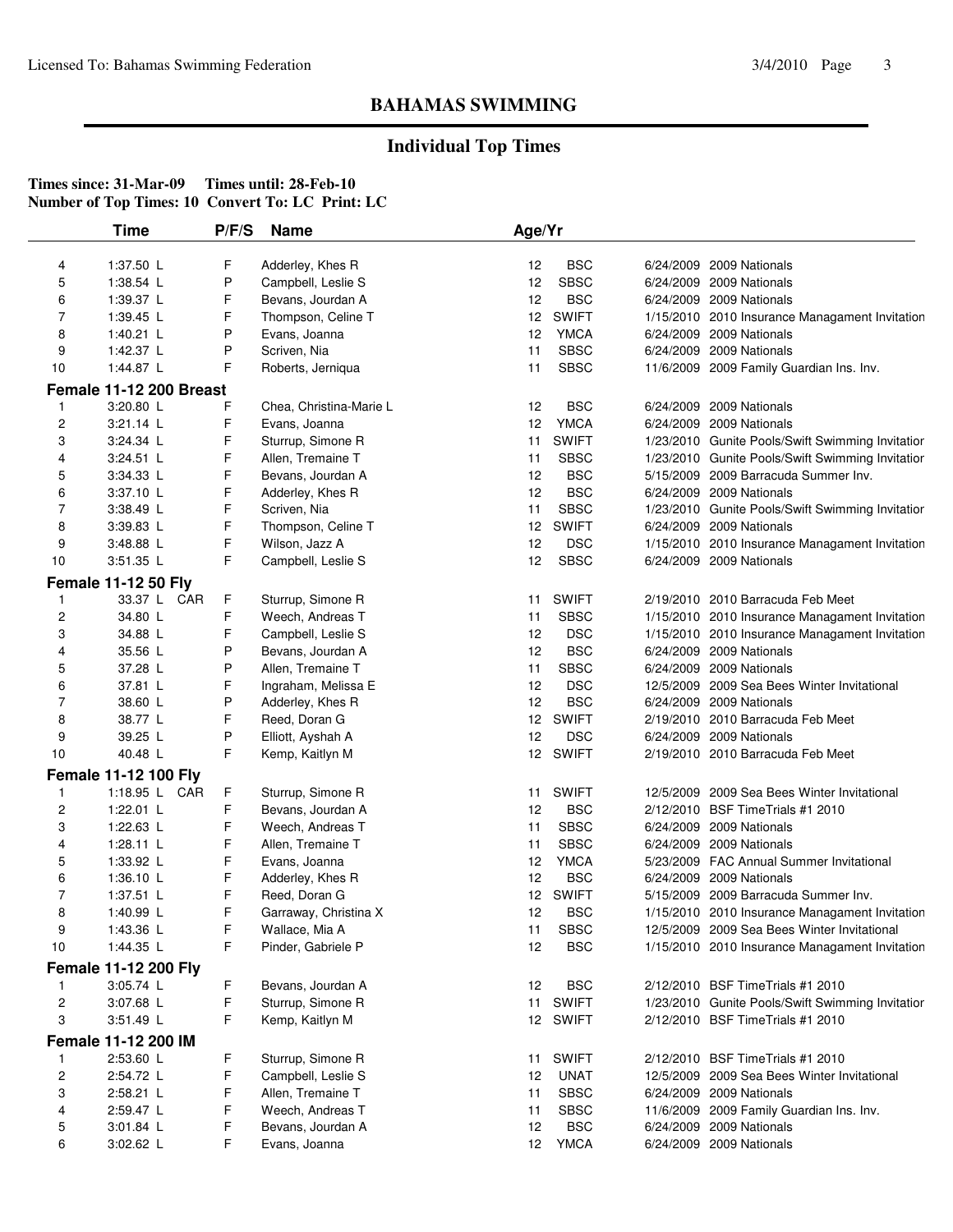## **Individual Top Times**

|                | Time                         | P/F/S | Name                    | Age/Yr          |              |                                                  |
|----------------|------------------------------|-------|-------------------------|-----------------|--------------|--------------------------------------------------|
|                | Female 11-12 200 IM          |       |                         |                 |              |                                                  |
| 7              | 3:03.17 L                    | F     | Chea, Christina-Marie L | 12              | <b>BSC</b>   | 1/15/2010 2010 Insurance Managament Invitation   |
| 8              | 3:03.94 L                    | F     | Adderley, Khes R        | 12              | <b>BSC</b>   | 6/24/2009 2009 Nationals                         |
| 9              | 3:17.28 L                    | F     | Scriven, Nia            | 11              | <b>SBSC</b>  | 1/23/2010 Gunite Pools/Swift Swimming Invitatior |
| 10             | 3:21.68 L                    | F     | Reed, Doran G           | 12 <sup>2</sup> | SWIFT        | 6/24/2009 2009 Nationals                         |
|                |                              |       |                         |                 |              |                                                  |
|                | Female 11-12 400 IM          |       |                         |                 |              |                                                  |
| $\mathbf{1}$   | 6:16.64 L                    | F     | Sturrup, Simone R       | 11              | SWIFT        | 1/15/2010 2010 Insurance Managament Invitation   |
| 2              | 6:23.23 L                    | F     | Evans, Joanna           | 12              | YMCA         | 12/18/2009 Havana Invitational                   |
| 3              | 6:45.58 L                    | F     | Reed, Doran G           | 12              | <b>SWIFT</b> | 12/5/2009 2009 Sea Bees Winter Invitational      |
|                | <b>Female 13-14 50 Free</b>  |       |                         |                 |              |                                                  |
| $\mathbf{1}$   | 28.78 L CAR                  | P     | Greene, Gabrielle S     | 14              | <b>BAH</b>   | 4/16/2009 XXIV Carifta Swimming Championship:    |
| $\overline{c}$ | 28.99 L CAR                  | T     | Moss, Berchadette P     | 14              | <b>BAH</b>   | 4/16/2009 XXIV Carifta Swimming Championship:    |
| 3              | 29.08 L CAR                  | F     | Smith, Taryn            | 13              | <b>YMCA</b>  | 2/12/2010 BSF Time Trials #1 2010                |
| 4*             | 30.90 L CAR                  | F     | Williams, Jacinda A     | 13              | <b>DSC</b>   | 6/24/2009 2009 Nationals                         |
| 4*             | 30.90 L CAR                  | F     | Morley, Laura J         | 13              | <b>SWIFT</b> | 2/12/2010 BSF Time Trials #1 2010                |
| 6              | 30.93 L CAR                  | F     | Fernander, Sherelle C   | 13              | <b>BSC</b>   | 6/24/2009 2009 Nationals                         |
| 7              | CAR<br>30.96 L               | P     | Rahming, Crystal C      | 13              | <b>BAH</b>   | 4/16/2009 XXIV Carifta Swimming Championship:    |
| 8              | 31.06 L CAR                  | F     | Lowe, Abigail H         | 13              | <b>SWIFT</b> | 2/19/2010 2010 Barracuda Feb Meet                |
| 9              | 31.09 L CAR                  | F     | Carey, Alaena D         | 13              | <b>SBSC</b>  | 2/12/2010 BSF TimeTrials #1 2010                 |
| 10             | 33.65 L                      | F     | Greene, Ana-Philece V   | 14              | <b>BSC</b>   | 5/15/2009 2009 Barracuda Summer Inv.             |
|                | <b>Female 13-14 100 Free</b> |       |                         |                 |              |                                                  |
| $\mathbf{1}$   | 1:02.75 L CAR                | F     | Smith, Taryn            | 13              | <b>YMCA</b>  | 6/24/2009 2009 Nationals                         |
| 2              | 1:06.16 L CAR                | F     | Greene, Gabrielle S     | 14              | <b>BSC</b>   | 2/12/2010 BSF TimeTrials #1 2010                 |
| 3              | 1:06.35 L CAR                | F     | Morley, Laura J         | 13              | <b>SWIFT</b> | 6/24/2009 2009 Nationals                         |
| 4              | 1:06.74 L CAR                | F     | Moss, Berchadette P     | 14              | <b>DSC</b>   | 7/16/2009 2009 FL Southern Zone LC Sectiona -    |
| 5              | 1:07.39 L CAR                | F     | Rahming, Crystal C      | 13              | <b>SWIFT</b> | 6/24/2009 2009 Nationals                         |
| 6              | 1:07.58 L                    | F     | Lowe, Abigail H         | 13              | <b>SWIFT</b> | 2/19/2010 2010 Barracuda Feb Meet                |
| $\overline{7}$ | 1:07.71 L                    | F     | Williams, Jacinda A     | 13              | <b>DSC</b>   | 6/6/2009 DSC / D'Albenas Invite                  |
| 8              | 1:08.00 L                    | F     | Fernander, Sherelle C   | 13              | <b>BSC</b>   | 5/15/2009 2009 Barracuda Summer Inv.             |
| 9              | 1:10.79 $L$                  | F     | Greene, Ana-Philece V   | 14              | <b>BSC</b>   | 5/15/2009 2009 Barracuda Summer Inv.             |
| 10             | $1:11.53$ L                  | F     | Carey, Alaena D         | 13              | <b>SBSC</b>  | 5/29/2009 Sea Bees Spring Invitational           |
|                | <b>Female 13-14 200 Free</b> |       |                         |                 |              |                                                  |
| $\mathbf{1}$   | 2:22.69 L CAR                | F     | Smith, Taryn            | 13              | <b>YMCA</b>  | 12/18/2009 Havana Invitational                   |
| 2              | 2:23.75 L CAR                | F     | Morley, Laura J         | 13              | <b>BAH</b>   | 6/29/2009 XXVI CAMPEONATO CCCAN 2009             |
| 3              | 2:26.15 L                    | F     | Lowe, Abigail H         | 13              | <b>SWIFT</b> | 5/15/2009 2009 Barracuda Summer Inv.             |
| 4              | 2:27.45 L                    | F     | Williams, Jacinda A     | 13              | <b>DSC</b>   | 2/19/2010 2010 Barracuda Feb Meet                |
| 5              | 2:29.47 L                    | F     | Rolle, Riquel E         | 14              | <b>DSC</b>   | 6/24/2009 2009 Nationals                         |
| 6              | 2:33.25 L                    | Т     | Greene, Gabrielle S     | 14              | <b>BAH</b>   | 4/16/2009 XXIV Carifta Swimming Championship:    |
| 7              | 2:33.55 L                    | F     | Rahming, Crystal C      | 13              | <b>SWIFT</b> | 1/23/2010 Gunite Pools/Swift Swimming Invitatior |
| 8              | 2:35.68 L                    | F     | Moss, Berchadette P     | 14              | <b>DSC</b>   | 2/19/2010 2010 Barracuda Feb Meet                |
| 9              | 2:35.84 L                    | F     | *I Galanis, Zoe A       | 14              | <b>SBSC</b>  | 6/24/2009 2009 Nationals                         |
| 10             | 2:38.93 L                    | F     | Fernander, Sherelle C   | 13              | <b>BSC</b>   | 6/24/2009 2009 Nationals                         |
|                |                              |       |                         |                 |              |                                                  |
|                | <b>Female 13-14 400 Free</b> |       |                         |                 |              |                                                  |
|                | 4:58.41 L CAR                | F     | Morley, Laura J         | 13              | BAH          | 6/29/2009 XXVI CAMPEONATO CCCAN 2009             |
| $\overline{c}$ | 5:09.04 L                    | F     | Lowe, Abigail H         | 13              | <b>SWIFT</b> | 2/19/2010 2010 Barracuda Feb Meet                |
| 3              | 5:15.18 L                    | F     | Williams, Jacinda A     | 13              | <b>DSC</b>   | 10/24/2009 D'Albenas Sprint Invitational         |
| 4              | 5:23.99 L                    | F     | Rolle, Riquel E         | 14              | <b>DSC</b>   | 6/24/2009 2009 Nationals                         |
| 5              | 5:24.14 L                    | F     | Rahming, Crystal C      | 13              | <b>SWIFT</b> | 1/23/2010 Gunite Pools/Swift Swimming Invitatior |
| 6              | 5:35.48 L                    | F     | Greene, Gabrielle S     | 14              | <b>BSC</b>   | 11/6/2009 2009 Family Guardian Ins. Inv.         |
| 7              | 5:42.67 L                    | F.    | Moss, Berchadette P     | 14              | $_{\rm DSC}$ | 10/24/2009 D'Albenas Sprint Invitational         |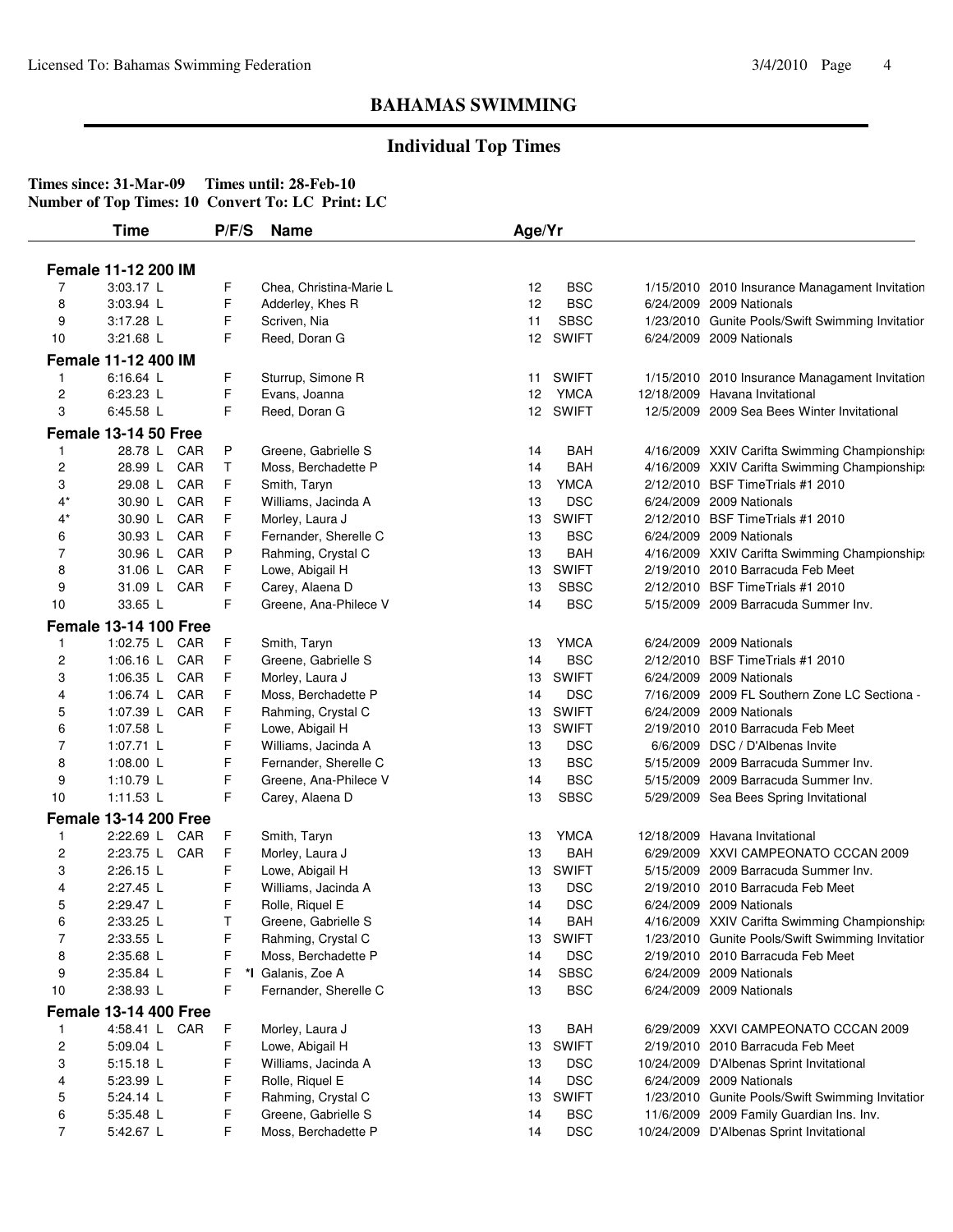## **Individual Top Times**

|                | <b>Time</b>                  | P/F/S | <b>Name</b>           | Age/Yr |              |                                                  |
|----------------|------------------------------|-------|-----------------------|--------|--------------|--------------------------------------------------|
| 8              | 5:46.15 L                    | F     | Burrows, Lianna E     | 13     | <b>BSC</b>   | 6/24/2009 2009 Nationals                         |
| 9              | 5:46.82 L                    | F     | Fernander, Sherelle C | 13     | <b>BSC</b>   | 11/6/2009 2009 Family Guardian Ins. Inv.         |
| 10             | 5:47.98 L                    | F     | *I Gibson, Felicia J  | 14     | <b>SBSC</b>  | 6/24/2009 2009 Nationals                         |
|                | <b>Female 13-14 800 Free</b> |       |                       |        |              |                                                  |
| 1              | 10:25.89 L                   | F     | Morley, Laura J       | 13     | <b>SWIFT</b> | 6/24/2009 2009 Nationals                         |
| 2              | 10:30.02 L                   | F     | Lowe, Abigail H       | 13     | <b>SWIFT</b> | 2/12/2010 BSF TimeTrials #1 2010                 |
| 3              | 11:00.82 L                   | F     | Rolle, Riquel E       | 14     | <b>BAH</b>   | 4/16/2009 XXIV Carifta Swimming Championship:    |
| 4              | 11:13.61 L                   | F     | Rahming, Crystal C    | 13     | <b>SWIFT</b> | 6/24/2009 2009 Nationals                         |
| 5              | 11:14.11 L                   | F     | Williams, Jacinda A   | 13     | <b>DSC</b>   | 6/24/2009 2009 Nationals                         |
| 6              | 11:38.70 L                   | F     | Greene, Gabrielle S   | 14     | <b>BSC</b>   | 12/5/2009 2009 Sea Bees Winter Invitational      |
| 7              | 11:44.01 L                   | F     | Fernander, Sherelle C | 13     | <b>BSC</b>   | 6/24/2009 2009 Nationals                         |
| 8              | 11:48.77 L                   | F     | Burrows, Lianna E     | 13     | <b>BSC</b>   | 6/24/2009 2009 Nationals                         |
| 9              | 11:51.99 L                   | F     | *I Gibson, Felicia J  | 14     | <b>SBSC</b>  | 6/24/2009 2009 Nationals                         |
| 10             | 12:42.67 L                   | F     | *I Austin, Fane V     | 14     | <b>BSC</b>   | 6/24/2009 2009 Nationals                         |
|                | Female 13-14 50 Back         |       |                       |        |              |                                                  |
| 1              | 34.89 L                      | F     | Moss, Berchadette P   | 14     | <b>DSC</b>   | 6/24/2009 2009 Nationals                         |
| 2              | 35.42 L                      | F     | Williams, Jacinda A   | 13     | <b>DSC</b>   | 5/15/2009 2009 Barracuda Summer Inv.             |
| 3              | 36.18 L                      | F     | Smith, Taryn          | 13     | <b>YMCA</b>  | 6/24/2009 2009 Nationals                         |
| 4              | 37.18 L                      | F     | Greene, Gabrielle S   | 14     | <b>BSC</b>   | 6/24/2009 2009 Nationals                         |
| 5              | 37.31 L                      | F     | Morley, Laura J       | 13     | <b>SWIFT</b> | 1/15/2010 2010 Insurance Managament Invitation   |
| 6              | 37.46 L                      | F     | Carey, Alaena D       | 13     | <b>SBSC</b>  | 6/24/2009 2009 Nationals                         |
| $\overline{7}$ | 37.76 L                      | F     | Rolle, Riquel E       | 14     | <b>DSC</b>   | 10/24/2009 D'Albenas Sprint Invitational         |
| 8              | 38.02 L                      | F     | Fernander, Sherelle C | 13     | <b>BSC</b>   | 2/12/2010 BSF Time Trials #1 2010                |
| 9              | 39.01 L                      | F     | Rahming, Crystal C    | 13     | <b>SWIFT</b> | 2/12/2010 BSF TimeTrials #1 2010                 |
| 10             | 39.53 L L                    | F.    | *I Gibson, Felicia J  | 14     | <b>SBSC</b>  | 6/24/2009 2009 Nationals                         |
|                | <b>Female 13-14 100 Back</b> |       |                       |        |              |                                                  |
| 1              | 1:16.86 L                    | F     | Williams, Jacinda A   | 13     | <b>DSC</b>   | 6/24/2009 2009 Nationals                         |
| 2              | 1:17.62 L                    | F     | Moss, Berchadette P   | 14     | <b>DSC</b>   | 6/24/2009 2009 Nationals                         |
| 3              | 1:18.99 L                    | P     | Morley, Laura J       | 13     | <b>BAH</b>   | 6/29/2009 XXVI CAMPEONATO CCCAN 2009             |
| 4              | 1:20.17 $\lfloor$            | Ρ     | Rolle, Riquel E       | 14     | BAH          | 4/16/2009 XXIV Carifta Swimming Championship:    |
| 5              | 1:24.33 L                    | F     | Lowe, Abigail H       | 13     | <b>SWIFT</b> | 6/24/2009 2009 Nationals                         |
| 6              | 1:24.62 L                    | F     | Davis, Janae A        | 13     | <b>SBSC</b>  | 6/24/2009 2009 Nationals                         |
| 7              | 1:26.04 L                    | F     | Fernander, Sherelle C | 13     | <b>BSC</b>   | 1/15/2010 2010 Insurance Managament Invitation   |
| 8              | 1:26.09 $\lfloor$            | P     | Rahming, Crystal C    | 13     | <b>BAH</b>   | 4/16/2009 XXIV Carifta Swimming Championship:    |
| 9              | 1:26.58 L                    | F     | Carey, Alaena D       | 13     | <b>SBSC</b>  | 11/6/2009 2009 Family Guardian Ins. Inv.         |
| 10             | 1:28.11 L L                  | F     | *I Gibson, Felicia J  | 14     | <b>SBSC</b>  | 6/24/2009 2009 Nationals                         |
|                | <b>Female 13-14 200 Back</b> |       |                       |        |              |                                                  |
| $\mathbf{1}$   | 2:46.93 L                    | F     | Williams, Jacinda A   | 13     | <b>DSC</b>   | 6/6/2009 DSC / D'Albenas Invite                  |
| 2              | 2:48.71 L                    | Ρ     | Morley, Laura J       | 13     | <b>BAH</b>   | 4/16/2009 XXIV Carifta Swimming Championship:    |
| 3              | 2:55.82 L                    | F     | Rolle, Riquel E       | 14     | <b>DSC</b>   | 5/15/2009 2009 Barracuda Summer Inv.             |
| 4              | 3:03.48 L                    | F     | Davis, Janae A        | 13     | <b>SBSC</b>  | 6/24/2009 2009 Nationals                         |
| 5              | 3:05.80 L                    | F     | Lowe, Abigail H       | 13     | <b>SWIFT</b> | 12/5/2009 2009 Sea Bees Winter Invitational      |
| 6              | 3:11.96 L                    | F     | Fernander, Sherelle C | 13     | <b>BSC</b>   | 1/23/2010 Gunite Pools/Swift Swimming Invitatior |
| 7              | 3:13.97 L                    | F     | Rahming, Crystal C    | 13     | <b>SWIFT</b> | 6/24/2009 2009 Nationals                         |
| 8              | 3:16.14 L                    | F     | *I Gibson, Felicia J  | 14     | <b>SBSC</b>  | 6/24/2009 2009 Nationals                         |
| 9              | 3:20.99 L                    | F     | *I Ferguson, Mallory  | 14     | <b>YMCA</b>  | 6/6/2009 Last Chance Meet                        |
| 10             | 3:22.70 L                    | F     | Burrows, Lianna E     | 13     | <b>BSC</b>   | 6/24/2009 2009 Nationals                         |
|                | Female 13-14 50 Breast       |       |                       |        |              |                                                  |
| 1              | 37.13 L CAR                  | F     | Rolle, Riquel E       | 14     | <b>BAH</b>   | 4/16/2009 XXIV Carifta Swimming Championship:    |
| 2              | 37.43 L CAR                  | P     | Greene, Gabrielle S   | 14     | <b>BAH</b>   | 4/16/2009 XXIV Carifta Swimming Championship:    |
| 3              | 37.69 L CAR                  | P     | Carey, Alaena D       | 13     | <b>BAH</b>   | 4/16/2009 XXIV Carifta Swimming Championship:    |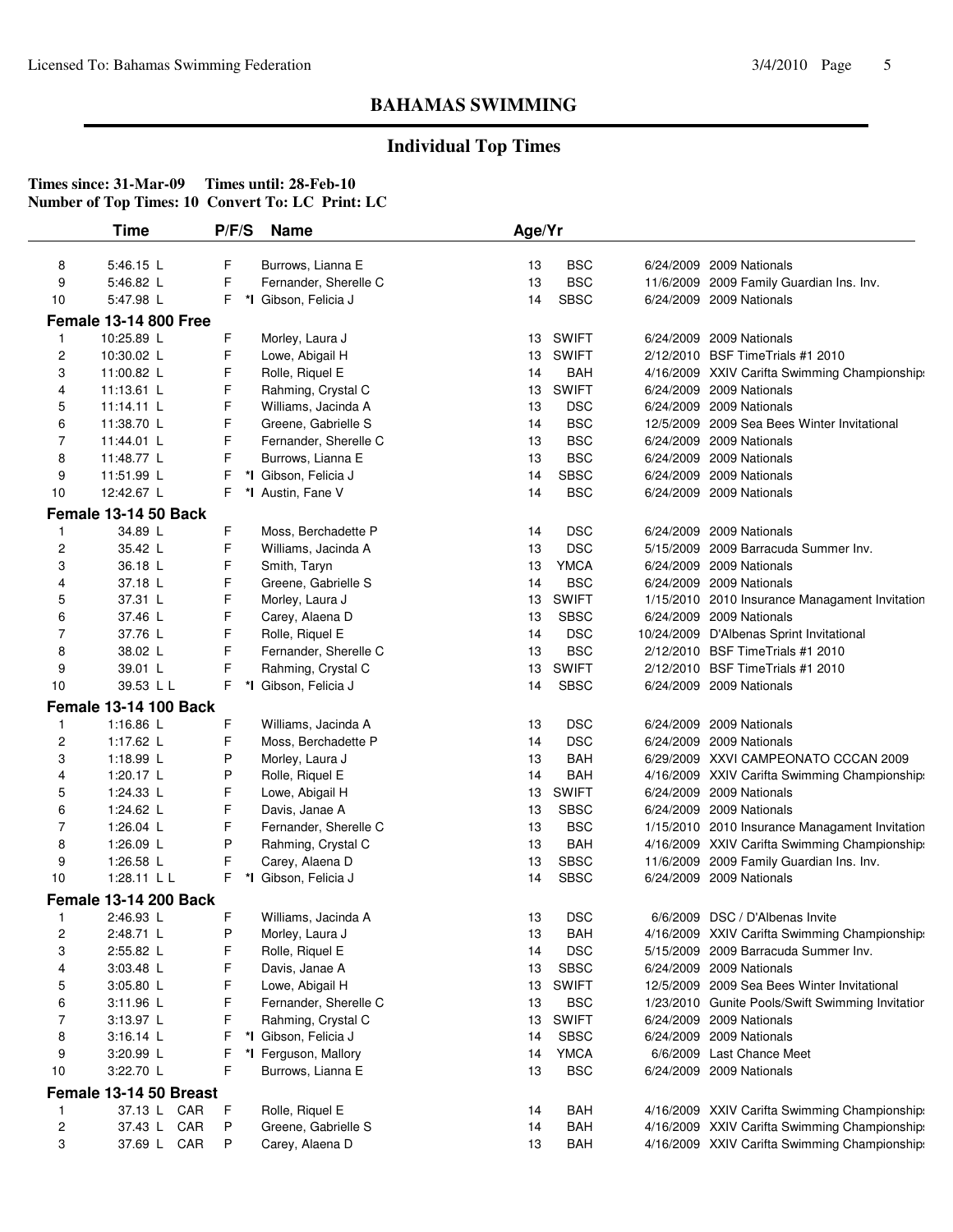## **Individual Top Times**

|                | <b>Time</b>                 | P/F/S | <b>Name</b>           | Age/Yr |              |                                                |
|----------------|-----------------------------|-------|-----------------------|--------|--------------|------------------------------------------------|
|                |                             |       |                       |        |              |                                                |
|                | Female 13-14 50 Breast      |       |                       |        |              |                                                |
| 4              | 37.73 L CAR                 | F     | Morley, Laura J       | 13     | <b>BAH</b>   | 6/29/2009 XXVI CAMPEONATO CCCAN 2009           |
| 5              | 42.46 L                     | F     | Greene, Ana-Philece V | 14     | <b>BSC</b>   | 5/15/2009 2009 Barracuda Summer Inv.           |
| 6              | 43.97 L                     | F     | Lowe, Abigail H       | 13     | <b>SWIFT</b> | 1/15/2010 2010 Insurance Managament Invitation |
| 7              | 44.10 L                     | F     | *I Galanis, Zoe A     | 14     | <b>SBSC</b>  | 12/5/2009 2009 Sea Bees Winter Invitational    |
| 8              | 45.17 L                     | F     | *I Ferguson, Mallory  | 14     | <b>YMCA</b>  | 6/24/2009 2009 Nationals                       |
| 9              | 45.89 L                     | F     | Thompson, Lauren E    | 13     | <b>BSC</b>   | 6/24/2009 2009 Nationals                       |
| 10             | 45.98 L                     | P     | *I Cox, Xenia B       | 14     | <b>SBSC</b>  | 6/24/2009 2009 Nationals                       |
|                | Female 13-14 100 Breast     |       |                       |        |              |                                                |
| $\mathbf{1}$   | 1:23.40 L CAR               | F     | Morley, Laura J       | 13     | BAH          | 4/16/2009 XXIV Carifta Swimming Championship:  |
| $\overline{c}$ | 1:24.99 L CAR               | F     | Carey, Alaena D       | 13     | <b>BAH</b>   | 4/16/2009 XXIV Carifta Swimming Championship:  |
| 3              | 1:25.07 L CAR               | F     | Rolle, Riquel E       | 14     | <b>DSC</b>   | 6/24/2009 2009 Nationals                       |
| 4              | 1:31.65 L                   | F     | Greene, Gabrielle S   | 14     | <b>BSC</b>   | 2/19/2010 2010 Barracuda Feb Meet              |
| 5              | 1:33.74 L                   | P     | Greene, Ana-Philece V | 14     | <b>BSC</b>   | 6/24/2009 2009 Nationals                       |
| 6              | 1:35.75 L                   | F     | *I Cox, Xenia B       | 14     | <b>SBSC</b>  | 6/24/2009 2009 Nationals                       |
| $\overline{7}$ | 1:38.77 L                   | F     | *I Galanis, Zoe A     | 14     | <b>SBSC</b>  | 6/6/2009 DSC / D'Albenas Invite                |
| 8              | 1:40.98 L                   | F     | *I Ferguson, Mallory  | 14     | <b>YMCA</b>  | 5/23/2009 FAC Annual Summer Invitational       |
| 9              | $1:41.17$ L                 | P     | Williams, Jacinda A   | 13     | <b>DSC</b>   | 6/24/2009 2009 Nationals                       |
| 10             | 1:43.31 L                   | P     | Davis, Janae A        | 13     | <b>SBSC</b>  | 6/24/2009 2009 Nationals                       |
|                | Female 13-14 200 Breast     |       |                       |        |              |                                                |
| 1              | 2:51.04 L CAR               | F     | Morley, Laura J       | 13     | <b>BAH</b>   | 4/16/2009 XXIV Carifta Swimming Championships  |
| 2              | 3:08.03 L                   | F     | Rolle, Riquel E       | 14     | <b>DSC</b>   | 6/24/2009 2009 Nationals                       |
| 3              | 3:10.69 L                   | P     | Carey, Alaena D       | 13     | <b>BAH</b>   | 4/16/2009 XXIV Carifta Swimming Championship:  |
| 4              | 3:27.23 L                   | F     | *I Cox, Xenia B       | 14     | <b>SBSC</b>  | 6/24/2009 2009 Nationals                       |
| 5              | 3:30.89 L                   | F     | Greene, Ana-Philece V | 14     | <b>BSC</b>   | 6/24/2009 2009 Nationals                       |
| 6              | 3:37.18 L                   | F     | *I Galanis, Zoe A     | 14     | <b>SBSC</b>  | 6/24/2009 2009 Nationals                       |
| 7              | 3:37.61 L                   | F     | Lowe, Abigail H       | 13     | <b>SWIFT</b> | 12/5/2009 2009 Sea Bees Winter Invitational    |
| 8              | 3:42.05 L                   | F     | Williams, Jacinda A   | 13     | <b>DSC</b>   | 6/24/2009 2009 Nationals                       |
| 9              | 3:44.50 L                   | F     | Davis, Janae A        | 13     | <b>SBSC</b>  | 6/24/2009 2009 Nationals                       |
| 10             | 4:15.56 L                   | F     | Neil, Cathryn S       | 13     | <b>BSC</b>   | 12/5/2009 2009 Sea Bees Winter Invitational    |
|                |                             |       |                       |        |              |                                                |
|                | <b>Female 13-14 50 Fly</b>  |       |                       |        |              |                                                |
| 1              | 30.18 L CAR                 | Τ     | Moss, Berchadette P   | 14     | <b>DSC</b>   | 6/6/2009 DSC / D'Albenas Invite                |
| 2              | 30.44 L CAR                 | F     | Smith, Taryn          | 13     | <b>BAH</b>   | 6/29/2009 XXVI CAMPEONATO CCCAN 2009           |
| 3              | 34.60 L                     | F     | Morley, Laura J       | 13     | <b>SWIFT</b> | 2/12/2010 BSF TimeTrials #1 2010               |
| 4              | 34.72 L                     | F     | Davis, Janae A        | 13     | <b>SWIFT</b> | 2/19/2010 2010 Barracuda Feb Meet              |
| 5              | 35.00 L                     | P     | Rolle, Riquel E       | 14     | <b>DSC</b>   | 6/24/2009 2009 Nationals                       |
| 6              | 35.90 L                     | P     | Greene, Gabrielle S   | 14     | <b>BSC</b>   | 6/24/2009 2009 Nationals                       |
|                | 36.56 L                     | P     | Carey, Alaena D       | 13     | BAH          | 4/16/2009 XXIV Carifta Swimming Championship:  |
| 8              | 37.22 L                     | F     | Burrows, Lianna E     | 13     | <b>BSC</b>   | 2/19/2010 2010 Barracuda Feb Meet              |
| $9*$           | 37.36 L                     | F     | Rahming, Crystal C    | 13     | <b>SWIFT</b> | 6/24/2009 2009 Nationals                       |
| $9^*$          | 37.36 L                     | F     | Fernander, Sherelle C | 13     | <b>BSC</b>   | 5/15/2009 2009 Barracuda Summer Inv.           |
|                | <b>Female 13-14 100 Fly</b> |       |                       |        |              |                                                |
| $\mathbf{1}$   | 1:07.97 L CAR               | F     | Smith, Taryn          | 13     | <b>BAH</b>   | 6/29/2009 XXVI CAMPEONATO CCCAN 2009           |
| 2              | 1:15.50 L                   | F     | Moss, Berchadette P   | 14     | <b>DSC</b>   | 6/24/2009 2009 Nationals                       |
| 3              | 1:15.95 L                   | P     | Rolle, Riquel E       | 14     | <b>DSC</b>   | 6/24/2009 2009 Nationals                       |
| 4              | 1:18.54 L                   | P     | Morley, Laura J       | 13     | <b>BAH</b>   | 4/16/2009 XXIV Carifta Swimming Championship:  |
| 5              | 1:21.54 L                   | F     | Davis, Janae A        | 13     | <b>SBSC</b>  | 5/29/2009 Sea Bees Spring Invitational         |
| 6              | 1:23.90 L                   | P     | Greene, Gabrielle S   | 14     | <b>BSC</b>   | 6/24/2009 2009 Nationals                       |
| 7              | 1:29.13 L                   | F     | Burrows, Lianna E     | 13     | <b>BSC</b>   | 6/24/2009 2009 Nationals                       |
|                |                             |       |                       |        |              |                                                |
| 8              | 1:30.65 L                   | F     | Rahming, Crystal C    |        | 13 SWIFT     | 6/24/2009 2009 Nationals                       |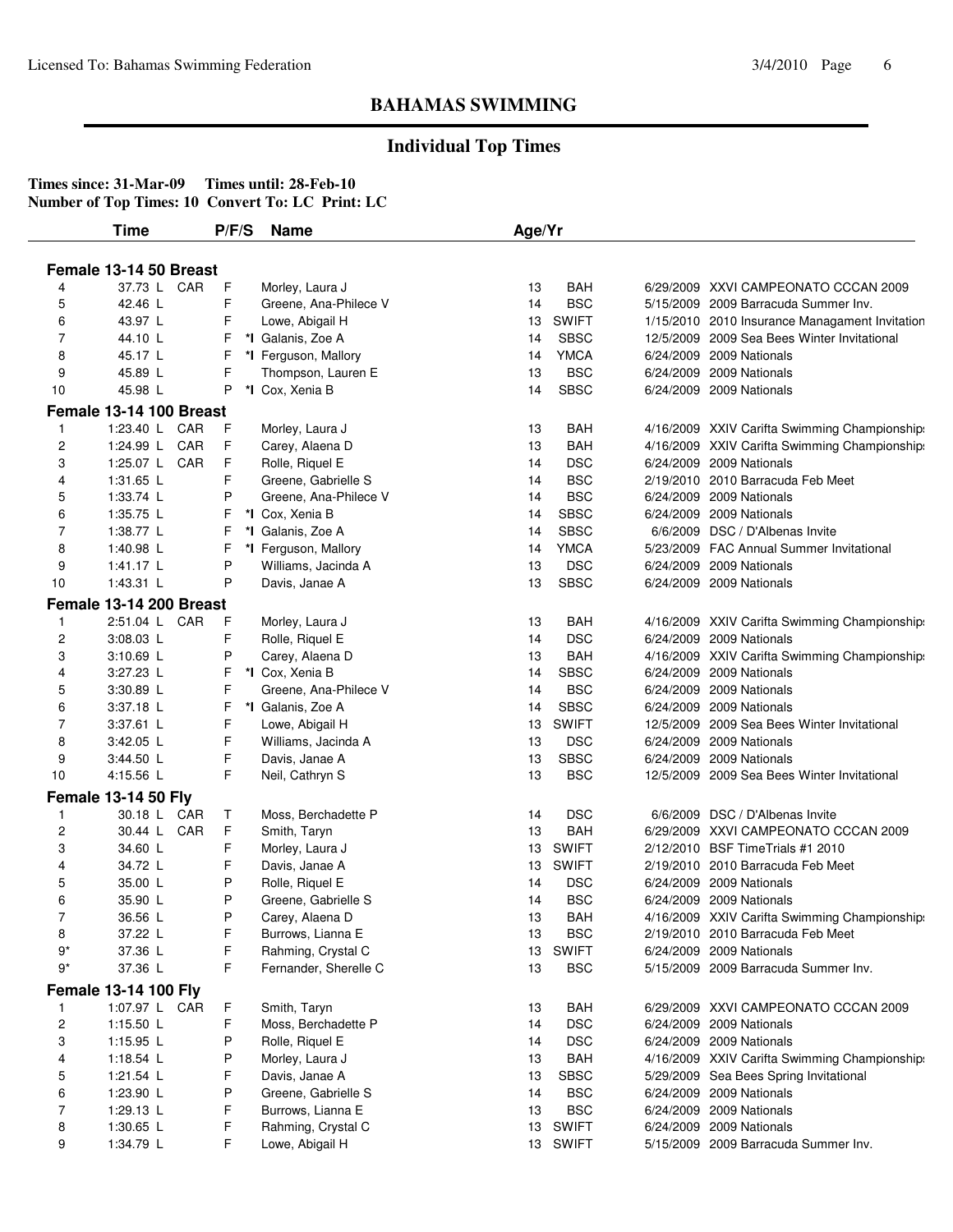## **Individual Top Times**

|                         | <b>Time</b>                  | P/F/S    | <b>Name</b>                | Age/Yr |              |           |                                               |
|-------------------------|------------------------------|----------|----------------------------|--------|--------------|-----------|-----------------------------------------------|
|                         | <b>Female 13-14 100 Fly</b>  |          |                            |        |              |           |                                               |
| 10                      | 1:47.37 L                    | F.<br>*l | Gibbs, Dominique M         | 13     | <b>YMCA</b>  |           | 6/6/2009 Last Chance Meet                     |
|                         | <b>Female 13-14 200 Fly</b>  |          |                            |        |              |           |                                               |
| -1                      | 2:50.12 L                    | F        | Smith, Taryn               | 13     | <b>BAH</b>   |           | 4/16/2009 XXIV Carifta Swimming Championship: |
| 2                       | 3:09.16 L                    | F        | Morley, Laura J            | 13     | <b>SWIFT</b> |           | 6/24/2009 2009 Nationals                      |
| 3                       | 3:12.90 L                    | F        | Rolle, Riquel E            | 14     | <b>DSC</b>   |           | 6/24/2009 2009 Nationals                      |
| 4                       | 3:18.64 L                    | F        | Lowe, Abigail H            | 13     | <b>SWIFT</b> | 6/24/2009 | 2009 Nationals                                |
| 5                       | 3:24.42 L                    | F        | Davis, Janae A             | 13     | <b>SBSC</b>  |           | 5/15/2009 2009 Barracuda Summer Inv.          |
|                         |                              |          |                            |        |              |           |                                               |
|                         | Female 13-14 200 IM          |          |                            |        |              |           | 2009 Nationals                                |
| $\mathbf{1}$            | 2:39.79 L CAR                | F        | Morley, Laura J            | 13     | <b>SWIFT</b> | 6/24/2009 |                                               |
| 2                       | 2:45.77 L                    | F        | Rolle, Riquel E            | 14     | <b>DSC</b>   |           | 6/24/2009 2009 Nationals                      |
| 3                       | 2:45.78 L                    | P        | Smith, Taryn               | 13     | <b>BAH</b>   |           | 4/16/2009 XXIV Carifta Swimming Championship: |
| 4                       | 2:52.81 L                    | F        | Moss, Berchadette P        | 14     | <b>DSC</b>   |           | 6/24/2009 2009 Nationals                      |
| 5                       | 2:54.30 L                    | F        | Williams, Jacinda A        | 13     | <b>DSC</b>   |           | 6/24/2009 2009 Nationals                      |
| 6                       | 2:56.90 L                    | F        | Carey, Alaena D            | 13     | <b>SBSC</b>  |           | 6/24/2009 2009 Nationals                      |
| 7                       | 2:56.96 L                    | F<br>F   | Lowe, Abigail H            | 13     | <b>SWIFT</b> | 6/24/2009 | 2009 Nationals                                |
| 8                       | 2:57.36 L                    | F        | Greene, Gabrielle S        | 14     | <b>BSC</b>   |           | 6/24/2009 2009 Nationals                      |
| 9                       | 2:59.26 L                    |          | Davis, Janae A             | 13     | <b>SBSC</b>  |           | 6/24/2009 2009 Nationals                      |
| 10                      | 3:01.60 L                    | F.       | *I Galanis, Zoe A          | 14     | <b>SBSC</b>  |           | 6/24/2009 2009 Nationals                      |
|                         | Female 13-14 400 IM          |          |                            |        |              |           |                                               |
| 1                       | 5:37.45 L CAR                | F        | Morley, Laura J            | 13     | BAH          |           | 4/16/2009 XXIV Carifta Swimming Championship: |
| 2                       | 6:14.45 L                    | F        | Rolle, Riquel E            | 14     | <b>DSC</b>   |           | 6/24/2009 2009 Nationals                      |
| 3                       | 6:31.11 L                    | F        | Lowe, Abigail H            | 13     | <b>SWIFT</b> |           | 12/5/2009 2009 Sea Bees Winter Invitational   |
| 4                       | 6:41.01 L                    | F        | Greene, Gabrielle S        | 14     | <b>BSC</b>   |           | 6/24/2009 2009 Nationals                      |
| 5                       | 6:49.67 L                    | F        | Greene, Ana-Philece V      | 14     | <b>BSC</b>   |           | 6/24/2009 2009 Nationals                      |
| 6                       | 6:52.16 L                    | F        | Burrows, Lianna E          | 13     | <b>BSC</b>   |           | 6/24/2009 2009 Nationals                      |
|                         | <b>Female 15-17 50 Free</b>  |          |                            |        |              |           |                                               |
| -1                      | 27.22 L CAR                  | F.       | *I Butler, Ashley          | 17     | <b>BAH</b>   |           | 4/16/2009 XXIV Carifta Swimming Championship: |
| 2                       | 27.89 L CAR                  | F        | Deveaux, Bria I            | 15     | <b>BSC</b>   |           | 5/15/2009 2009 Barracuda Summer Inv.          |
| 3                       | 29.22 L CAR                  | F        | Glinton, Lauren A          | 15     | <b>DSC</b>   |           | 6/6/2009 DSC / D'Albenas Invite               |
| 4                       | CAR<br>29.43 L               | F        | *I Lightbourne, Adrienne   | 17     | <b>BSC</b>   |           | 6/24/2009 2009 Nationals                      |
| 5                       | CAR<br>29.44 L               | F        | Culmer, Kadesha            | 17     | <b>FAC</b>   |           | 11/21/2009 10th. Annual NorthernBahamas S     |
| 6                       | 29.77 L CAR                  | F        | Albury, Maya               | 15     | <b>YMCA</b>  |           | 6/24/2009 2009 Nationals                      |
| 7                       | 30.04 L CAR                  | F        | Moss, Shaunte              | 16     | <b>SWIFT</b> |           | 12/5/2009 2009 Sea Bees Winter Invitational   |
| 8                       | 30.18 L CAR                  | F        | Saunders, Je'Nae K         | 15     | <b>BSC</b>   |           | 2/19/2010 2010 Barracuda Feb Meet             |
| 9                       | 30.23 L CAR                  | F        | *I Coyle, Hannah P         | 15     | <b>SWIFT</b> |           | 6/24/2009 2009 Nationals                      |
| 10                      | 30.63 L                      | F        | Misiewicz, Anna J          | 15     | <b>BSC</b>   |           | 6/24/2009 2009 Nationals                      |
|                         | <b>Female 15-17 100 Free</b> |          |                            |        |              |           |                                               |
| 1                       | 59.98 L CAR                  | F.       | *I Butler, Ashley          | 17     | BAH          |           | 4/16/2009 XXIV Carifta Swimming Championship: |
| $\overline{\mathbf{c}}$ | 1:00.10 L CAR                | F        | Deveaux, Bria I            | 15     | <b>BSC</b>   |           | 2/12/2010 Tennessee State High School Champic |
| 3                       | 1:04.30 L CAR                | F        | Albury, Maya               | 15     | <b>YMCA</b>  |           | 6/24/2009 2009 Nationals                      |
| 4                       | 1:05.11 L CAR                | F.       | *I Lightbourne, Adrienne   | 17     | <b>BSC</b>   |           | 6/24/2009 2009 Nationals                      |
| 5                       | 1:05.21 L CAR                | F.       | *I Lightbourn, McKayla M   | 17     | <b>UNAT</b>  |           | 6/24/2009 2009 Nationals                      |
| 6                       | 1:05.39 L CAR                | F        | Saunders, Je'Nae K         | 15     | <b>BSC</b>   |           | 6/24/2009 2009 Nationals                      |
| 7                       | 1:05.61 L CAR                | F        | Campbell, Shayla M         | 16     | <b>BSC</b>   |           | 2/19/2010 2010 Barracuda Feb Meet             |
| 8                       | 1:06.19 L                    | F        | *I Coyle, Hannah P         | 15     | <b>SWIFT</b> |           | 6/24/2009 2009 Nationals                      |
| 9                       | 1:06.28 L                    | F        | Glinton, Lauren A          | 15     | <b>DSC</b>   |           | 12/5/2009 2009 Sea Bees Winter Invitational   |
| 10                      | 1:07.48 L                    | F        | Misiewicz, Anna J          | 15     | <b>BSC</b>   |           | 6/24/2009 2009 Nationals                      |
|                         | <b>Female 15-17 200 Free</b> |          |                            |        |              |           |                                               |
| $\mathbf{1}$            | 2:08.08 L CAR                |          | F *I Lightbourn, McKayla M | 17     | <b>BAH</b>   |           | 4/16/2009 XXIV Carifta Swimming Championship: |
|                         |                              |          |                            |        |              |           |                                               |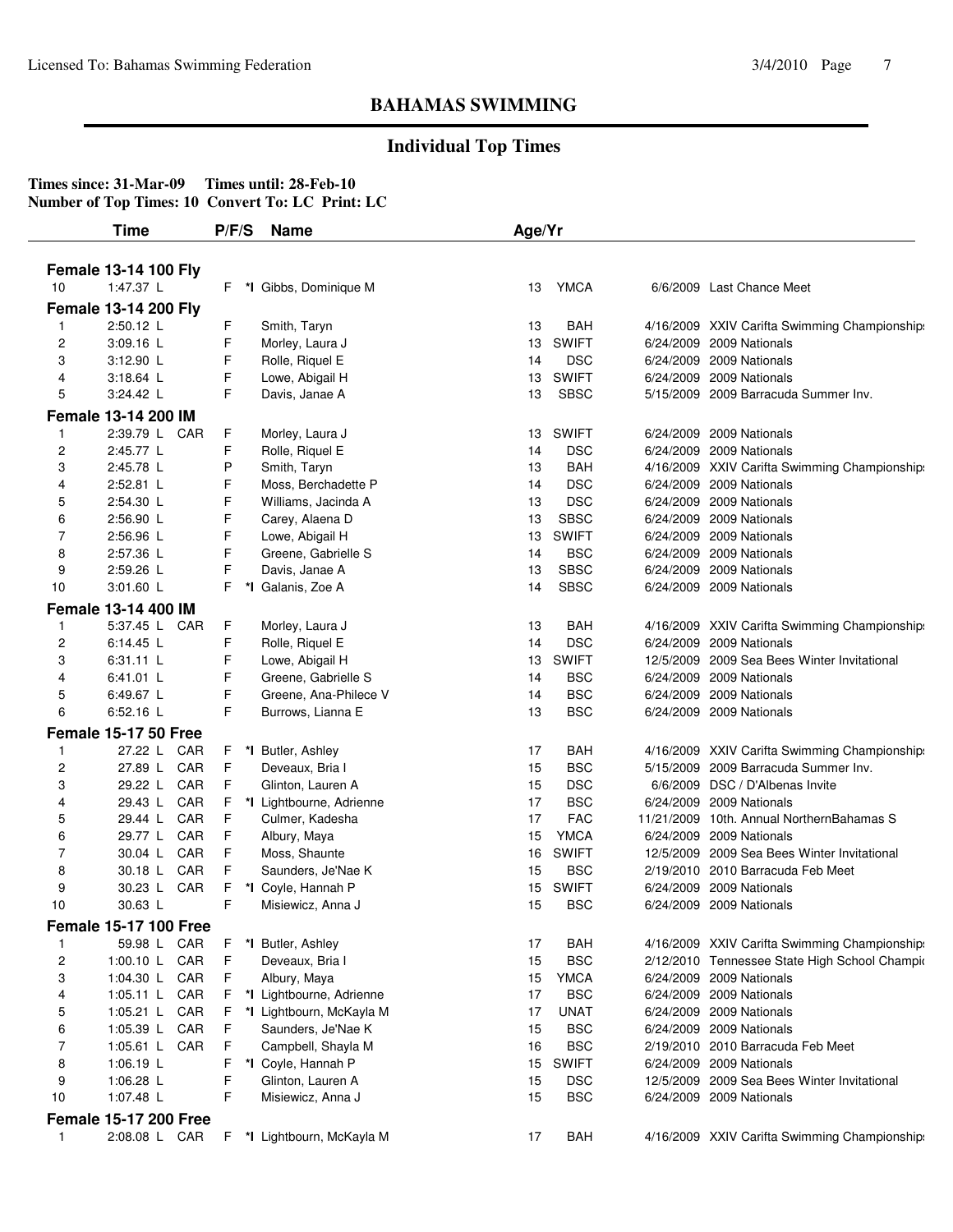## **Individual Top Times**

|                | Time                         | P/F/S |    | <b>Name</b>                             | Age/Yr |              |                                                                      |
|----------------|------------------------------|-------|----|-----------------------------------------|--------|--------------|----------------------------------------------------------------------|
| 2              | 2:10.92 L CAR                | F     |    | Deveaux, Bria I                         | 15     | <b>BSC</b>   | 2/12/2010 Tennessee State High School Champio                        |
| 3              | 2:21.26 L                    | Ρ     | *I | Butler, Ashley                          | 17     | <b>BAH</b>   | 4/16/2009 XXIV Carifta Swimming Championship:                        |
| 4              | 2:21.46 L                    | F     |    | Albury, Maya                            | 15     | <b>YMCA</b>  | 12/18/2009 Havana Invitational                                       |
| 5              | 2:28.02 L L                  | F     |    | Saunders, Je'Nae K                      | 15     | <b>BAH</b>   | 4/16/2009 XXIV Carifta Swimming Championship:                        |
| 6              | 2:28.85 L                    | F     |    | Glinton, Lauren A                       | 15     | <b>DSC</b>   | 6/24/2009 2009 Nationals                                             |
| $\overline{7}$ | 2:28.97 L                    | F     |    | *I Coyle, Hannah P                      | 15     | <b>SWIFT</b> | 6/24/2009 2009 Nationals                                             |
| 8              | 2:31.34 L                    | F     |    |                                         | 15     | <b>BSC</b>   |                                                                      |
| 9              | 2:35.74 L                    | F     |    | Misiewicz, Anna J<br>Campbell, Shayla M | 16     | <b>BSC</b>   | 11/6/2009 2009 Family Guardian Ins. Inv.<br>6/24/2009 2009 Nationals |
| 10             | 2:37.30 L                    | F     |    | Moss, Shaunte                           | 16     | <b>SWIFT</b> | 1/15/2010 2010 Insurance Managament Invitation                       |
|                |                              |       |    |                                         |        |              |                                                                      |
|                | <b>Female 15-17 400 Free</b> |       |    |                                         |        |              |                                                                      |
|                | 4:27.38 L CAR                | F     |    | *I Lightbourn, McKayla M                | 17     | <b>BAH</b>   | 4/16/2009 XXIV Carifta Swimming Championship:                        |
| $\overline{c}$ | 4:51.68 L CAR                | F     |    | Deveaux, Bria I                         | 15     | <b>BAH</b>   | 4/16/2009 XXIV Carifta Swimming Championship:                        |
| 3              | 5:11.22 L                    | F     |    | Campbell, Shayla M                      | 16     | <b>BSC</b>   | 2/19/2010 2010 Barracuda Feb Meet                                    |
| 4              | 5:14.73 L                    | F     |    | Glinton, Lauren A                       | 15     | <b>BAH</b>   | 4/16/2009 XXIV Carifta Swimming Championship:                        |
| 5              | 5:17.98 L                    | F     |    | *I Coyle, Hannah P                      | 15     | <b>SWIFT</b> | 6/24/2009 2009 Nationals                                             |
| 6              | 5:19.59 L                    | F     |    | Saunders, Je'Nae K                      | 15     | <b>BSC</b>   | 1/23/2010 Gunite Pools/Swift Swimming Invitatior                     |
| 7              | 5:19.83 $L$                  | F     |    | Misiewicz, Anna J                       | 15     | <b>BSC</b>   | 6/24/2009 2009 Nationals                                             |
| 8              | 5:39.71 L                    | F     |    | Kerr, Sydnee N                          | 15     | <b>BSC</b>   | 6/24/2009 2009 Nationals                                             |
| 9              | 5:54.94 L                    | F.    | *l | Williams, Chanel B                      | 16     | <b>BSC</b>   | 6/24/2009 2009 Nationals                                             |
|                | <b>Female 15-17 800 Free</b> |       |    |                                         |        |              |                                                                      |
| -1             | 9:14.88 L CAR                | F     |    | *I Lightbourn, McKayla M                | 17     | <b>BAH</b>   | 4/16/2009 XXIV Carifta Swimming Championship:                        |
| 2              | 10:14.57 L                   | F     |    | Deveaux, Bria I                         | 15     | <b>BAH</b>   | 4/16/2009 XXIV Carifta Swimming Championship:                        |
| 3              | 10:40.86 L                   | F     |    | Saunders, Je'Nae K                      | 15     | <b>BSC</b>   | 6/24/2009 2009 Nationals                                             |
| 4              | 10:59.05 L                   | F     |    | Misiewicz, Anna J                       | 15     | <b>BSC</b>   | 6/24/2009 2009 Nationals                                             |
| 5              | 11:04.54 L                   | F     |    | Glinton, Lauren A                       | 15     | <b>DSC</b>   | 6/24/2009 2009 Nationals                                             |
| 6              | 11:17.89 L                   | F     |    | Campbell, Shayla M                      | 16     | <b>BSC</b>   | 6/24/2009 2009 Nationals                                             |
| 7              | 12:16.94 L                   | F     |    | Kerr, Sydnee N                          | 15     | <b>BSC</b>   | 6/24/2009 2009 Nationals                                             |
| 8              | 12:28.59 L                   | F.    | *l | Williams, Chanel B                      | 16     | <b>BSC</b>   | 6/6/2009 DSC / D'Albenas Invite                                      |
|                | <b>Female 15-17 50 Back</b>  |       |    |                                         |        |              |                                                                      |
| -1             | 33.75 L L                    | F     |    | Saunders, Je'Nae K                      | 15     | <b>BSC</b>   | 6/24/2009 2009 Nationals                                             |
| 2              | 33.78 L                      | Ρ     |    | *I Butler, Ashley                       | 17     | <b>SWIFT</b> | 6/24/2009 2009 Nationals                                             |
| 3              | 34.55 L L                    | F     |    | Glinton, Lauren A                       | 15     | <b>DSC</b>   | 6/24/2009 2009 Nationals                                             |
| $4^*$          | 34.61 L                      | F     |    | Deveaux, Bria I                         | 15     | <b>BSC</b>   | 6/24/2009 2009 Nationals                                             |
| $4^*$          | 34.61 L                      | F     |    | *I Lightbourn, McKayla M                | 17     | <b>UNAT</b>  | 6/24/2009 2009 Nationals                                             |
| 6              | 36.26 L                      | F     |    | Culmer, Kadesha                         | 17     | <b>FAC</b>   | 5/29/2009 Sea Bees Spring Invitational                               |
| $\overline{7}$ | 36.84 L                      | F     |    | Misiewicz, Anna J                       | 15     | <b>BSC</b>   | 1/15/2010 2010 Insurance Managament Invitation                       |
| 8              | 36.88 L                      | Ρ     | *l | Johnson, Deja A                         | 15     | <b>SBSC</b>  | 6/24/2009 2009 Nationals                                             |
| 9              | 37.74 L                      | F     |    | *I Coyle, Hannah P                      | 15     | <b>SWIFT</b> | 6/24/2009 2009 Nationals                                             |
| 10             | 38.79 L                      | P     |    | *I Watson, Brittney                     | 15     | <b>SBSC</b>  | 6/24/2009 2009 Nationals                                             |
|                | <b>Female 15-17 100 Back</b> |       |    |                                         |        |              |                                                                      |
| $\mathbf{1}$   | 1:06.79 L CAR                | P     |    | *I Lightbourn, McKayla M                | 17     | <b>UNAT</b>  | 6/24/2009 2009 Nationals                                             |
| 2              | 1:14.36 L                    | F     |    | Deveaux, Bria I                         | 15     | <b>BSC</b>   | 6/24/2009 2009 Nationals                                             |
| 3              | 1:14.94 L L                  | F     |    | Saunders, Je'Nae K                      | 15     | BAH          | 4/16/2009 XXIV Carifta Swimming Championship:                        |
| 4              | 1:19.18 $L$                  | F     |    | Glinton, Lauren A                       | 15     | <b>DSC</b>   | 6/24/2009 2009 Nationals                                             |
| 5              | 1:19.29 L                    | F     |    | Culmer, Kadesha                         | 17     | <b>FAC</b>   | 11/21/2009 10th. Annual NorthernBahamas S                            |
| 6              | 1:19.46 L                    | Ρ     |    | *I Lightbourne, Adrienne                | 17     | <b>BSC</b>   | 6/24/2009 2009 Nationals                                             |
| 7              | 1:19.89 L                    | F     |    | Misiewicz, Anna J                       | 15     | <b>BSC</b>   | 6/24/2009 2009 Nationals                                             |
| 8              | 1:21.92 L                    | F     |    | *I Coyle, Hannah P                      | 15     | <b>SWIFT</b> | 6/24/2009 2009 Nationals                                             |
| 9              | 1:27.34 L                    | Ρ     |    | *I Watson, Brittney                     | 15     | <b>SBSC</b>  | 6/24/2009 2009 Nationals                                             |
| 10             | 1:29.33 $L$                  | F     |    | Albury, Maya                            | 15     | <b>YMCA</b>  | 11/21/2009 10th. Annual NorthernBahamas S                            |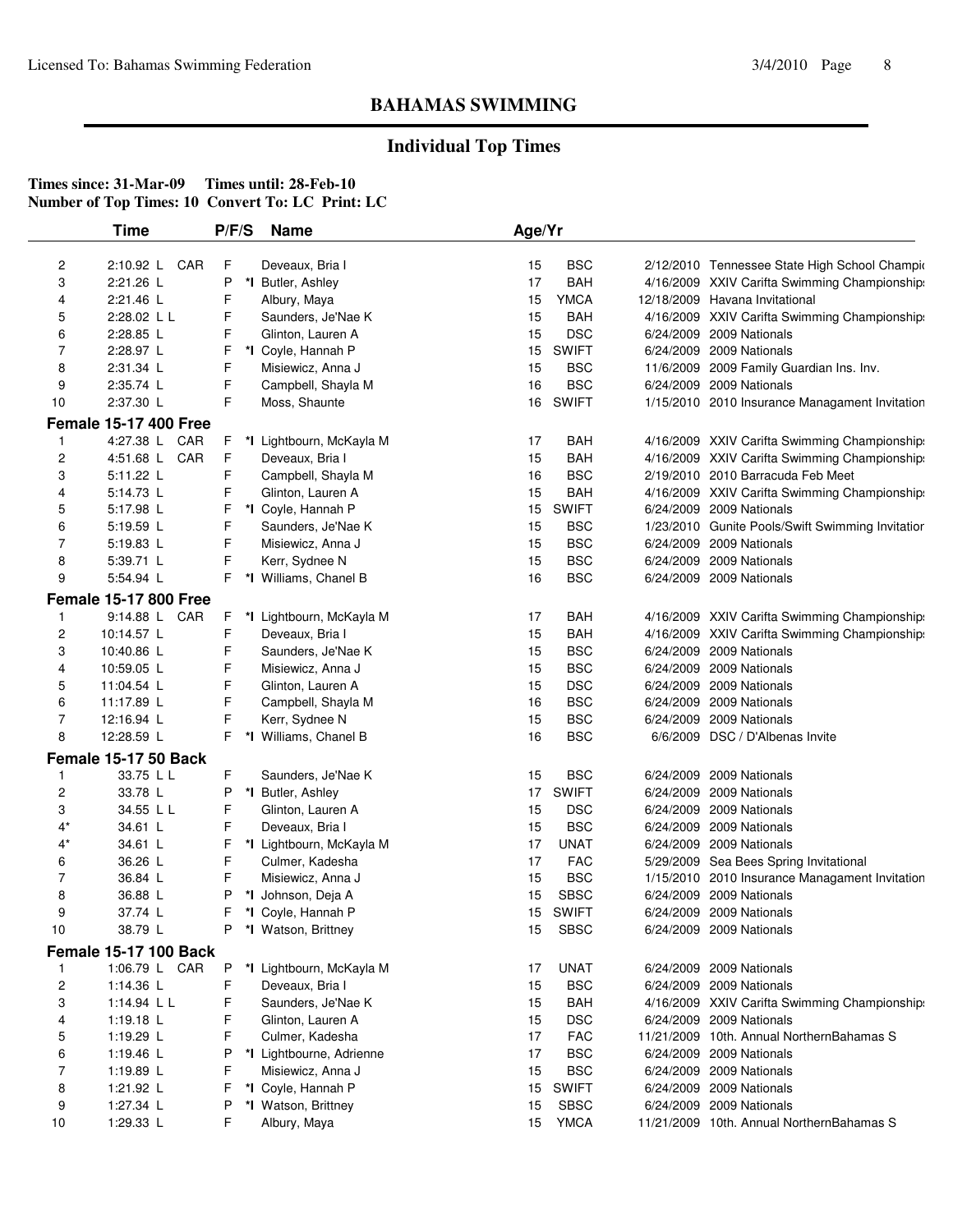## **Individual Top Times**

|                         | Time                         | P/F/S   | <b>Name</b>                                | Age/Yr   |                           |                                                                                          |
|-------------------------|------------------------------|---------|--------------------------------------------|----------|---------------------------|------------------------------------------------------------------------------------------|
|                         |                              |         |                                            |          |                           |                                                                                          |
|                         | <b>Female 15-17 200 Back</b> |         |                                            |          |                           |                                                                                          |
| -1                      | 2:28.64 L CAR                | F.      | *I Lightbourn, McKayla M                   | 17       | <b>BAH</b>                | 4/16/2009 XXIV Carifta Swimming Championship:                                            |
| $\overline{\mathbf{c}}$ | 2:45.18 L                    | F       | Saunders, Je'Nae K                         | 15       | <b>BSC</b>                | 2/12/2010 BSF TimeTrials #1 2010                                                         |
| 3                       | 2:50.79 L                    | P       | Deveaux, Bria I                            | 15       | <b>BAH</b>                | 4/16/2009 XXIV Carifta Swimming Championship:                                            |
| 4                       | 2:53.72 L                    | F       | Misiewicz, Anna J                          | 15       | <b>BSC</b>                | 6/24/2009 2009 Nationals                                                                 |
| 5                       | 2:54.70 L                    | F       | Glinton, Lauren A                          | 15       | <b>DSC</b>                | 6/24/2009 2009 Nationals                                                                 |
| 6                       | 3:00.85 L                    | F       | *I Coyle, Hannah P                         | 15       | <b>SWIFT</b>              | 6/24/2009 2009 Nationals                                                                 |
| 7                       | 3:04.55 L                    | F       | *I Lightbourne, Adrienne                   | 17       | <b>BSC</b>                | 6/24/2009 2009 Nationals                                                                 |
| 8                       | 3:15.59 L                    | F       | Campbell, Shayla M                         | 16       | <b>BSC</b>                | 1/15/2010 2010 Insurance Managament Invitation                                           |
|                         | Female 15-17 50 Breast       |         |                                            |          |                           |                                                                                          |
| 1                       | 35.41 L CAR                  | F.      | *I Lightbourn, McKayla M                   | 17       | <b>BAH</b>                | 4/16/2009 XXIV Carifta Swimming Championship:                                            |
| $\overline{\mathbf{c}}$ | 35.83 L CAR                  | F       | Moss, Shaunte                              | 16       | <b>BAH</b>                | 4/16/2009 XXIV Carifta Swimming Championship:                                            |
| 3                       | 36.13 L CAR                  | P       | *I Lightbourne, Adrienne                   | 17       | <b>BSC</b>                | 6/24/2009 2009 Nationals                                                                 |
| 4                       | 38.51 L                      | F       | Albury, Maya                               | 15       | <b>YMCA</b>               | 6/24/2009 2009 Nationals                                                                 |
| 5                       | 39.92 L                      | F       | Glinton, Lauren A                          | 15       | <b>DSC</b>                | 6/24/2009 2009 Nationals                                                                 |
| 6                       | 40.01 L                      | F       | Saunders, Je'Nae K                         | 15       | <b>BSC</b>                | 6/24/2009 2009 Nationals                                                                 |
| 7                       | 41.07 L                      | P       | Campbell, Shayla M                         | 16       | <b>BSC</b>                | 6/24/2009 2009 Nationals                                                                 |
| 8                       | 41.22 L                      | F       | Culmer, Kadesha                            | 17       | <b>FAC</b>                | 6/24/2009 2009 Nationals                                                                 |
| 9                       | 41.85 L                      | F       | *I Johnson, Deja A                         | 15       | <b>SBSC</b>               | 5/15/2009 2009 Barracuda Summer Inv.                                                     |
| 10                      | 43.33 L                      | Ρ       | Kerr, Sydnee N                             | 15       | <b>BSC</b>                | 6/24/2009 2009 Nationals                                                                 |
|                         | Female 15-17 100 Breast      |         |                                            |          |                           |                                                                                          |
| $\mathbf{1}$            | 1:17.87 L CAR                | F       | *I Lightbourn, McKayla M                   | 17       | <b>BAH</b>                | 4/16/2009 XXIV Carifta Swimming Championship:                                            |
| $\overline{\mathbf{c}}$ | 1:19.00 L CAR                | P       | Moss, Shaunte                              | 16       | <b>SWIFT</b>              | 6/24/2009 2009 Nationals                                                                 |
| 3                       | 1:20.95 L CAR                | P       | *I Lightbourne, Adrienne                   | 17       | <b>BSC</b>                | 6/24/2009 2009 Nationals                                                                 |
| 4                       | 1:25.55 L                    | Ρ       | Saunders, Je'Nae K                         | 15       | <b>BAH</b>                | 4/16/2009 XXIV Carifta Swimming Championship:                                            |
| 5                       | 1:26.56 L                    | F       | Albury, Maya                               | 15       | <b>YMCA</b>               | 6/24/2009 2009 Nationals                                                                 |
| 6                       | 1:30.78 L                    | F       | Glinton, Lauren A                          | 15       | <b>DSC</b>                | 2/19/2010 2010 Barracuda Feb Meet                                                        |
| 7                       | 1:31.41 L                    | F       | *I Johnson, Deja A                         | 15       | <b>SBSC</b>               | 5/15/2009 2009 Barracuda Summer Inv.                                                     |
| 8                       | 1:32.78 L                    | F       | *I Coyle, Hannah P                         | 15       | <b>SWIFT</b>              | 10/24/2009 D'Albenas Sprint Invitational                                                 |
| 9                       | $1:33.23$ L                  | F       | Culmer, Kadesha                            | 17       | <b>FAC</b>                | 11/21/2009 10th. Annual NorthernBahamas S                                                |
| 10                      | 1:36.76 L                    | F.      | Deveaux, Bria I                            | 15       | <b>BSC</b>                | 5/29/2009 Sea Bees Spring Invitational                                                   |
|                         |                              |         |                                            |          |                           |                                                                                          |
|                         | Female 15-17 200 Breast      |         |                                            |          |                           |                                                                                          |
| 1                       | 2:44.39 L CAR                | F       | *I Lightbourn, McKayla M                   | 17       | <b>BAH</b>                | 4/16/2009 XXIV Carifta Swimming Championship:                                            |
| 2                       | 3:02.55 L                    | Ρ       | Moss, Shaunte                              | 16       | <b>BAH</b>                | 4/16/2009 XXIV Carifta Swimming Championships                                            |
| 3                       | 3:05.95 L                    | P       | Saunders, Je'Nae K                         | 15       | <b>BAH</b>                | 4/16/2009 XXIV Carifta Swimming Championship:                                            |
| 4                       | $3:06.05$ L                  | P       | Glinton, Lauren A                          | 15       | <b>BAH</b>                | 4/16/2009 XXIV Carifta Swimming Championship:                                            |
| 5                       | 3:07.44 L                    | F       | Albury, Maya                               | 15       | <b>YMCA</b><br><b>BSC</b> | 6/24/2009 2009 Nationals                                                                 |
| 6<br>7                  | $3:11.06$ L                  | F       | *I Lightbourne, Adrienne                   | 17       |                           | 6/24/2009 2009 Nationals                                                                 |
|                         | 3:24.67 L                    | F.      | *I Coyle, Hannah P                         |          | 15 SWIFT                  | 6/24/2009 2009 Nationals                                                                 |
| 8                       | 3:48.93 L                    | F       | Kerr, Sydnee N                             | 15       | <b>BSC</b>                | 6/24/2009 2009 Nationals                                                                 |
| 9<br>10                 | 3:56.87 L<br>4:29.76 L       | F.<br>F | *I Philips, Amanda X<br>Miller, Danielle E | 15<br>15 | <b>BSC</b><br><b>BSC</b>  | 1/23/2010 Gunite Pools/Swift Swimming Invitatior<br>5/15/2009 2009 Barracuda Summer Inv. |
|                         |                              |         |                                            |          |                           |                                                                                          |
|                         | <b>Female 15-17 50 Fly</b>   |         |                                            |          |                           |                                                                                          |
| 1                       | 28.72 L CAR                  | F.      | *I Butler, Ashley                          | 17       | <b>BAH</b>                | 4/16/2009 XXIV Carifta Swimming Championship:                                            |
| 2                       | 31.08 L CAR                  | F       | Culmer, Kadesha                            | 17       | <b>FAC</b>                | 12/5/2009 2009 Sea Bees Winter Invitational                                              |
| 3                       | 31.34 L CAR                  | F       | Albury, Maya                               | 15       | <b>YMCA</b>               | 6/24/2009 2009 Nationals                                                                 |
| 4                       | 32.17 L                      | F       | Deveaux, Bria I                            | 15       | <b>BSC</b>                | 6/24/2009 2009 Nationals                                                                 |
| 5                       | 32.26 L                      | F       | Moss, Shaunte                              | 16       | <b>SWIFT</b>              | 5/15/2009 2009 Barracuda Summer Inv.                                                     |
| 6                       | 32.85 L                      | F       | Campbell, Shayla M                         | 16       | <b>BSC</b>                | 6/24/2009 2009 Nationals                                                                 |
| 7                       | 32.92 L                      | F.      | *I Lightbourn, McKayla M                   | 17       | <b>UNAT</b>               | 6/24/2009 2009 Nationals                                                                 |
| 8                       | 32.99 L                      | F       | Glinton, Lauren A                          | 15       | <b>DSC</b>                | 6/24/2009 2009 Nationals                                                                 |
|                         |                              |         |                                            |          |                           |                                                                                          |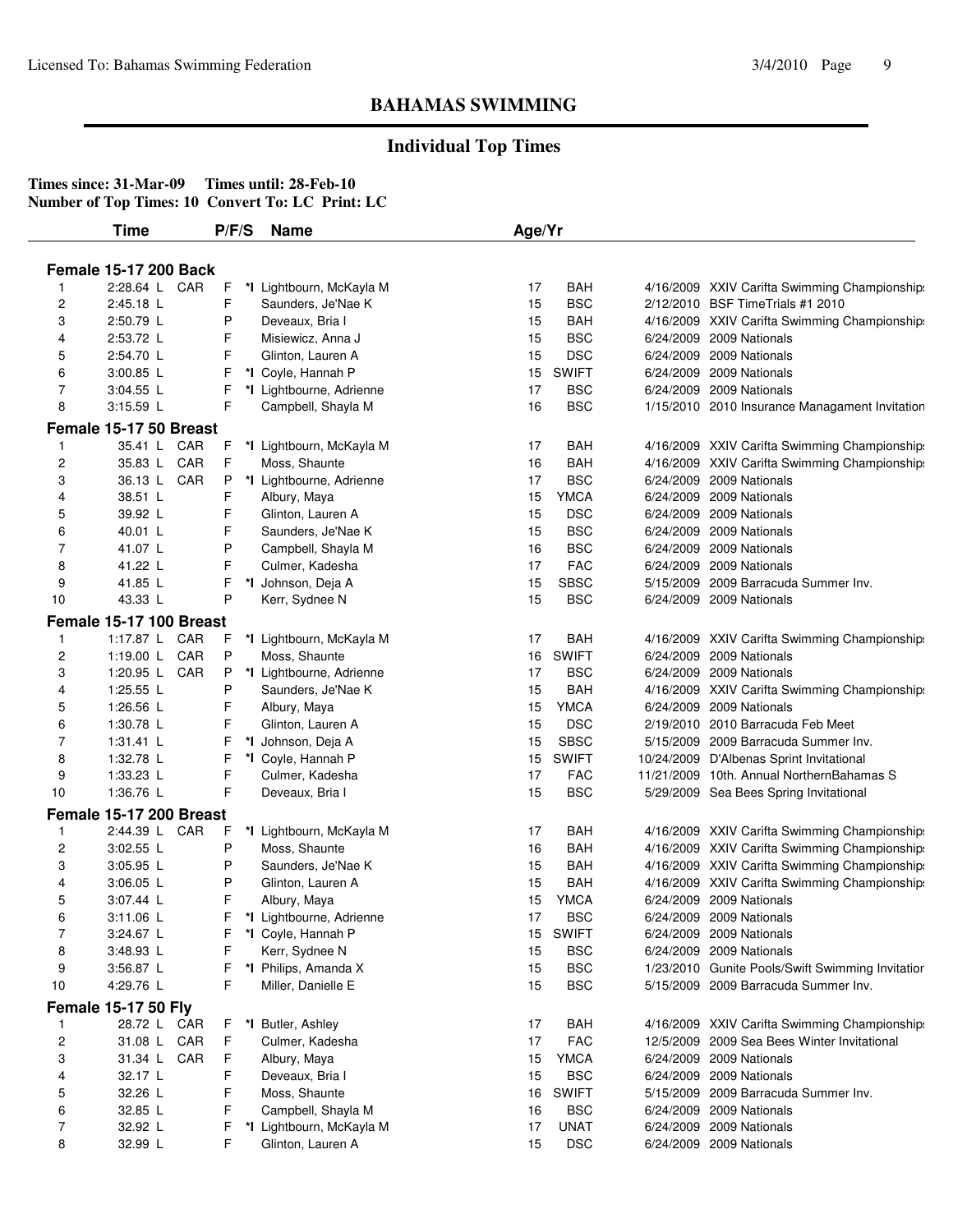## **Individual Top Times**

|                | <b>Time</b>                 | P/F/S   | <b>Name</b>               | Age/Yr          |                             |                                                  |
|----------------|-----------------------------|---------|---------------------------|-----------------|-----------------------------|--------------------------------------------------|
|                | <b>Female 15-17 50 Fly</b>  |         |                           |                 |                             |                                                  |
| 9              | 33.13 L                     | F       | *I Watson, Brittney       | 15              | <b>SBSC</b>                 | 6/24/2009 2009 Nationals                         |
| 10             | 33.86 L                     | F.      | Saunders, Je'Nae K        | 15              | <b>BSC</b>                  | 5/15/2009 2009 Barracuda Summer Inv.             |
|                |                             |         |                           |                 |                             |                                                  |
|                | <b>Female 15-17 100 Fly</b> |         |                           |                 |                             |                                                  |
| 1              | 1:05.89 L CAR               | F       | *I Lightbourn, McKayla M  | 17              | <b>BAH</b>                  | 4/16/2009 XXIV Carifta Swimming Championship:    |
| 2              | 1:09.31 L CAR               | F.      | Deveaux, Bria I           | 15              | <b>BAH</b>                  | 4/16/2009 XXIV Carifta Swimming Championship:    |
| 3              | 1:09.56 L CAR               | P       | Albury, Maya              | 15              | <b>BAH</b>                  | 4/16/2009 XXIV Carifta Swimming Championship:    |
| 4              | 1:11.66 $L$                 | P       | *I Butler, Ashley         | 17              | <b>BAH</b>                  | 6/29/2009 XXVI CAMPEONATO CCCAN 2009             |
| 5              | 1:11.99 L                   | F       | Glinton, Lauren A         | 15              | <b>DSC</b>                  | 12/5/2009 2009 Sea Bees Winter Invitational      |
| 6              | 1:12.10 $L$                 | P       | Saunders, Je'Nae K        | 15              | <b>BSC</b>                  | 6/24/2009 2009 Nationals                         |
| 7              | 1:14.25 L                   | P       | Moss, Shaunte             | 16              | <b>SWIFT</b><br><b>SBSC</b> | 6/24/2009 2009 Nationals                         |
| 8              | 1:17.06 L                   | F       | *I Watson, Brittney       | 15              |                             | 5/15/2009 2009 Barracuda Summer Inv.             |
| 9              | $1:18.13$ L                 | F<br>F. | Culmer, Kadesha           | 17              | <b>FAC</b><br><b>BSC</b>    | 12/5/2009 2009 Sea Bees Winter Invitational      |
| 10             | 1:21.63 L                   |         | Campbell, Shayla M        | 16              |                             | 6/24/2009 2009 Nationals                         |
|                | <b>Female 15-17 200 Fly</b> |         |                           |                 |                             |                                                  |
| 1              | 2:24.93 L CAR               | F.      | *I Lightbourn, McKayla M  | 17              | <b>BAH</b>                  | 4/16/2009 XXIV Carifta Swimming Championship:    |
| 2              | 2:30.28 L CAR               | F       | Deveaux, Bria I           | 15              | <b>BAH</b>                  | 4/16/2009 XXIV Carifta Swimming Championship:    |
| 3              | 2:43.15 L                   | P       | Glinton, Lauren A         | 15              | <b>BAH</b>                  | 4/16/2009 XXIV Carifta Swimming Championship:    |
| 4              | 2:46.93 L                   | F       | Albury, Maya              | 15              | <b>YMCA</b>                 | 6/24/2009 2009 Nationals                         |
| 5              | 2:54.24 L                   | F       | Saunders, Je'Nae K        | 15              | <b>BSC</b>                  | 6/24/2009 2009 Nationals                         |
| 6              | $3:02.65$ L                 | F       | Moss, Shaunte             | 16              | <b>SWIFT</b>                | 6/24/2009 2009 Nationals                         |
| $\overline{7}$ | 3:14.39 L                   | F.      | Campbell, Shayla M        | 16              | <b>BSC</b>                  | 1/23/2010 Gunite Pools/Swift Swimming Invitatior |
|                | Female 15-17 200 IM         |         |                           |                 |                             |                                                  |
| $\mathbf{1}$   | 2:25.44 L CAR               | F.      | *I Lightbourn, McKayla M  | 17              | <b>BAH</b>                  | 4/16/2009 XXIV Carifta Swimming Championship:    |
| 2              | 2:31.72 L CAR               | F       | Deveaux, Bria I           | 15              | <b>BAH</b>                  | 4/16/2009 XXIV Carifta Swimming Championship:    |
| 3              | 2:39.82 L CAR               | F       | Saunders, Je'Nae K        | 15              | <b>BSC</b>                  | 6/24/2009 2009 Nationals                         |
| 4              | 2:43.83 L                   | F       | Glinton, Lauren A         | 15              | <b>DSC</b>                  | 6/24/2009 2009 Nationals                         |
| 5              | 2:45.52 L                   | F       | Albury, Maya              | 15              | <b>YMCA</b>                 | 6/24/2009 2009 Nationals                         |
| 6              | 2:46.80 L                   | F       | Culmer, Kadesha           | 17              | <b>FAC</b>                  | 11/21/2009 10th. Annual NorthernBahamas S        |
| $\overline{7}$ | 2:51.64 L                   | F       | Moss, Shaunte             | 16              | <b>SWIFT</b>                | 6/24/2009 2009 Nationals                         |
| 8              | 2:54.77 L                   | F       | *I Coyle, Hannah P        | 15              | <b>SWIFT</b>                | 6/24/2009 2009 Nationals                         |
| 9              | 2:56.53 L                   | F       | *I Johnson, Deja A        | 15              | <b>SBSC</b>                 | 6/24/2009 2009 Nationals                         |
| 10             | 3:02.25 L                   | F.      | *I Watson, Brittney       | 15              | <b>SBSC</b>                 | 6/24/2009 2009 Nationals                         |
|                | Female 15-17 400 IM         |         |                           |                 |                             |                                                  |
| 1              | 5:08.27 L CAR               | F.      | *I Lightbourn, McKayla M  | 17              | BAH                         | 4/16/2009 XXIV Carifta Swimming Championship:    |
| 2              | 5:26.48 L CAR               | F       | Deveaux, Bria I           | 15              | BAH                         | 4/16/2009 XXIV Carifta Swimming Championship:    |
| 3              | 5:46.81 L                   | F       | Saunders, Je'Nae K        | 15              | <b>BAH</b>                  | 4/16/2009 XXIV Carifta Swimming Championship:    |
| 4              | 5:52.60 L                   | F       | Glinton, Lauren A         | 15              | <b>DSC</b>                  | 6/24/2009 2009 Nationals                         |
| 5              | 6:04.31 L                   | F       | Moss, Shaunte             | 16              | <b>BAH</b>                  | 4/16/2009 XXIV Carifta Swimming Championship:    |
| 6              | 6:26.37 L                   | F       | Misiewicz, Anna J         | 15              | <b>BSC</b>                  | 1/15/2010 2010 Insurance Managament Invitation   |
| 7              | 6:52.35 L                   | F       | Campbell, Shayla M        | 16              | <b>BSC</b>                  | 6/24/2009 2009 Nationals                         |
| 8              | 7:22.17 L                   | F.      | Kerr, Sydnee N            | 15              | <b>BSC</b>                  | 2/12/2010 BSF TimeTrials #1 2010                 |
|                | <b>Male 11-12 50 Free</b>   |         |                           |                 |                             |                                                  |
| 1              | 28.15 L CAR                 | F.      | Carey, Dionisio S         | 12              | <b>BSC</b>                  | 6/24/2009 2009 Nationals                         |
| 2              | 30.19 L CAR                 | F       | Moses, Zach T             | 12              | <b>SWIFT</b>                | 2/19/2010 2010 Barracuda Feb Meet                |
| 3              | 30.35 L CAR                 | F       | Levarity, Aaron J         | 12              | <b>YMCA</b>                 | 6/24/2009 2009 Nationals                         |
| 4              | 30.79 L CAR                 | F.      | Cooper, Farion J          | 12              | <b>DSC</b>                  | 1/23/2010 Gunite Pools/Swift Swimming Invitatior |
| 5              | 31.91 L                     | F       | Von-Albedyhll, Nicholas F | 12 <sub>2</sub> | U-BMA                       | 11/21/2009 10th. Annual NorthernBahamas S        |
|                | 32.02 L L                   | F       | Fitzgerald, Jared K       | 11              | <b>SBSC</b>                 | 6/24/2009 2009 Nationals                         |
| 6<br>7         |                             | F.      |                           |                 |                             |                                                  |
|                | 32.43 L                     |         | Greene, Gershwin S        | 11              | <b>BSC</b>                  | 6/24/2009 2009 Nationals                         |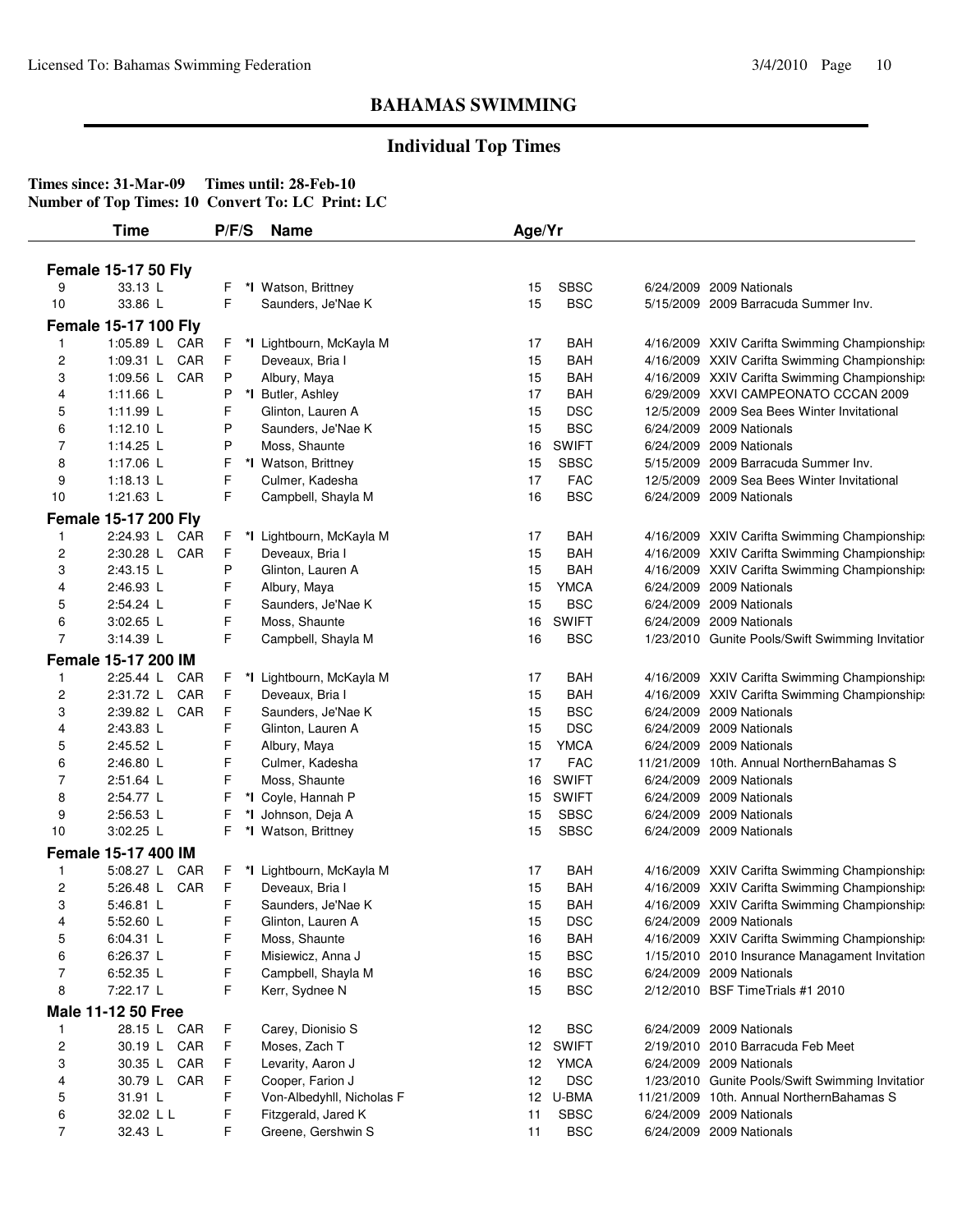## **Individual Top Times**

|                | <b>Time</b>                | P/F/S | <b>Name</b>                             | Age/Yr |              |                                                                      |
|----------------|----------------------------|-------|-----------------------------------------|--------|--------------|----------------------------------------------------------------------|
| 8              | 32.45 L                    | F     | Rolle, T.J.                             | 11     | <b>SBSC</b>  | 6/24/2009 2009 Nationals                                             |
| 9              | 33.34 L                    | F     | Bowe, Cedric A                          | 12     | <b>BSC</b>   | 1/15/2010 2010 Insurance Managament Invitation                       |
| 10             | 33.54 L                    | P     | Bowe, Miguel A                          | 12     | <b>SBSC</b>  | 6/24/2009 2009 Nationals                                             |
|                |                            |       |                                         |        |              |                                                                      |
|                | Male 11-12 100 Free        |       |                                         |        |              |                                                                      |
| 1              | 1:02.52 L CAR              | F     | Carey, Dionisio S                       | 12     | <b>BSC</b>   | 2/19/2010 2010 Barracuda Feb Meet                                    |
| 2              | 1:04.94 L CAR              | F     | Moses, Zach T                           | 12     | <b>SWIFT</b> | 2/12/2010 BSF TimeTrials #1 2010                                     |
| 3              | 1:07.26 L CAR              | F     | Levarity, Aaron J                       | 12     | <b>YMCA</b>  | 6/24/2009 2009 Nationals                                             |
| 4              | 1:08.64 L                  | F     | Cooper, Farion J                        | 12     | <b>DSC</b>   | 1/15/2010 2010 Insurance Managament Invitation                       |
| 5              | 1:11.48 $L$                | F     | Bowe, Cedric A                          | 12     | <b>BSC</b>   | 1/15/2010 2010 Insurance Managament Invitation                       |
| 6              | $1:13.13$ L                | F     | Roberts, Meshach B                      | 12     | <b>BSC</b>   | 1/23/2010 Gunite Pools/Swift Swimming Invitatior                     |
| $\overline{7}$ | 1:13.80 L                  | F     | Greene, Gershwin S                      | 11     | <b>BSC</b>   | 6/24/2009 2009 Nationals                                             |
| 8              | 1:14.88 L                  | F     | Fitzgerald, Jared K                     | 11     | <b>SBSC</b>  | 6/24/2009 2009 Nationals                                             |
| 9              | 1:15.77 L                  | P     | Mortimer, Dwayne J                      | 12     | <b>SBSC</b>  | 6/24/2009 2009 Nationals                                             |
| 10             | 1:15.85 L                  | F     | Bowe, Miguel A                          | 12     | <b>SBSC</b>  | 5/29/2009 Sea Bees Spring Invitational                               |
|                | Male 11-12 200 Free        |       |                                         |        |              |                                                                      |
| 1              | 2:17.76 L CAR              | F     | Moses, Zach T                           | 12     | <b>SWIFT</b> | 2/19/2010 2010 Barracuda Feb Meet                                    |
| 2              | 2:23.57 L CAR              | F     | Carey, Dionisio S                       | 12     | <b>BSC</b>   | 6/24/2009 2009 Nationals                                             |
| 3              | 2:27.78 L CAR              | F     | Levarity, Aaron J                       | 12     | <b>YMCA</b>  | 6/24/2009 2009 Nationals                                             |
| 4              | 2:35.29 L                  | F     | Roberts, Meshach B                      | 12     | <b>BSC</b>   | 2/12/2010 BSF TimeTrials #1 2010                                     |
| 5              | 2:40.69 L                  | F     | Cooper, Farion J                        | 12     | <b>DSC</b>   | 11/6/2009 2009 Family Guardian Ins. Inv.                             |
| 6              | 2:44.33 L                  | F     | Mortimer, Dwayne J                      | 12     | <b>SBSC</b>  | 5/15/2009 2009 Barracuda Summer Inv.                                 |
| 7              | 2:47.03 L                  | F     | Bowe, Cedric A                          | 12     | <b>BSC</b>   | 6/24/2009 2009 Nationals                                             |
| 8              | 2:52.13 L                  | F     | Fitzgerald, Jared K                     | 11     | <b>SBSC</b>  | 6/24/2009 2009 Nationals                                             |
| 9              | 2:54.37 L                  | F     | Greene, Gershwin S                      | 11     | <b>BSC</b>   | 1/15/2010 2010 Insurance Managament Invitation                       |
| 10             | 2:54.38 L                  | F     | Bowe, Miguel A                          | 12     | <b>SBSC</b>  | 6/24/2009 2009 Nationals                                             |
|                | <b>Male 11-12 400 Free</b> |       |                                         |        |              |                                                                      |
| 1              | 4:45.08 L CAR              | F     | Moses, Zach T                           | 12     | <b>SWIFT</b> | 1/23/2010 Gunite Pools/Swift Swimming Invitatior                     |
|                | 5:03.92 L CAR              | F     |                                         | 12     | <b>BSC</b>   |                                                                      |
| 2<br>3         | 5:23.60 L                  | F     | Carey, Dionisio S                       | 12     | <b>YMCA</b>  | 11/6/2009 2009 Family Guardian Ins. Inv.<br>6/24/2009 2009 Nationals |
| 4              | 5:27.59 L                  | F     | Levarity, Aaron J<br>Roberts, Meshach B | 12     | <b>BSC</b>   | 2/19/2010 2010 Barracuda Feb Meet                                    |
|                |                            | F     |                                         | 12     | <b>BSC</b>   |                                                                      |
| 5              | 5:30.90 L                  |       | Bowe, Cedric A                          |        |              | 1/23/2010 Gunite Pools/Swift Swimming Invitatior                     |
| 6              | 5:54.64 L                  | F     | Cooper, Farion J                        | 12     | <b>DSC</b>   | 10/24/2009 D'Albenas Sprint Invitational                             |
| 7              | $6:01.21$ L                | F     | Mortimer, Dwayne J                      | 12     | <b>SBSC</b>  | 6/24/2009 2009 Nationals                                             |
| 8              | 6:04.20 L                  | F     | Bastian, Drew E                         | 12     | <b>BSC</b>   | 11/6/2009 2009 Family Guardian Ins. Inv.                             |
| 9              | 6:08.39 L                  | F     | Bowe, Miguel A                          | 12     | <b>SBSC</b>  | 10/24/2009 D'Albenas Sprint Invitational                             |
| 10             | 6:09.19 L                  | F     | Greene, Gershwin S                      | 11     | <b>BSC</b>   | 2/19/2010 2010 Barracuda Feb Meet                                    |
|                | Male 11-12 800 Free        |       |                                         |        |              |                                                                      |
| $\mathbf{1}$   | $9:50.40$ L                | F     | Moses, Zach T                           |        | 12 SWIFT     | 12/5/2009 2009 Sea Bees Winter Invitational                          |
| 2              | 10:25.79 L                 | F     | Carey, Dionisio S                       | 12     | <b>BSC</b>   | 12/5/2009 2009 Sea Bees Winter Invitational                          |
| 3              | 11:31.62 L                 | F     | Levarity, Aaron J                       | 12     | <b>YMCA</b>  | 6/24/2009 2009 Nationals                                             |
| 4              | 11:44.04 L                 | F     | Bowe, Cedric A                          | 12     | <b>BSC</b>   | 12/5/2009 2009 Sea Bees Winter Invitational                          |
| 5              | 11:44.74 L                 | F     | Roberts, Meshach B                      | 12     | <b>BSC</b>   | 6/6/2009 DSC / D'Albenas Invite                                      |
| 6              | 12:28.63 L                 | F     | Bastian, Drew E                         | 12     | <b>BSC</b>   | 12/5/2009 2009 Sea Bees Winter Invitational                          |
| $\overline{7}$ | 12:51.50 L                 | F     | Greene, Gershwin S                      | 11     | <b>BSC</b>   | 2/12/2010 BSF Time Trials #1 2010                                    |
|                | Male 11-12 1500 Free       |       |                                         |        |              |                                                                      |
| $\mathbf{1}$   | 18:42.70 L                 | F     | Moses, Zach T                           |        | 12 SWIFT     | 2/12/2010 BSF Time Trials #1 2010                                    |
|                | Male 11-12 50 Back         |       |                                         |        |              |                                                                      |
|                |                            |       |                                         |        |              |                                                                      |
| 1              | 31.26 L CAR                | F     | Carey, Dionisio S                       | 12     | <b>BSC</b>   | 5/15/2009 2009 Barracuda Summer Inv.                                 |
| 2              | 36.48 L CAR                | F     | Levarity, Aaron J                       | 12     | <b>YMCA</b>  | 6/24/2009 2009 Nationals                                             |
| 3              | 37.02 L                    | F     | Cooper, Farion J                        | 12     | <b>DSC</b>   | 2/12/2010 BSF Time Trials #1 2010                                    |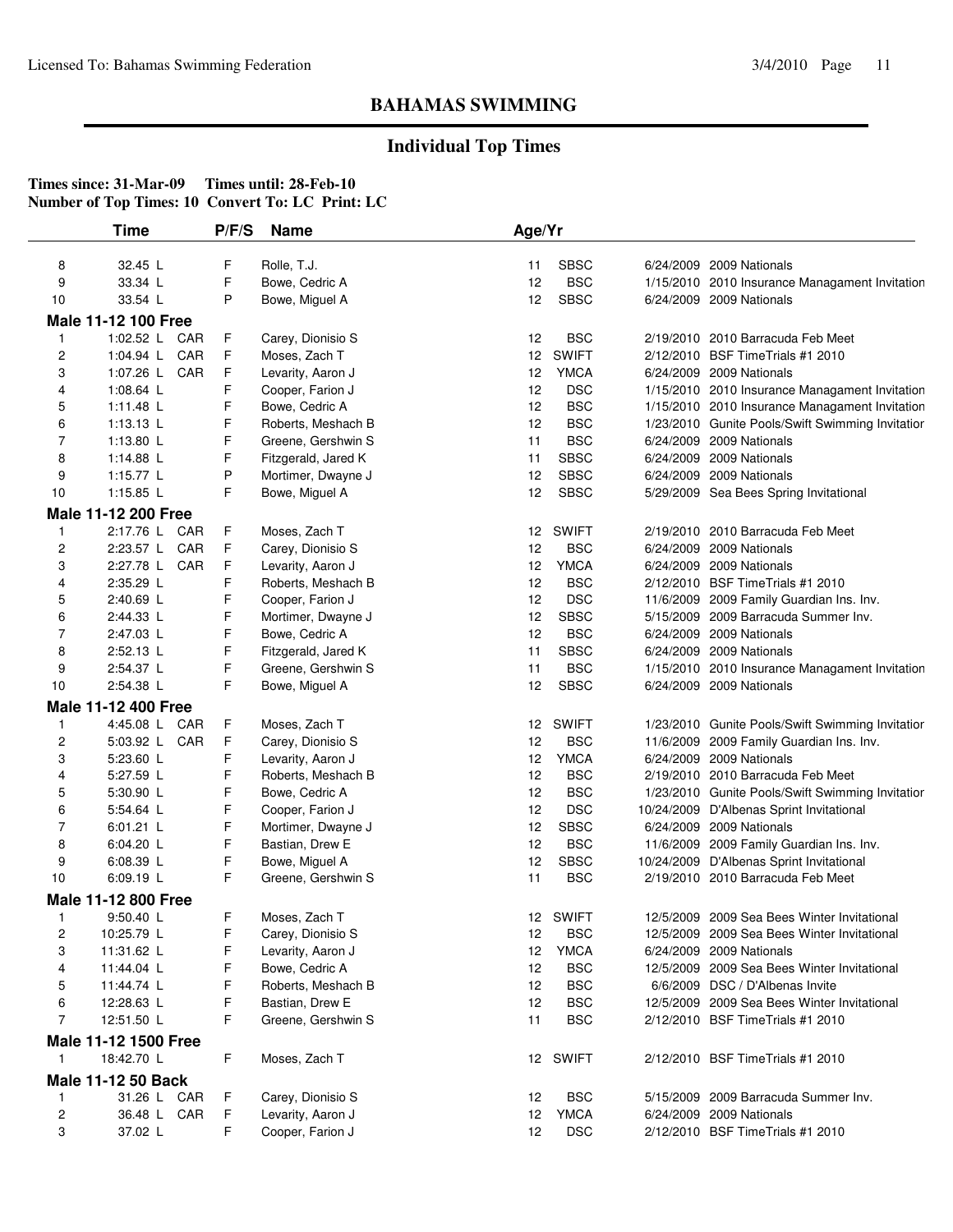## **Individual Top Times**

|                | <b>Time</b>                  | P/F/S       | <b>Name</b>               | Age/Yr          |              |                                                  |
|----------------|------------------------------|-------------|---------------------------|-----------------|--------------|--------------------------------------------------|
| 4              | 37.23 L                      | F           | Roberts, Meshach B        | 12              | <b>BSC</b>   | 2/12/2010 BSF TimeTrials #1 2010                 |
| 5              | 38.16 L                      | F           | Moses, Zach T             | 12              | <b>SWIFT</b> | 1/15/2010 2010 Insurance Managament Invitation   |
| 6              | 39.63 L                      | F           | Greene, Gershwin S        | 11              | <b>BSC</b>   | 2/19/2010 2010 Barracuda Feb Meet                |
| 7              | 39.84 L                      | F           | Wilkinson, Dante S        | 12              | <b>BSC</b>   | 6/24/2009 2009 Nationals                         |
| 8              | 40.76 L                      | F           | Bowe, Miguel A            | 12              | <b>SBSC</b>  | 5/29/2009 Sea Bees Spring Invitational           |
| 9              | 41.60 L                      | F           | Johnson, Christoph G      | 12              | <b>BSC</b>   | 2/12/2010 BSF TimeTrials #1 2010                 |
| 10             | 41.62 L                      | P           | Mortimer, Dwayne J        | 12              | <b>SBSC</b>  | 6/24/2009 2009 Nationals                         |
|                | Male 11-12 100 Back          |             |                           |                 |              |                                                  |
| 1              | 1:09.46 L L CAR              | F           | Carey, Dionisio S         | 12              | <b>BAH</b>   | 4/16/2009 XXIV Carifta Swimming Championship:    |
| 2              | 1:20.52 L                    | F           | Levarity, Aaron J         | 12              | <b>YMCA</b>  | 6/24/2009 2009 Nationals                         |
| 3              | 1:22.09 L L                  | F           | Roberts, Meshach B        | 12              | <b>BSC</b>   | 6/24/2009 2009 Nationals                         |
| 4              | 1:23.03 L                    | P           | Moses, Zach T             | 12              | <b>SWIFT</b> | 6/24/2009 2009 Nationals                         |
| 5              | 1:27.91 L                    | F           | Mortimer, Dwayne J        | 12              | <b>SBSC</b>  | 1/15/2010 2010 Insurance Managament Invitation   |
| 6              | 1:29.86 L                    | F           | Greene, Gershwin S        | 11              | <b>BSC</b>   | 6/24/2009 2009 Nationals                         |
| 7              | 1:33.21 L                    | P           | Cooper, Farion J          | 12              | <b>DSC</b>   | 6/24/2009 2009 Nationals                         |
| 8              | 1:33.33 L                    | P           | Bowe, Miguel A            | 12              | <b>SBSC</b>  | 6/24/2009 2009 Nationals                         |
| 9              | 1:34.04 $\lfloor$            | P           | Bowe, Cedric A            | 12              | <b>BSC</b>   | 6/24/2009 2009 Nationals                         |
| 10             | 1:34.36 L                    | P           | Bastian, Drew E           | 12              | <b>BSC</b>   | 6/24/2009 2009 Nationals                         |
|                | Male 11-12 200 Back          |             |                           |                 |              |                                                  |
| $\mathbf{1}$   | 2:37.39 L CAR                | F           | Carey, Dionisio S         | 12              | <b>BSC</b>   | 2/12/2010 BSF Time Trials #1 2010                |
| 2              | 2:48.01 L CAR                | F           | Moses, Zach T             | 12              | <b>SWIFT</b> | 2/19/2010 2010 Barracuda Feb Meet                |
| 3              | 2:49.02 L                    | F           | Roberts, Meshach B        | 12              | <b>BSC</b>   | 2/19/2010 2010 Barracuda Feb Meet                |
| 4              | 2:54.52 L                    | F           | Levarity, Aaron J         | 12              | <b>YMCA</b>  | 6/6/2009 Last Chance Meet                        |
| 5              | 3:11.42 L                    | F           | Bowe, Cedric A            | 12              | <b>BSC</b>   | 1/23/2010 Gunite Pools/Swift Swimming Invitatior |
| 6              | 3:12.41 L                    | F           | Greene, Gershwin S        | 11              | <b>BSC</b>   | 1/23/2010 Gunite Pools/Swift Swimming Invitation |
| $\overline{7}$ | 3:20.25 L                    | F           | Johnson, Christoph G      | 12              | <b>BSC</b>   | 1/23/2010 Gunite Pools/Swift Swimming Invitatior |
| 8              | 3:38.71 L                    | F           | Mackenzie, Justin         | 11              | <b>BSC</b>   | 1/23/2010 Gunite Pools/Swift Swimming Invitatior |
| 9              | 3:43.33 L                    | F           | Coakley, Kadyn            | 11              | <b>SBSC</b>  | 1/23/2010 Gunite Pools/Swift Swimming Invitatior |
|                | <b>Male 11-12 50 Breast</b>  |             |                           |                 |              |                                                  |
| 1              | 34.17 L CAR                  | F           | Carey, Dionisio S         | 12              | <b>BSC</b>   | 5/15/2009 2009 Barracuda Summer Inv.             |
| 2              | 38.73 L CAR                  | F           | Moses, Zach T             | 12              | <b>SWIFT</b> | 1/15/2010 2010 Insurance Managament Invitation   |
| 3              | 39.02 L CAR                  | F           | Cooper, Farion J          | 12              | <b>DSC</b>   | 12/5/2009 2009 Sea Bees Winter Invitational      |
| 4              | 42.00 L                      | F           | Fitzgerald, Jared K       | 11              | <b>SBSC</b>  | 6/24/2009 2009 Nationals                         |
| 5              | 42.03 L                      | F           | Cox, Tyrique J            | 11              | <b>SBSC</b>  | 6/24/2009 2009 Nationals                         |
| 6              | 42.72 L                      | F           | Rolle, T.J.               | 11              | <b>SBSC</b>  | 1/15/2010 2010 Insurance Managament Invitation   |
| 7              | 43.96 L                      | F           | Bastian, Drew E           | 12              | <b>BSC</b>   | 1/15/2010 2010 Insurance Managament Invitation   |
| 8              | 44.10 L                      | P           | Bowe, Cedric A            | 12              | <b>BSC</b>   | 6/24/2009 2009 Nationals                         |
| 9              | 44.22 L                      | F           | Levarity, Andre J         | 11              | <b>YMCA</b>  | 2/12/2010 BSF TimeTrials #1 2010                 |
| 10             | 44.61 L                      | P           | Levarity, Aaron J         | 12              | YMCA         | 6/24/2009 2009 Nationals                         |
|                | <b>Male 11-12 100 Breast</b> |             |                           |                 |              |                                                  |
| 1              | 1:16.38 L CAR                | F           | Carey, Dionisio S         | 12              | <b>BSC</b>   | 5/15/2009 2009 Barracuda Summer Inv.             |
| 2              | 1:25.52 L CAR                | $\mathsf F$ | Moses, Zach T             | 12 <sup>2</sup> | <b>SWIFT</b> | 2/12/2010 BSF TimeTrials #1 2010                 |
| 3              | 1:33.95 L                    | F           | Cooper, Farion J          | 12              | <b>DSC</b>   | 11/6/2009 2009 Family Guardian Ins. Inv.         |
| 4              | 1:34.45 L                    | F           | Bowe, Cedric A            | 12              | <b>BSC</b>   | 2/12/2010 BSF TimeTrials #1 2010                 |
| 5              | 1:34.51 L                    | F           | Cox, Tyrique J            | 11              | <b>SBSC</b>  | 6/24/2009 2009 Nationals                         |
| 6              | 1:35.69 L                    | F           | Bastian, Drew E           | 12              | <b>BSC</b>   | 11/6/2009 2009 Family Guardian Ins. Inv.         |
| 7              | 1:37.54 L                    | F           | Roberts, Meshach B        | 12              | <b>BSC</b>   | 5/15/2009 2009 Barracuda Summer Inv.             |
| 8              | 1:37.77 L                    | P           | Fitzgerald, Jared K       | 11              | <b>SBSC</b>  | 6/24/2009 2009 Nationals                         |
| 9              | 1:38.07 L                    | F           | Mortimer, Dwayne J        | 12              | <b>SBSC</b>  | 6/24/2009 2009 Nationals                         |
| 10             | 1:40.03 L                    | F           | Von-Albedyhll, Nicholas F |                 | 12 U-BMA     | 11/21/2009 10th. Annual NorthernBahamas S        |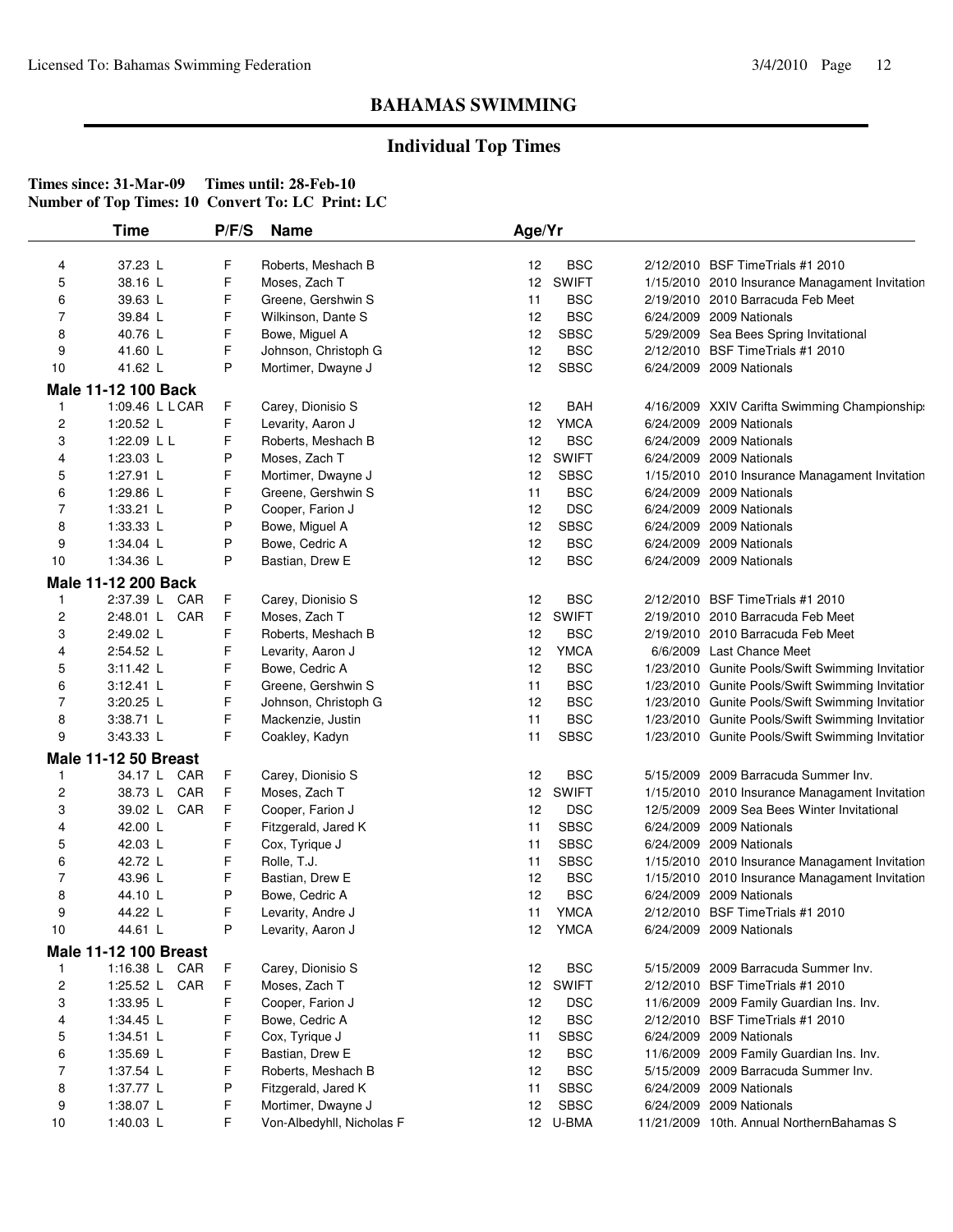## **Individual Top Times**

|                         | <b>Time</b>                         | P/F/S | <b>Name</b>                        | Age/Yr |             |                                                |
|-------------------------|-------------------------------------|-------|------------------------------------|--------|-------------|------------------------------------------------|
|                         |                                     |       |                                    |        |             |                                                |
|                         | <b>Male 11-12 200 Breast</b>        |       |                                    |        |             |                                                |
| $\mathbf{1}$            | 2:50.36 L CAR                       | F     | Carey, Dionisio S                  | 12     | <b>BAH</b>  | 4/16/2009 XXIV Carifta Swimming Championship:  |
| $\overline{c}$          | 3:03.04 L CAR                       | F     | Moses, Zach T                      |        | 12 SWIFT    | 12/5/2009 2009 Sea Bees Winter Invitational    |
| 3                       | $3:15.01$ L                         | F     | Bowe, Cedric A                     | 12     | <b>BSC</b>  | 2/12/2010 BSF TimeTrials #1 2010               |
| 4                       | 3:26.18 L                           | F     | Mortimer, Dwayne J                 | 12     | <b>SBSC</b> | 6/24/2009 2009 Nationals                       |
| 5                       | 3:26.26 L                           | F     | Roberts, Meshach B                 | 12     | <b>BSC</b>  | 6/24/2009 2009 Nationals                       |
| 6                       | 3:28.50 L                           | F     | Bastian, Drew E                    | 12     | <b>BSC</b>  | 2/12/2010 BSF TimeTrials #1 2010               |
| $\overline{7}$          | 3:33.65 L                           | F     | Cox, Tyrique J                     | 11     | <b>SBSC</b> | 5/29/2009 Sea Bees Spring Invitational         |
| 8                       | 3:35.22 L                           | F     | Levarity, Andre J                  | 11     | <b>YMCA</b> | 2/12/2010 BSF Time Trials #1 2010              |
| 9                       | 3:39.67 L                           | F     | Cooper, Farion J                   | 12     | <b>DSC</b>  | 6/24/2009 2009 Nationals                       |
| 10                      | 3:45.98 L                           | F.    | Johnson, Christoph G               | 12     | <b>BSC</b>  | 12/5/2009 2009 Sea Bees Winter Invitational    |
|                         | Male 11-12 50 Fly                   |       |                                    |        |             |                                                |
| $\mathbf{1}$            | 29.27 L CAR                         | F     | Carey, Dionisio S                  | 12     | <b>BSC</b>  | 5/15/2009 2009 Barracuda Summer Inv.           |
| $\overline{\mathbf{c}}$ | 33.86 L CAR                         | P     | Levarity, Aaron J                  | 12     | <b>YMCA</b> | 6/24/2009 2009 Nationals                       |
| 3                       | 34.50 L                             | F     | Bowe, Cedric A                     | 12     | <b>BSC</b>  | 12/5/2009 2009 Sea Bees Winter Invitational    |
| 4                       | 34.59 L                             | F     | Cooper, Farion J                   | 12     | <b>DSC</b>  | 1/15/2010 2010 Insurance Managament Invitation |
| 5                       | 34.77 L                             | F     | Moses, Zach T                      |        | 12 SWIFT    | 1/15/2010 2010 Insurance Managament Invitation |
| 6                       | 36.55 L                             | F     | Rolle, T.J.                        | 11     | <b>SBSC</b> | 6/24/2009 2009 Nationals                       |
| 7                       | 36.93 L                             | F     | Bowe, Miguel A                     | 12     | <b>SBSC</b> | 12/5/2009 2009 Sea Bees Winter Invitational    |
| 8                       | 36.97 L                             | P     | Fitzgerald, Jared K                | 11     | <b>SBSC</b> | 6/24/2009 2009 Nationals                       |
| 9                       | 37.58 L                             | P     | Wilkinson, Dante S                 | 12     | <b>BSC</b>  | 6/24/2009 2009 Nationals                       |
| 10                      | 38.97 L                             | F     | Greene, Gershwin S                 | 11     | <b>BSC</b>  | 6/24/2009 2009 Nationals                       |
|                         |                                     |       |                                    |        |             |                                                |
| $\mathbf{1}$            | Male 11-12 100 Fly<br>1:06.32 L CAR | F     |                                    | 12     | <b>BSC</b>  | 2/19/2010 2010 Barracuda Feb Meet              |
| $\overline{\mathbf{c}}$ | 1:18.05 L                           | F     | Carey, Dionisio S<br>Moses, Zach T |        | 12 SWIFT    | 6/24/2009 2009 Nationals                       |
|                         |                                     | P     |                                    |        | <b>YMCA</b> |                                                |
| 3                       | 1:18.19 $L$                         | F     | Levarity, Aaron J                  | 12     |             | 6/24/2009 2009 Nationals                       |
| 4                       | 1:20.91 L                           |       | Bowe, Cedric A                     | 12     | <b>BSC</b>  | 12/5/2009 2009 Sea Bees Winter Invitational    |
| 5                       | 1:25.34 L                           | F     | Cooper, Farion J                   | 12     | <b>DSC</b>  | 2/12/2010 BSF TimeTrials #1 2010               |
| 6<br>$\overline{7}$     | 1:33.51 L                           | F     | Greene, Gershwin S                 | 11     | <b>BSC</b>  | 6/24/2009 2009 Nationals                       |
|                         | 1:33.81 L                           | P     | Roberts, Meshach B                 | 12     | <b>BSC</b>  | 6/24/2009 2009 Nationals                       |
| 8                       | 1:35.19 L                           | F     | Fitzgerald, Jared K                | 11     | <b>SBSC</b> | 6/24/2009 2009 Nationals                       |
| 9                       | $1:35.31$ L                         | F     | Bowe, Miguel A                     | 12     | <b>SBSC</b> | 10/24/2009 D'Albenas Sprint Invitational       |
| 10                      | 1:35.58 L                           | F     | Rolle, T.J.                        | 11     | <b>SBSC</b> | 6/24/2009 2009 Nationals                       |
|                         | Male 11-12 200 Fly                  |       |                                    |        |             |                                                |
| $\mathbf{1}$            | 2:38.64 L CAR                       | F     | Carey, Dionisio S                  | 12     | <b>BSC</b>  | 6/24/2009 2009 Nationals                       |
| 2                       | 2:50.91 L CAR                       | F     | Moses, Zach T                      |        | 12 SWIFT    | 6/24/2009 2009 Nationals                       |
| 3                       | 3:06.87 L                           | F.    | Bowe, Cedric A                     | 12     | <b>BSC</b>  | 2/12/2010 BSF TimeTrials #1 2010               |
|                         | Male 11-12 200 IM                   |       |                                    |        |             |                                                |
| $\mathbf{1}$            | 2:31.25 L CAR                       | F.    | Carey, Dionisio S                  | 12     | <b>BSC</b>  | 6/24/2009 2009 Nationals                       |
| $\overline{\mathbf{c}}$ | 2:39.63 L CAR                       | F     | Moses, Zach T                      |        | 12 SWIFT    | 2/19/2010 2010 Barracuda Feb Meet              |
| 3                       | 2:56.81 L                           | F     | Levarity, Aaron J                  | 12     | <b>YMCA</b> | 6/24/2009 2009 Nationals                       |
| 4                       | 2:58.06 L                           | F     | Bowe, Cedric A                     | 12     | <b>BSC</b>  | 2/12/2010 BSF Time Trials #1 2010              |
| 5                       | 3:02.01 L                           | F     | Roberts, Meshach B                 | 12     | <b>BSC</b>  | 6/24/2009 2009 Nationals                       |
| 6                       | $3:04.09$ L                         | F     | Mortimer, Dwayne J                 | 12     | <b>SBSC</b> | 5/15/2009 2009 Barracuda Summer Inv.           |
| 7                       | $3:06.81$ L                         | F     | Von-Albedyhll, Nicholas F          |        | 12 U-BMA    | 11/21/2009 10th. Annual NorthernBahamas S      |
| 8                       | 3:07.86 L                           | F     | Greene, Gershwin S                 | 11     | <b>BSC</b>  | 6/24/2009 2009 Nationals                       |
|                         |                                     | F     | Fitzgerald, Jared K                | 11     | <b>SBSC</b> | 6/24/2009 2009 Nationals                       |
|                         |                                     |       |                                    |        |             |                                                |
| 9<br>$10*$              | $3:08.89$ L<br>3:08.91 L            | F     | Bowe, Miguel A                     | 12     | <b>SBSC</b> | 6/24/2009 2009 Nationals                       |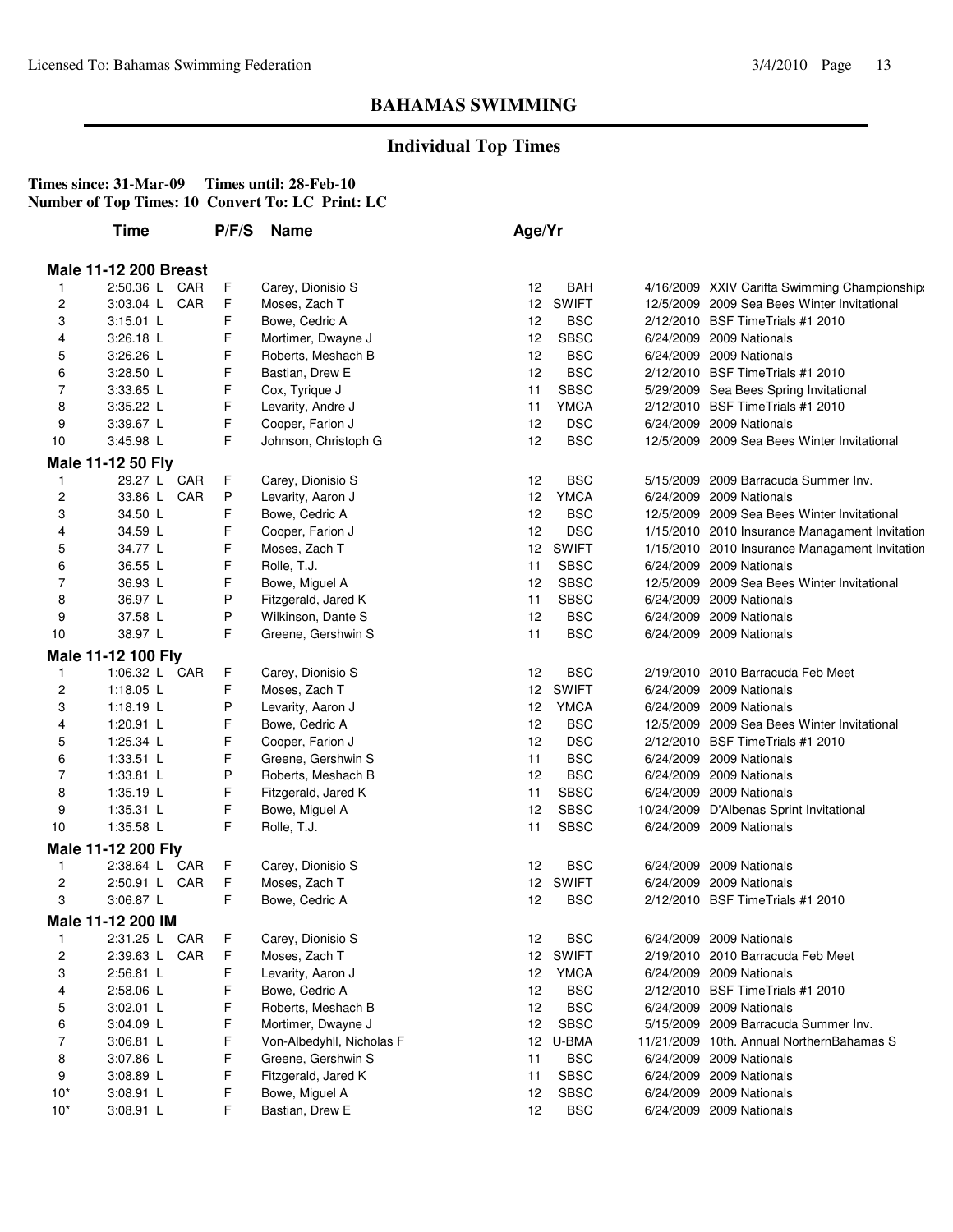## **Individual Top Times**

| Male 11-12 400 IM<br>5:40.68 L CAR<br>F<br><b>BAH</b><br>Moses, Zach T<br>12<br>4/16/2009 XXIV Carifta Swimming Championship:<br>$\mathbf{1}$<br>F.<br>12<br><b>BSC</b><br>$\overline{\mathbf{c}}$<br>5:40.77 L CAR<br>Carey, Dionisio S<br>12/5/2009 2009 Sea Bees Winter Invitational<br>F<br><b>BSC</b><br>3<br>6:15.63 L<br>12<br>Roberts, Meshach B<br>1/15/2010 2010 Insurance Managament Invitation<br><b>Male 13-14 50 Free</b><br>F.<br>27.55 L CAR<br>Cleare, Zarian L<br><b>DSC</b><br>14<br>6/24/2009 2009 Nationals<br>$\mathbf{1}$<br>F<br><b>YMCA</b><br>$\overline{\mathbf{c}}$<br>27.57 L CAR<br>Farquharson, Peter<br>6/24/2009 2009 Nationals<br>14<br>F<br><b>SWIFT</b><br>28.14 L CAR<br>3<br>Hernandez Valdes, Anibal X<br>1/15/2010 2010 Insurance Managament Invitation<br>14<br>F<br><b>SBSC</b><br>2/12/2010 BSF Time Trials #1 2010<br>4<br>28.25 L CAR<br>Moss, T'Auren<br>14<br>F<br><b>BSC</b><br>CAR<br>Kerr, Kohen K<br>5<br>28.41 L<br>13<br>6/24/2009 2009 Nationals<br>F<br><b>BSC</b><br>6<br>28.42 L<br>CAR<br>Tynes, Dustin E<br>13<br>1/15/2010 2010 Insurance Managament Invitation<br>$\overline{7}$<br>P<br><b>SBSC</b><br>28.70 L CAR<br>Armbrister, Jamarco J<br>14<br>6/24/2009 2009 Nationals<br>F<br><b>FSC</b><br>8<br>29.32 L<br>12/5/2009 2009 Sea Bees Winter Invitational<br>Walkine, Anthony J<br>14<br>F<br><b>SBSC</b><br>9<br>29.43 L<br>13<br>Cash, Dylan J<br>2/19/2010 2010 Barracuda Feb Meet<br>F<br>29.55 L<br><b>BSC</b><br>10<br>Dean, Martin N<br>14<br>1/23/2010 Gunite Pools/Swift Swimming Invitatior<br>Male 13-14 100 Free<br>F<br><b>DSC</b><br>59.69 L CAR<br>Cleare, Zarian L<br>14<br>6/24/2009 2009 Nationals<br>1<br><b>YMCA</b><br>2<br>59.79 L CAR<br>F<br>Farquharson, Peter<br>14<br>6/24/2009 2009 Nationals<br>F<br><b>SWIFT</b><br>3<br>1:00.78 L<br>CAR<br>Hernandez Valdes, Anibal X<br>1/15/2010 2010 Insurance Managament Invitation<br>14<br>F<br><b>BSC</b><br>1:01.52 L CAR<br>Tynes, Dustin E<br>4<br>13<br>11/6/2009 2009 Family Guardian Ins. Inv.<br>F<br><b>BSC</b><br>1:04.60 L<br>Kerr, Kohen K<br>13<br>5/15/2009 2009 Barracuda Summer Inv.<br>5<br>F<br><b>SBSC</b><br>1:04.62 L<br>Moss, T'Auren<br>14<br>5/15/2009 2009 Barracuda Summer Inv.<br>6<br>F<br><b>DRCAS</b><br>7<br>1:06.13 L<br>2/12/2010 BSF Time Trials #1 2010<br>Armbrister, Jamarco J<br>14<br>F<br><b>BSC</b><br>8<br>1:08.56 L<br>Dean, Martin N<br>1/15/2010 2010 Insurance Managament Invitation<br>14<br>F<br><b>SBSC</b><br>9<br>Lloyd, Keith J<br>13<br>5/29/2009 Sea Bees Spring Invitational<br>1:08.76 L<br>F<br><b>YMCA</b><br>1:08.87 L<br>5/23/2009 FAC Annual Summer Invitational<br>10<br>Von-Albedyhll, Alex A<br>14<br>Male 13-14 200 Free<br>F<br><b>DSC</b><br>2:13.67 L CAR<br>Cleare, Zarian L<br>14<br>6/24/2009 2009 Nationals<br>1<br>F.<br><b>SWIFT</b><br>$\overline{\mathbf{c}}$<br>2:15.24 L CAR<br>Hernandez Valdes, Anibal X<br>14 |                                                  |
|------------------------------------------------------------------------------------------------------------------------------------------------------------------------------------------------------------------------------------------------------------------------------------------------------------------------------------------------------------------------------------------------------------------------------------------------------------------------------------------------------------------------------------------------------------------------------------------------------------------------------------------------------------------------------------------------------------------------------------------------------------------------------------------------------------------------------------------------------------------------------------------------------------------------------------------------------------------------------------------------------------------------------------------------------------------------------------------------------------------------------------------------------------------------------------------------------------------------------------------------------------------------------------------------------------------------------------------------------------------------------------------------------------------------------------------------------------------------------------------------------------------------------------------------------------------------------------------------------------------------------------------------------------------------------------------------------------------------------------------------------------------------------------------------------------------------------------------------------------------------------------------------------------------------------------------------------------------------------------------------------------------------------------------------------------------------------------------------------------------------------------------------------------------------------------------------------------------------------------------------------------------------------------------------------------------------------------------------------------------------------------------------------------------------------------------------------------------------------------------------------------------------------------------------------------------------------------------------------------------------------------------------------------------------------------------------------------------------------------------------------------------------------------------------------------------------------------------------------------------------------------------------------------------------------------------|--------------------------------------------------|
|                                                                                                                                                                                                                                                                                                                                                                                                                                                                                                                                                                                                                                                                                                                                                                                                                                                                                                                                                                                                                                                                                                                                                                                                                                                                                                                                                                                                                                                                                                                                                                                                                                                                                                                                                                                                                                                                                                                                                                                                                                                                                                                                                                                                                                                                                                                                                                                                                                                                                                                                                                                                                                                                                                                                                                                                                                                                                                                                          |                                                  |
|                                                                                                                                                                                                                                                                                                                                                                                                                                                                                                                                                                                                                                                                                                                                                                                                                                                                                                                                                                                                                                                                                                                                                                                                                                                                                                                                                                                                                                                                                                                                                                                                                                                                                                                                                                                                                                                                                                                                                                                                                                                                                                                                                                                                                                                                                                                                                                                                                                                                                                                                                                                                                                                                                                                                                                                                                                                                                                                                          |                                                  |
|                                                                                                                                                                                                                                                                                                                                                                                                                                                                                                                                                                                                                                                                                                                                                                                                                                                                                                                                                                                                                                                                                                                                                                                                                                                                                                                                                                                                                                                                                                                                                                                                                                                                                                                                                                                                                                                                                                                                                                                                                                                                                                                                                                                                                                                                                                                                                                                                                                                                                                                                                                                                                                                                                                                                                                                                                                                                                                                                          |                                                  |
|                                                                                                                                                                                                                                                                                                                                                                                                                                                                                                                                                                                                                                                                                                                                                                                                                                                                                                                                                                                                                                                                                                                                                                                                                                                                                                                                                                                                                                                                                                                                                                                                                                                                                                                                                                                                                                                                                                                                                                                                                                                                                                                                                                                                                                                                                                                                                                                                                                                                                                                                                                                                                                                                                                                                                                                                                                                                                                                                          |                                                  |
|                                                                                                                                                                                                                                                                                                                                                                                                                                                                                                                                                                                                                                                                                                                                                                                                                                                                                                                                                                                                                                                                                                                                                                                                                                                                                                                                                                                                                                                                                                                                                                                                                                                                                                                                                                                                                                                                                                                                                                                                                                                                                                                                                                                                                                                                                                                                                                                                                                                                                                                                                                                                                                                                                                                                                                                                                                                                                                                                          |                                                  |
|                                                                                                                                                                                                                                                                                                                                                                                                                                                                                                                                                                                                                                                                                                                                                                                                                                                                                                                                                                                                                                                                                                                                                                                                                                                                                                                                                                                                                                                                                                                                                                                                                                                                                                                                                                                                                                                                                                                                                                                                                                                                                                                                                                                                                                                                                                                                                                                                                                                                                                                                                                                                                                                                                                                                                                                                                                                                                                                                          |                                                  |
|                                                                                                                                                                                                                                                                                                                                                                                                                                                                                                                                                                                                                                                                                                                                                                                                                                                                                                                                                                                                                                                                                                                                                                                                                                                                                                                                                                                                                                                                                                                                                                                                                                                                                                                                                                                                                                                                                                                                                                                                                                                                                                                                                                                                                                                                                                                                                                                                                                                                                                                                                                                                                                                                                                                                                                                                                                                                                                                                          |                                                  |
|                                                                                                                                                                                                                                                                                                                                                                                                                                                                                                                                                                                                                                                                                                                                                                                                                                                                                                                                                                                                                                                                                                                                                                                                                                                                                                                                                                                                                                                                                                                                                                                                                                                                                                                                                                                                                                                                                                                                                                                                                                                                                                                                                                                                                                                                                                                                                                                                                                                                                                                                                                                                                                                                                                                                                                                                                                                                                                                                          |                                                  |
|                                                                                                                                                                                                                                                                                                                                                                                                                                                                                                                                                                                                                                                                                                                                                                                                                                                                                                                                                                                                                                                                                                                                                                                                                                                                                                                                                                                                                                                                                                                                                                                                                                                                                                                                                                                                                                                                                                                                                                                                                                                                                                                                                                                                                                                                                                                                                                                                                                                                                                                                                                                                                                                                                                                                                                                                                                                                                                                                          |                                                  |
|                                                                                                                                                                                                                                                                                                                                                                                                                                                                                                                                                                                                                                                                                                                                                                                                                                                                                                                                                                                                                                                                                                                                                                                                                                                                                                                                                                                                                                                                                                                                                                                                                                                                                                                                                                                                                                                                                                                                                                                                                                                                                                                                                                                                                                                                                                                                                                                                                                                                                                                                                                                                                                                                                                                                                                                                                                                                                                                                          |                                                  |
|                                                                                                                                                                                                                                                                                                                                                                                                                                                                                                                                                                                                                                                                                                                                                                                                                                                                                                                                                                                                                                                                                                                                                                                                                                                                                                                                                                                                                                                                                                                                                                                                                                                                                                                                                                                                                                                                                                                                                                                                                                                                                                                                                                                                                                                                                                                                                                                                                                                                                                                                                                                                                                                                                                                                                                                                                                                                                                                                          |                                                  |
|                                                                                                                                                                                                                                                                                                                                                                                                                                                                                                                                                                                                                                                                                                                                                                                                                                                                                                                                                                                                                                                                                                                                                                                                                                                                                                                                                                                                                                                                                                                                                                                                                                                                                                                                                                                                                                                                                                                                                                                                                                                                                                                                                                                                                                                                                                                                                                                                                                                                                                                                                                                                                                                                                                                                                                                                                                                                                                                                          |                                                  |
|                                                                                                                                                                                                                                                                                                                                                                                                                                                                                                                                                                                                                                                                                                                                                                                                                                                                                                                                                                                                                                                                                                                                                                                                                                                                                                                                                                                                                                                                                                                                                                                                                                                                                                                                                                                                                                                                                                                                                                                                                                                                                                                                                                                                                                                                                                                                                                                                                                                                                                                                                                                                                                                                                                                                                                                                                                                                                                                                          |                                                  |
|                                                                                                                                                                                                                                                                                                                                                                                                                                                                                                                                                                                                                                                                                                                                                                                                                                                                                                                                                                                                                                                                                                                                                                                                                                                                                                                                                                                                                                                                                                                                                                                                                                                                                                                                                                                                                                                                                                                                                                                                                                                                                                                                                                                                                                                                                                                                                                                                                                                                                                                                                                                                                                                                                                                                                                                                                                                                                                                                          |                                                  |
|                                                                                                                                                                                                                                                                                                                                                                                                                                                                                                                                                                                                                                                                                                                                                                                                                                                                                                                                                                                                                                                                                                                                                                                                                                                                                                                                                                                                                                                                                                                                                                                                                                                                                                                                                                                                                                                                                                                                                                                                                                                                                                                                                                                                                                                                                                                                                                                                                                                                                                                                                                                                                                                                                                                                                                                                                                                                                                                                          |                                                  |
|                                                                                                                                                                                                                                                                                                                                                                                                                                                                                                                                                                                                                                                                                                                                                                                                                                                                                                                                                                                                                                                                                                                                                                                                                                                                                                                                                                                                                                                                                                                                                                                                                                                                                                                                                                                                                                                                                                                                                                                                                                                                                                                                                                                                                                                                                                                                                                                                                                                                                                                                                                                                                                                                                                                                                                                                                                                                                                                                          |                                                  |
|                                                                                                                                                                                                                                                                                                                                                                                                                                                                                                                                                                                                                                                                                                                                                                                                                                                                                                                                                                                                                                                                                                                                                                                                                                                                                                                                                                                                                                                                                                                                                                                                                                                                                                                                                                                                                                                                                                                                                                                                                                                                                                                                                                                                                                                                                                                                                                                                                                                                                                                                                                                                                                                                                                                                                                                                                                                                                                                                          |                                                  |
|                                                                                                                                                                                                                                                                                                                                                                                                                                                                                                                                                                                                                                                                                                                                                                                                                                                                                                                                                                                                                                                                                                                                                                                                                                                                                                                                                                                                                                                                                                                                                                                                                                                                                                                                                                                                                                                                                                                                                                                                                                                                                                                                                                                                                                                                                                                                                                                                                                                                                                                                                                                                                                                                                                                                                                                                                                                                                                                                          |                                                  |
|                                                                                                                                                                                                                                                                                                                                                                                                                                                                                                                                                                                                                                                                                                                                                                                                                                                                                                                                                                                                                                                                                                                                                                                                                                                                                                                                                                                                                                                                                                                                                                                                                                                                                                                                                                                                                                                                                                                                                                                                                                                                                                                                                                                                                                                                                                                                                                                                                                                                                                                                                                                                                                                                                                                                                                                                                                                                                                                                          |                                                  |
|                                                                                                                                                                                                                                                                                                                                                                                                                                                                                                                                                                                                                                                                                                                                                                                                                                                                                                                                                                                                                                                                                                                                                                                                                                                                                                                                                                                                                                                                                                                                                                                                                                                                                                                                                                                                                                                                                                                                                                                                                                                                                                                                                                                                                                                                                                                                                                                                                                                                                                                                                                                                                                                                                                                                                                                                                                                                                                                                          |                                                  |
|                                                                                                                                                                                                                                                                                                                                                                                                                                                                                                                                                                                                                                                                                                                                                                                                                                                                                                                                                                                                                                                                                                                                                                                                                                                                                                                                                                                                                                                                                                                                                                                                                                                                                                                                                                                                                                                                                                                                                                                                                                                                                                                                                                                                                                                                                                                                                                                                                                                                                                                                                                                                                                                                                                                                                                                                                                                                                                                                          |                                                  |
|                                                                                                                                                                                                                                                                                                                                                                                                                                                                                                                                                                                                                                                                                                                                                                                                                                                                                                                                                                                                                                                                                                                                                                                                                                                                                                                                                                                                                                                                                                                                                                                                                                                                                                                                                                                                                                                                                                                                                                                                                                                                                                                                                                                                                                                                                                                                                                                                                                                                                                                                                                                                                                                                                                                                                                                                                                                                                                                                          |                                                  |
|                                                                                                                                                                                                                                                                                                                                                                                                                                                                                                                                                                                                                                                                                                                                                                                                                                                                                                                                                                                                                                                                                                                                                                                                                                                                                                                                                                                                                                                                                                                                                                                                                                                                                                                                                                                                                                                                                                                                                                                                                                                                                                                                                                                                                                                                                                                                                                                                                                                                                                                                                                                                                                                                                                                                                                                                                                                                                                                                          |                                                  |
|                                                                                                                                                                                                                                                                                                                                                                                                                                                                                                                                                                                                                                                                                                                                                                                                                                                                                                                                                                                                                                                                                                                                                                                                                                                                                                                                                                                                                                                                                                                                                                                                                                                                                                                                                                                                                                                                                                                                                                                                                                                                                                                                                                                                                                                                                                                                                                                                                                                                                                                                                                                                                                                                                                                                                                                                                                                                                                                                          |                                                  |
|                                                                                                                                                                                                                                                                                                                                                                                                                                                                                                                                                                                                                                                                                                                                                                                                                                                                                                                                                                                                                                                                                                                                                                                                                                                                                                                                                                                                                                                                                                                                                                                                                                                                                                                                                                                                                                                                                                                                                                                                                                                                                                                                                                                                                                                                                                                                                                                                                                                                                                                                                                                                                                                                                                                                                                                                                                                                                                                                          |                                                  |
|                                                                                                                                                                                                                                                                                                                                                                                                                                                                                                                                                                                                                                                                                                                                                                                                                                                                                                                                                                                                                                                                                                                                                                                                                                                                                                                                                                                                                                                                                                                                                                                                                                                                                                                                                                                                                                                                                                                                                                                                                                                                                                                                                                                                                                                                                                                                                                                                                                                                                                                                                                                                                                                                                                                                                                                                                                                                                                                                          |                                                  |
|                                                                                                                                                                                                                                                                                                                                                                                                                                                                                                                                                                                                                                                                                                                                                                                                                                                                                                                                                                                                                                                                                                                                                                                                                                                                                                                                                                                                                                                                                                                                                                                                                                                                                                                                                                                                                                                                                                                                                                                                                                                                                                                                                                                                                                                                                                                                                                                                                                                                                                                                                                                                                                                                                                                                                                                                                                                                                                                                          |                                                  |
|                                                                                                                                                                                                                                                                                                                                                                                                                                                                                                                                                                                                                                                                                                                                                                                                                                                                                                                                                                                                                                                                                                                                                                                                                                                                                                                                                                                                                                                                                                                                                                                                                                                                                                                                                                                                                                                                                                                                                                                                                                                                                                                                                                                                                                                                                                                                                                                                                                                                                                                                                                                                                                                                                                                                                                                                                                                                                                                                          |                                                  |
|                                                                                                                                                                                                                                                                                                                                                                                                                                                                                                                                                                                                                                                                                                                                                                                                                                                                                                                                                                                                                                                                                                                                                                                                                                                                                                                                                                                                                                                                                                                                                                                                                                                                                                                                                                                                                                                                                                                                                                                                                                                                                                                                                                                                                                                                                                                                                                                                                                                                                                                                                                                                                                                                                                                                                                                                                                                                                                                                          |                                                  |
|                                                                                                                                                                                                                                                                                                                                                                                                                                                                                                                                                                                                                                                                                                                                                                                                                                                                                                                                                                                                                                                                                                                                                                                                                                                                                                                                                                                                                                                                                                                                                                                                                                                                                                                                                                                                                                                                                                                                                                                                                                                                                                                                                                                                                                                                                                                                                                                                                                                                                                                                                                                                                                                                                                                                                                                                                                                                                                                                          | 1/23/2010 Gunite Pools/Swift Swimming Invitatior |
| F<br>2:15.71 L CAR<br><b>YMCA</b><br>3<br>Farquharson, Peter<br>2/12/2010 BSF Time Trials #1 2010<br>14                                                                                                                                                                                                                                                                                                                                                                                                                                                                                                                                                                                                                                                                                                                                                                                                                                                                                                                                                                                                                                                                                                                                                                                                                                                                                                                                                                                                                                                                                                                                                                                                                                                                                                                                                                                                                                                                                                                                                                                                                                                                                                                                                                                                                                                                                                                                                                                                                                                                                                                                                                                                                                                                                                                                                                                                                                  |                                                  |
| F<br><b>BSC</b><br>2:18.56 L<br>Tynes, Dustin E<br>13<br>4<br>6/24/2009 2009 Nationals                                                                                                                                                                                                                                                                                                                                                                                                                                                                                                                                                                                                                                                                                                                                                                                                                                                                                                                                                                                                                                                                                                                                                                                                                                                                                                                                                                                                                                                                                                                                                                                                                                                                                                                                                                                                                                                                                                                                                                                                                                                                                                                                                                                                                                                                                                                                                                                                                                                                                                                                                                                                                                                                                                                                                                                                                                                   |                                                  |
| 2:27.09 L<br>Τ<br><b>BAH</b><br>5<br>Kerr, Kohen K<br>13<br>4/16/2009 XXIV Carifta Swimming Championship:                                                                                                                                                                                                                                                                                                                                                                                                                                                                                                                                                                                                                                                                                                                                                                                                                                                                                                                                                                                                                                                                                                                                                                                                                                                                                                                                                                                                                                                                                                                                                                                                                                                                                                                                                                                                                                                                                                                                                                                                                                                                                                                                                                                                                                                                                                                                                                                                                                                                                                                                                                                                                                                                                                                                                                                                                                |                                                  |
| F.<br><b>SBSC</b><br>6<br>2:29.63 L<br>Armbrister, Jamarco J<br>14<br>5/15/2009 2009 Barracuda Summer Inv.                                                                                                                                                                                                                                                                                                                                                                                                                                                                                                                                                                                                                                                                                                                                                                                                                                                                                                                                                                                                                                                                                                                                                                                                                                                                                                                                                                                                                                                                                                                                                                                                                                                                                                                                                                                                                                                                                                                                                                                                                                                                                                                                                                                                                                                                                                                                                                                                                                                                                                                                                                                                                                                                                                                                                                                                                               |                                                  |
| F<br><b>SBSC</b><br>2:32.46 L<br>Lloyd, Keith J<br>11/6/2009 2009 Family Guardian Ins. Inv.<br>7<br>13                                                                                                                                                                                                                                                                                                                                                                                                                                                                                                                                                                                                                                                                                                                                                                                                                                                                                                                                                                                                                                                                                                                                                                                                                                                                                                                                                                                                                                                                                                                                                                                                                                                                                                                                                                                                                                                                                                                                                                                                                                                                                                                                                                                                                                                                                                                                                                                                                                                                                                                                                                                                                                                                                                                                                                                                                                   |                                                  |
| F<br><b>SBSC</b><br>8<br>2:34.58 L<br>Munnings, Jaevon A<br>13<br>11/6/2009 2009 Family Guardian Ins. Inv.                                                                                                                                                                                                                                                                                                                                                                                                                                                                                                                                                                                                                                                                                                                                                                                                                                                                                                                                                                                                                                                                                                                                                                                                                                                                                                                                                                                                                                                                                                                                                                                                                                                                                                                                                                                                                                                                                                                                                                                                                                                                                                                                                                                                                                                                                                                                                                                                                                                                                                                                                                                                                                                                                                                                                                                                                               |                                                  |
| F<br>9<br><b>SBSC</b><br>6/24/2009 2009 Nationals<br>2:34.68 L<br>Moss, T'Auren<br>14                                                                                                                                                                                                                                                                                                                                                                                                                                                                                                                                                                                                                                                                                                                                                                                                                                                                                                                                                                                                                                                                                                                                                                                                                                                                                                                                                                                                                                                                                                                                                                                                                                                                                                                                                                                                                                                                                                                                                                                                                                                                                                                                                                                                                                                                                                                                                                                                                                                                                                                                                                                                                                                                                                                                                                                                                                                    |                                                  |
| <b>SBSC</b><br>10<br>F<br>13<br>6/24/2009 2009 Nationals<br>2:41.89 L<br>*I Taylor, Tre                                                                                                                                                                                                                                                                                                                                                                                                                                                                                                                                                                                                                                                                                                                                                                                                                                                                                                                                                                                                                                                                                                                                                                                                                                                                                                                                                                                                                                                                                                                                                                                                                                                                                                                                                                                                                                                                                                                                                                                                                                                                                                                                                                                                                                                                                                                                                                                                                                                                                                                                                                                                                                                                                                                                                                                                                                                  |                                                  |
| Male 13-14 400 Free                                                                                                                                                                                                                                                                                                                                                                                                                                                                                                                                                                                                                                                                                                                                                                                                                                                                                                                                                                                                                                                                                                                                                                                                                                                                                                                                                                                                                                                                                                                                                                                                                                                                                                                                                                                                                                                                                                                                                                                                                                                                                                                                                                                                                                                                                                                                                                                                                                                                                                                                                                                                                                                                                                                                                                                                                                                                                                                      |                                                  |
| F<br>4:51.54 L<br>Cleare, Zarian L<br><b>DSC</b><br>10/24/2009 D'Albenas Sprint Invitational<br>1<br>14                                                                                                                                                                                                                                                                                                                                                                                                                                                                                                                                                                                                                                                                                                                                                                                                                                                                                                                                                                                                                                                                                                                                                                                                                                                                                                                                                                                                                                                                                                                                                                                                                                                                                                                                                                                                                                                                                                                                                                                                                                                                                                                                                                                                                                                                                                                                                                                                                                                                                                                                                                                                                                                                                                                                                                                                                                  |                                                  |
| F<br><b>BSC</b><br>2<br>4:53.23 L<br>Tynes, Dustin E<br>13<br>11/6/2009 2009 Family Guardian Ins. Inv.                                                                                                                                                                                                                                                                                                                                                                                                                                                                                                                                                                                                                                                                                                                                                                                                                                                                                                                                                                                                                                                                                                                                                                                                                                                                                                                                                                                                                                                                                                                                                                                                                                                                                                                                                                                                                                                                                                                                                                                                                                                                                                                                                                                                                                                                                                                                                                                                                                                                                                                                                                                                                                                                                                                                                                                                                                   |                                                  |
| F<br><b>SWIFT</b><br>3<br>4:55.58 L<br>Hernandez Valdes, Anibal X<br>14<br>1/23/2010 Gunite Pools/Swift Swimming Invitatior                                                                                                                                                                                                                                                                                                                                                                                                                                                                                                                                                                                                                                                                                                                                                                                                                                                                                                                                                                                                                                                                                                                                                                                                                                                                                                                                                                                                                                                                                                                                                                                                                                                                                                                                                                                                                                                                                                                                                                                                                                                                                                                                                                                                                                                                                                                                                                                                                                                                                                                                                                                                                                                                                                                                                                                                              |                                                  |
| F<br>5:16.35 L<br>Farquharson, Peter<br><b>YMCA</b><br>6/24/2009 2009 Nationals<br>4<br>14                                                                                                                                                                                                                                                                                                                                                                                                                                                                                                                                                                                                                                                                                                                                                                                                                                                                                                                                                                                                                                                                                                                                                                                                                                                                                                                                                                                                                                                                                                                                                                                                                                                                                                                                                                                                                                                                                                                                                                                                                                                                                                                                                                                                                                                                                                                                                                                                                                                                                                                                                                                                                                                                                                                                                                                                                                               |                                                  |
| F<br><b>SBSC</b><br>Lloyd, Keith J<br>11/6/2009 2009 Family Guardian Ins. Inv.<br>5<br>5:17.86 L<br>13                                                                                                                                                                                                                                                                                                                                                                                                                                                                                                                                                                                                                                                                                                                                                                                                                                                                                                                                                                                                                                                                                                                                                                                                                                                                                                                                                                                                                                                                                                                                                                                                                                                                                                                                                                                                                                                                                                                                                                                                                                                                                                                                                                                                                                                                                                                                                                                                                                                                                                                                                                                                                                                                                                                                                                                                                                   |                                                  |
| F<br>14 ORCAS<br>6<br>5:18.69 L<br>Armbrister, Jamarco J<br>2/19/2010 2010 Barracuda Feb Meet                                                                                                                                                                                                                                                                                                                                                                                                                                                                                                                                                                                                                                                                                                                                                                                                                                                                                                                                                                                                                                                                                                                                                                                                                                                                                                                                                                                                                                                                                                                                                                                                                                                                                                                                                                                                                                                                                                                                                                                                                                                                                                                                                                                                                                                                                                                                                                                                                                                                                                                                                                                                                                                                                                                                                                                                                                            |                                                  |
| F<br>7<br><b>BSC</b><br>5:28.21 L<br>Kerr, Kohen K<br>13<br>11/6/2009 2009 Family Guardian Ins. Inv.                                                                                                                                                                                                                                                                                                                                                                                                                                                                                                                                                                                                                                                                                                                                                                                                                                                                                                                                                                                                                                                                                                                                                                                                                                                                                                                                                                                                                                                                                                                                                                                                                                                                                                                                                                                                                                                                                                                                                                                                                                                                                                                                                                                                                                                                                                                                                                                                                                                                                                                                                                                                                                                                                                                                                                                                                                     |                                                  |
| F<br><b>SBSC</b><br>8<br>13<br>5:31.75 L<br>Cash, Dylan J<br>1/23/2010 Gunite Pools/Swift Swimming Invitatior                                                                                                                                                                                                                                                                                                                                                                                                                                                                                                                                                                                                                                                                                                                                                                                                                                                                                                                                                                                                                                                                                                                                                                                                                                                                                                                                                                                                                                                                                                                                                                                                                                                                                                                                                                                                                                                                                                                                                                                                                                                                                                                                                                                                                                                                                                                                                                                                                                                                                                                                                                                                                                                                                                                                                                                                                            |                                                  |
| F<br><b>SBSC</b><br>14<br>9<br>5:33.17 L<br>Moss, T'Auren<br>6/24/2009 2009 Nationals                                                                                                                                                                                                                                                                                                                                                                                                                                                                                                                                                                                                                                                                                                                                                                                                                                                                                                                                                                                                                                                                                                                                                                                                                                                                                                                                                                                                                                                                                                                                                                                                                                                                                                                                                                                                                                                                                                                                                                                                                                                                                                                                                                                                                                                                                                                                                                                                                                                                                                                                                                                                                                                                                                                                                                                                                                                    |                                                  |
| F.<br>10<br>5:39.86 L<br>Munnings, Jaevon A<br>13<br><b>SBSC</b><br>10/24/2009 D'Albenas Sprint Invitational                                                                                                                                                                                                                                                                                                                                                                                                                                                                                                                                                                                                                                                                                                                                                                                                                                                                                                                                                                                                                                                                                                                                                                                                                                                                                                                                                                                                                                                                                                                                                                                                                                                                                                                                                                                                                                                                                                                                                                                                                                                                                                                                                                                                                                                                                                                                                                                                                                                                                                                                                                                                                                                                                                                                                                                                                             |                                                  |
|                                                                                                                                                                                                                                                                                                                                                                                                                                                                                                                                                                                                                                                                                                                                                                                                                                                                                                                                                                                                                                                                                                                                                                                                                                                                                                                                                                                                                                                                                                                                                                                                                                                                                                                                                                                                                                                                                                                                                                                                                                                                                                                                                                                                                                                                                                                                                                                                                                                                                                                                                                                                                                                                                                                                                                                                                                                                                                                                          |                                                  |
| Male 13-14 800 Free                                                                                                                                                                                                                                                                                                                                                                                                                                                                                                                                                                                                                                                                                                                                                                                                                                                                                                                                                                                                                                                                                                                                                                                                                                                                                                                                                                                                                                                                                                                                                                                                                                                                                                                                                                                                                                                                                                                                                                                                                                                                                                                                                                                                                                                                                                                                                                                                                                                                                                                                                                                                                                                                                                                                                                                                                                                                                                                      |                                                  |
| F.<br>Tynes, Dustin E<br><b>BSC</b><br>9:56.81 L<br>13<br>12/5/2009 2009 Sea Bees Winter Invitational<br>$\mathbf{1}$                                                                                                                                                                                                                                                                                                                                                                                                                                                                                                                                                                                                                                                                                                                                                                                                                                                                                                                                                                                                                                                                                                                                                                                                                                                                                                                                                                                                                                                                                                                                                                                                                                                                                                                                                                                                                                                                                                                                                                                                                                                                                                                                                                                                                                                                                                                                                                                                                                                                                                                                                                                                                                                                                                                                                                                                                    |                                                  |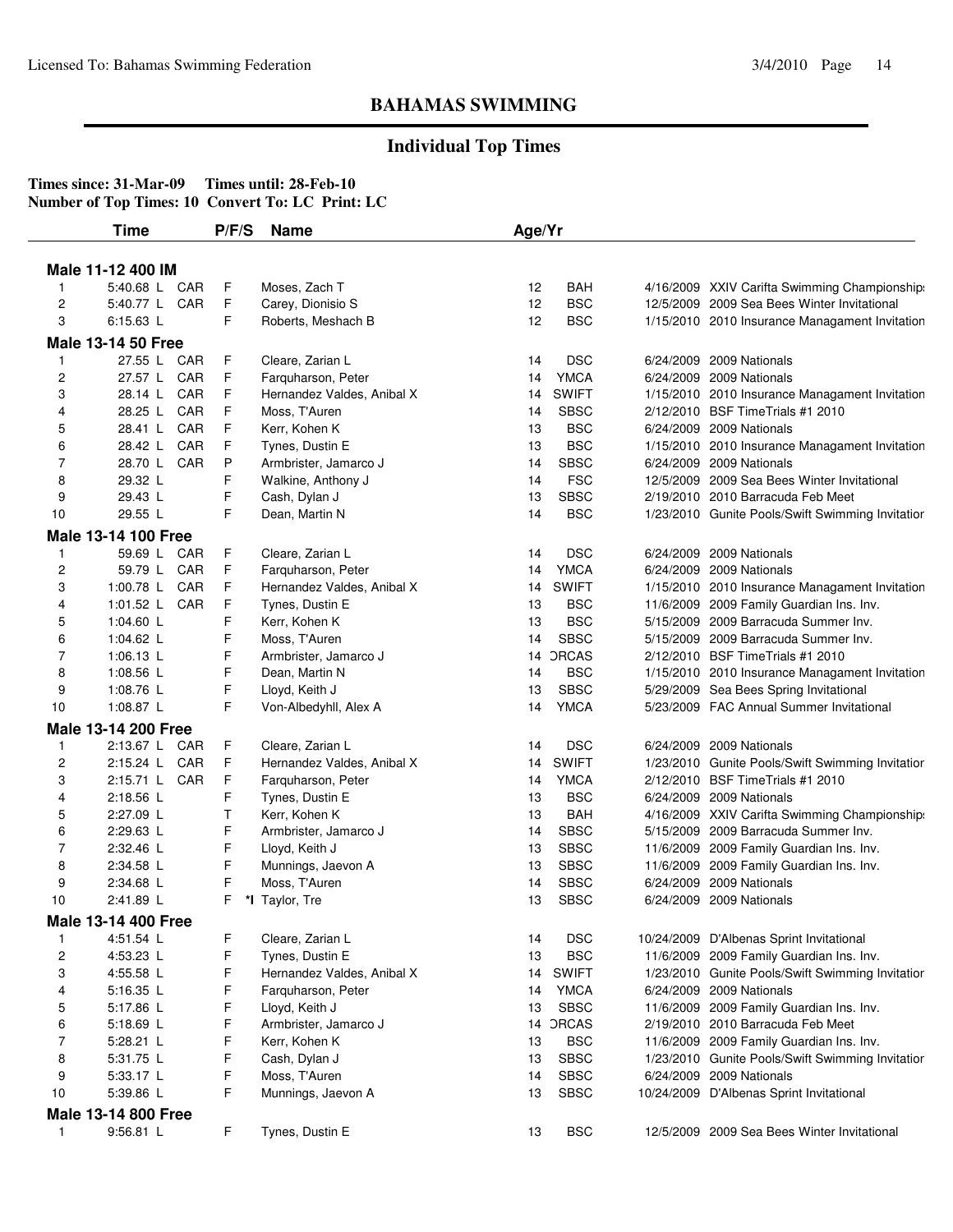## **Individual Top Times**

|                | <b>Time</b>                 | P/F/S | <b>Name</b>                | Age/Yr |              |                                                  |
|----------------|-----------------------------|-------|----------------------------|--------|--------------|--------------------------------------------------|
| 2              | 10:21.14 L                  | F     | Hernandez Valdes, Anibal X | 14     | <b>SWIFT</b> | 12/5/2009 2009 Sea Bees Winter Invitational      |
| 3              | 10:50.17 L                  | F     | Lloyd, Keith J             | 13     | <b>SBSC</b>  | 12/5/2009 2009 Sea Bees Winter Invitational      |
| 4              | 11:24.07 L                  | F     | Kerr, Kohen K              | 13     | <b>BSC</b>   | 6/6/2009 DSC / D'Albenas Invite                  |
| 5              | 12:14.51 L                  | F     | Dean, Martin N             | 14     | <b>BSC</b>   | 2/12/2010 BSF Time Trials #1 2010                |
| 6              | 12:26.97 L                  | F     | Deveaux, Brandon L         | 13     | <b>BSC</b>   | 2/12/2010 BSF Time Trials #1 2010                |
| $\overline{7}$ | 12:28.42 L                  | F     |                            | 14     | <b>BSC</b>   | 2/12/2010 BSF TimeTrials #1 2010                 |
|                |                             |       | *I Newton, Denard D        |        |              |                                                  |
|                | Male 13-14 1500 Free        |       |                            |        |              |                                                  |
| 1              | 19:34.43 L                  | F     | Hernandez Valdes, Anibal X | 14     | <b>SWIFT</b> | 2/12/2010 BSF Time Trials #1 2010                |
| $\overline{c}$ | 20:51.38 L                  | F     | Cleare, Zarian L           | 14     | <b>DSC</b>   | 1/23/2010 Gunite Pools/Swift Swimming Invitatior |
| 3              | 23:57.77 L                  | F     | Jackson, Theo E            | 14     | <b>DSC</b>   | 1/23/2010 Gunite Pools/Swift Swimming Invitatior |
|                | <b>Male 13-14 50 Back</b>   |       |                            |        |              |                                                  |
| 1              | 32.91 L                     | P     | Cleare, Zarian L           | 14     | <b>BAH</b>   | 4/16/2009 XXIV Carifta Swimming Championship:    |
| 2              | 32.96 L                     | F     | Moss, T'Auren              | 14     | <b>SBSC</b>  | 2/12/2010 BSF Time Trials #1 2010                |
| 3              | 33.84 L                     | F     | Cash, Dylan J              | 13     | <b>BAH</b>   | 4/16/2009 XXIV Carifta Swimming Championship:    |
| 4              | 35.77 L                     | F     | Tynes, Dustin E            | 13     | <b>BSC</b>   | 5/15/2009 2009 Barracuda Summer Inv.             |
| 5              | 35.91 L                     | F     | Farquharson, Peter         | 14     | <b>YMCA</b>  | 5/23/2009 FAC Annual Summer Invitational         |
| 6              | 36.23 L                     | F     | Lloyd, Keith J             | 13     | <b>SBSC</b>  | 6/24/2009 2009 Nationals                         |
| 7              | 36.36 L                     | F     | Armbrister, Jamarco J      | 14     | <b>DRCAS</b> | 2/19/2010 2010 Barracuda Feb Meet                |
| 8              | 36.74 L                     | F     | Hernandez Valdes, Anibal X | 14     | <b>SWIFT</b> | 1/15/2010 2010 Insurance Managament Invitation   |
| 9              | 38.05 L                     | F     | Von-Albedyhll, Alex A      | 14     | <b>YMCA</b>  | 5/23/2009 FAC Annual Summer Invitational         |
| $10$           | 38.45 L                     | F     | Moss, Perez L              | 14     | <b>SBSC</b>  | 11/6/2009 2009 Family Guardian Ins. Inv.         |
|                |                             |       |                            |        |              |                                                  |
|                | <b>Male 13-14 100 Back</b>  |       |                            |        |              |                                                  |
| 1              | 1:13.90 L                   | F     | Cleare, Zarian L           | 14     | <b>DSC</b>   | 6/24/2009 2009 Nationals                         |
| 2              | $1:15.31$ L                 | F     | Moss, T'Auren              | 14     | <b>SBSC</b>  | 6/24/2009 2009 Nationals                         |
| 3              | 1:15.63 $L$                 | F     | Tynes, Dustin E            | 13     | <b>BSC</b>   | 6/24/2009 2009 Nationals                         |
| 4              | 1:18.08 $L$                 | F     | Lloyd, Keith J             | 13     | <b>SBSC</b>  | 6/24/2009 2009 Nationals                         |
| 5              | 1:18.51 $L$                 | F     | Cash, Dylan J              | 13     | <b>SBSC</b>  | 1/15/2010 2010 Insurance Managament Invitation   |
| 6              | 1:19.45 $L$                 | F     | Hernandez Valdes, Anibal X | 14     | <b>SWIFT</b> | 2/12/2010 BSF Time Trials #1 2010                |
| $\overline{7}$ | 1:21.46 L                   | F     | Armbrister, Jamarco J      | 14     | <b>DRCAS</b> | 1/15/2010 2010 Insurance Managament Invitation   |
| 8              | 1:23.12 L                   | F     | Farquharson, Peter         | 14     | <b>YMCA</b>  | 11/21/2009 10th. Annual NorthernBahamas S        |
| 9              | 1:23.26 L                   | F     | Von-Albedyhll, Alex A      | 14     | <b>UNAT</b>  | 10/24/2009 No Awards Meet 24th October 20        |
| 10             | 1:27.24 L                   | F     | Dean, Martin N             | 14     | <b>BSC</b>   | 2/12/2010 BSF Time Trials #1 2010                |
|                | Male 13-14 200 Back         |       |                            |        |              |                                                  |
| 1              | 2:43.00 L                   | F     | Cleare, Zarian L           | 14     | <b>DSC</b>   | 2/12/2010 BSF Time Trials #1 2010                |
| 2              | 2:45.43 L                   | F     | Tynes, Dustin E            | 13     | <b>BSC</b>   | 6/24/2009 2009 Nationals                         |
| 3              | 2:47.61 L                   | F     | Hernandez Valdes, Anibal X | 14     | <b>SWIFT</b> | 2/12/2010 BSF Time Trials #1 2010                |
| 4              | 2:48.00 L                   | F     | Lloyd, Keith J             | 13     | <b>SBSC</b>  | 12/5/2009 2009 Sea Bees Winter Invitational      |
| 5              | 2:49.74 L                   | F     | Cash, Dylan J              | 13     | <b>SBSC</b>  | 12/5/2009 2009 Sea Bees Winter Invitational      |
| 6              | 2:52.56 L                   | F     | Armbrister, Jamarco J      |        | 14 ORCAS     | 2/19/2010 2010 Barracuda Feb Meet                |
| $\overline{7}$ | 3:13.65 L                   | F     | Cargill, Traven L          | 13     | <b>BSC</b>   | 1/23/2010 Gunite Pools/Swift Swimming Invitation |
| 8              | 3:22.57 L                   | F     | Moss, Perez L              | 14     | <b>SBSC</b>  | 6/24/2009 2009 Nationals                         |
|                | <b>Male 13-14 50 Breast</b> |       |                            |        |              |                                                  |
| 1              | 32.92 L CAR                 | F     | Tynes, Dustin E            | 13     | <b>BSC</b>   | 2/12/2010 BSF Time Trials #1 2010                |
| 2              | 38.44 L                     | F     | *I Taylor, Tre             | 13     | <b>SBSC</b>  | 6/24/2009 2009 Nationals                         |
| 3              |                             | F     |                            | 13     | <b>SBSC</b>  | 6/24/2009 2009 Nationals                         |
|                | 40.25 L                     |       | Munnings, Jaevon A         |        |              |                                                  |
| 4              | 40.64 L                     | F     | Armbrister, Jamarco J      | 14     | <b>SBSC</b>  | 6/24/2009 2009 Nationals                         |
| 5              | 40.78 L                     | F     | Ferguson, Andre J          | 14     | <b>SBSC</b>  | 11/6/2009 2009 Family Guardian Ins. Inv.         |
| 6              | 41.31 L                     | F     | *I Watson, Ahmad R         | 13     | <b>SBSC</b>  | 6/24/2009 2009 Nationals                         |
| 7              | 41.51 L                     | F     | Hernandez Valdes, Anibal X | 14     | <b>SWIFT</b> | 1/15/2010 2010 Insurance Managament Invitation   |
| 8              | 41.78 L                     | F     | Walkine, Anthony J         | 14     | <b>FSC</b>   | 12/5/2009 2009 Sea Bees Winter Invitational      |
| 9              | 41.80 L                     | F     | Brathwaite, Shimon M       | 13     | <b>BSC</b>   | 1/15/2010 2010 Insurance Managament Invitation   |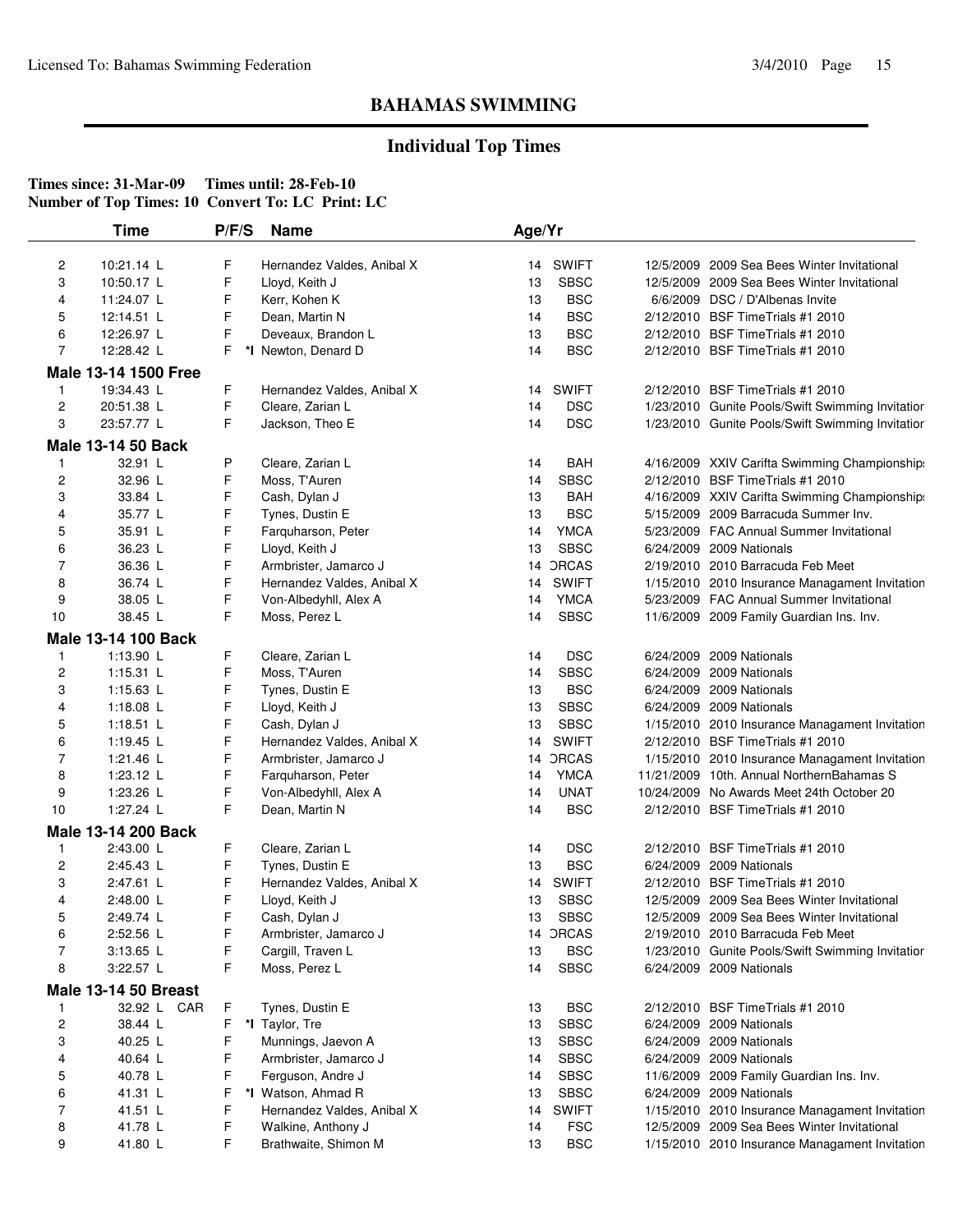## **Individual Top Times**

|                         | Time                         | P/F/S  | <b>Name</b>                       | Age/Yr   |                           |                                                                                      |
|-------------------------|------------------------------|--------|-----------------------------------|----------|---------------------------|--------------------------------------------------------------------------------------|
|                         | <b>Male 13-14 50 Breast</b>  |        |                                   |          |                           |                                                                                      |
| 10                      | 41.97 L                      | F      | Deveaux, Brandon L                | 13       | <b>BSC</b>                | 1/15/2010 2010 Insurance Managament Invitation                                       |
|                         | <b>Male 13-14 100 Breast</b> |        |                                   |          |                           |                                                                                      |
| 1                       | 1:12.26 L CAR                | F      | Tynes, Dustin E                   | 13       | <b>BAH</b>                | 6/29/2009 XXVI CAMPEONATO CCCAN 2009                                                 |
| $\overline{\mathbf{c}}$ | 1:27.34 L                    | P      | *I Taylor, Tre                    | 13       | <b>SBSC</b>               | 6/24/2009 2009 Nationals                                                             |
| 3                       | 1:31.08 L                    | F      | Hernandez Valdes, Anibal X        | 14       | <b>SWIFT</b>              | 11/6/2009 2009 Family Guardian Ins. Inv.                                             |
| 4                       | 1:32.57 L                    | F      | Armbrister, Jamarco J             | 14       | <b>SBSC</b>               | 6/24/2009 2009 Nationals                                                             |
| 5                       | 1:34.05 L                    | F      | Ferguson, Andre J                 | 14       | <b>SBSC</b>               | 5/15/2009 2009 Barracuda Summer Inv.                                                 |
| 6                       | 1:34.69 L                    | F      | *I Kemp, Ashton O                 | 14       | ABA                       | 11/21/2009 10th. Annual NorthernBahamas S                                            |
| 7                       | 1:35.06 L                    | F      | Von-Albedyhll, Alex A             | 14       | <b>YMCA</b>               | 6/6/2009 Last Chance Meet                                                            |
| 8                       | 1:35.63 L                    | F      | Munnings, Jaevon A                | 13       | <b>SBSC</b>               | 6/6/2009 DSC / D'Albenas Invite                                                      |
| 9                       | 1:36.14 $\lfloor$            | P      | Deveaux, Brandon L                | 13       | <b>BSC</b>                | 6/24/2009 2009 Nationals                                                             |
| 10                      | 1:36.34 L                    | F.     | *I Watson, Ahmad R                | 13       | <b>SBSC</b>               | 6/6/2009 DSC / D'Albenas Invite                                                      |
|                         | <b>Male 13-14 200 Breast</b> |        |                                   |          |                           |                                                                                      |
| 1                       | 2:38.79 L CAR                | F      | Tynes, Dustin E                   | 13       | BAH                       | 4/16/2009 XXIV Carifta Swimming Championship:                                        |
| $\overline{c}$          | 3:05.75 L                    | F.     | *I Taylor, Tre                    | 13       | <b>SBSC</b>               | 6/24/2009 2009 Nationals                                                             |
| 3                       | 3:17.48 L                    | F      | Hernandez Valdes, Anibal X        | 14       | <b>SWIFT</b>              | 6/24/2009 2009 Nationals                                                             |
| 4                       | 3:24.38 L                    | F      | Deveaux, Brandon L                | 13       | <b>BSC</b>                | 6/24/2009 2009 Nationals                                                             |
| 5                       | 3:27.39 L                    | F      | *I Redgrave, Paul D               | 13       | <b>SWIFT</b>              | 6/24/2009 2009 Nationals                                                             |
| 6                       | 3:30.48 L                    | F      | Brathwaite, Shimon M              | 13       | <b>BSC</b>                | 1/23/2010 Gunite Pools/Swift Swimming Invitatior                                     |
| $\overline{7}$          | 3:34.28 L                    | F.     | *I Silvera, John                  | 13       | <b>FAC</b>                | 6/24/2009 2009 Nationals                                                             |
| 8                       | 3:38.30 L                    | F      | Ferguson, Andre J                 | 14       | <b>SBSC</b>               | 5/29/2009 Sea Bees Spring Invitational                                               |
|                         |                              |        |                                   |          |                           |                                                                                      |
|                         | Male 13-14 50 Fly            |        |                                   |          |                           |                                                                                      |
| 1                       | 29.47 L CAR                  | F      | Moss, T'Auren                     | 14       | <b>SBSC</b>               | 2/12/2010 BSF TimeTrials #1 2010                                                     |
| 2                       | 29.75 L CAR<br>29.94 L CAR   | F<br>F | Cleare, Zarian L                  | 14       | <b>DSC</b><br><b>YMCA</b> | 6/24/2009 2009 Nationals                                                             |
| 3<br>4                  | 31.08 L                      | F      | Farquharson, Peter                | 14<br>13 | <b>BSC</b>                | 6/24/2009 2009 Nationals                                                             |
|                         | 32.18 L                      | Ρ      | Tynes, Dustin E<br>Lloyd, Keith J | 13       | <b>SBSC</b>               | 10/24/2009 D'Albenas Sprint Invitational<br>6/24/2009 2009 Nationals                 |
| 5<br>6                  | 32.33 L                      | F      | Munnings, Jaevon A                | 13       | <b>SBSC</b>               | 2/19/2010 2010 Barracuda Feb Meet                                                    |
| 7                       | 32.43 L                      | F      | Hernandez Valdes, Anibal X        | 14       | <b>SWIFT</b>              | 2/19/2010 2010 Barracuda Feb Meet                                                    |
| 8                       | 32.90 L                      | F      | Armbrister, Jamarco J             | 14       | <b>SBSC</b>               | 5/29/2009 Sea Bees Spring Invitational                                               |
| 9                       | 33.34 L                      | F      | Moss, Perez L                     | 14       | <b>SBSC</b>               | 5/15/2009 2009 Barracuda Summer Inv.                                                 |
| 10                      | 33.70 L                      | F.     | Walkine, Anthony J                | 14       | <b>FSC</b>                | 12/5/2009 2009 Sea Bees Winter Invitational                                          |
|                         |                              |        |                                   |          |                           |                                                                                      |
|                         | Male 13-14 100 Fly           |        |                                   |          |                           |                                                                                      |
| 1                       | 1:07.35 L CAR                | F      | Farquharson, Peter                | 14       | <b>YMCA</b>               | 6/24/2009 2009 Nationals                                                             |
| $\overline{c}$          | 1:09.73 L                    | F      | Cleare, Zarian L                  | 14       | <b>DSC</b>                | 12/5/2009 2009 Sea Bees Winter Invitational                                          |
| 3                       | 1:10.43 $L$                  | Ρ      | Moss, T'Auren                     | 14       | <b>SBSC</b>               | 6/24/2009 2009 Nationals                                                             |
| 4                       | 1:13.05 L                    | F      | Tynes, Dustin E                   | 13       | <b>BSC</b>                | 5/15/2009 2009 Barracuda Summer Inv.                                                 |
| 5                       | 1:13.35 L                    | F      | Lloyd, Keith J                    | 13       | <b>SBSC</b>               | 11/6/2009 2009 Family Guardian Ins. Inv.                                             |
| 6                       | 1:14.34 L<br>1:15.17 L       | F<br>F | Hernandez Valdes, Anibal X        | 14       | <b>SWIFT</b>              | 11/6/2009 2009 Family Guardian Ins. Inv.<br>11/6/2009 2009 Family Guardian Ins. Inv. |
| 7                       |                              | F      | Munnings, Jaevon A                | 13       | <b>SBSC</b>               |                                                                                      |
| 8                       | 1:18.67 L                    |        | Armbrister, Jamarco J             |          | 14 UN-OR                  | 11/6/2009 2009 Family Guardian Ins. Inv.                                             |
| 9                       | 1:19.42 L                    | F<br>P | Kerr, Kohen K                     | 13       | <b>BSC</b>                | 5/29/2009 Sea Bees Spring Invitational                                               |
| 10                      | 1:23.49 L                    |        | Moss, Perez L                     | 14       | <b>SBSC</b>               | 6/24/2009 2009 Nationals                                                             |
|                         | Male 13-14 200 Fly           |        |                                   |          |                           |                                                                                      |
| 1                       | 2:47.21 L                    | F      | Tynes, Dustin E                   | 13       | <b>BSC</b>                | 6/24/2009 2009 Nationals                                                             |
| $\overline{c}$          | 2:47.50 L                    | F      | Lloyd, Keith J                    | 13       | <b>SBSC</b>               | 6/24/2009 2009 Nationals                                                             |
| 3                       | 2:50.80 L                    | F      | Cleare, Zarian L                  | 14       | <b>DSC</b>                | 6/24/2009 2009 Nationals                                                             |
| 4                       | 2:59.76 L                    | F      | Hernandez Valdes, Anibal X        | 14       | <b>SWIFT</b>              | 6/24/2009 2009 Nationals                                                             |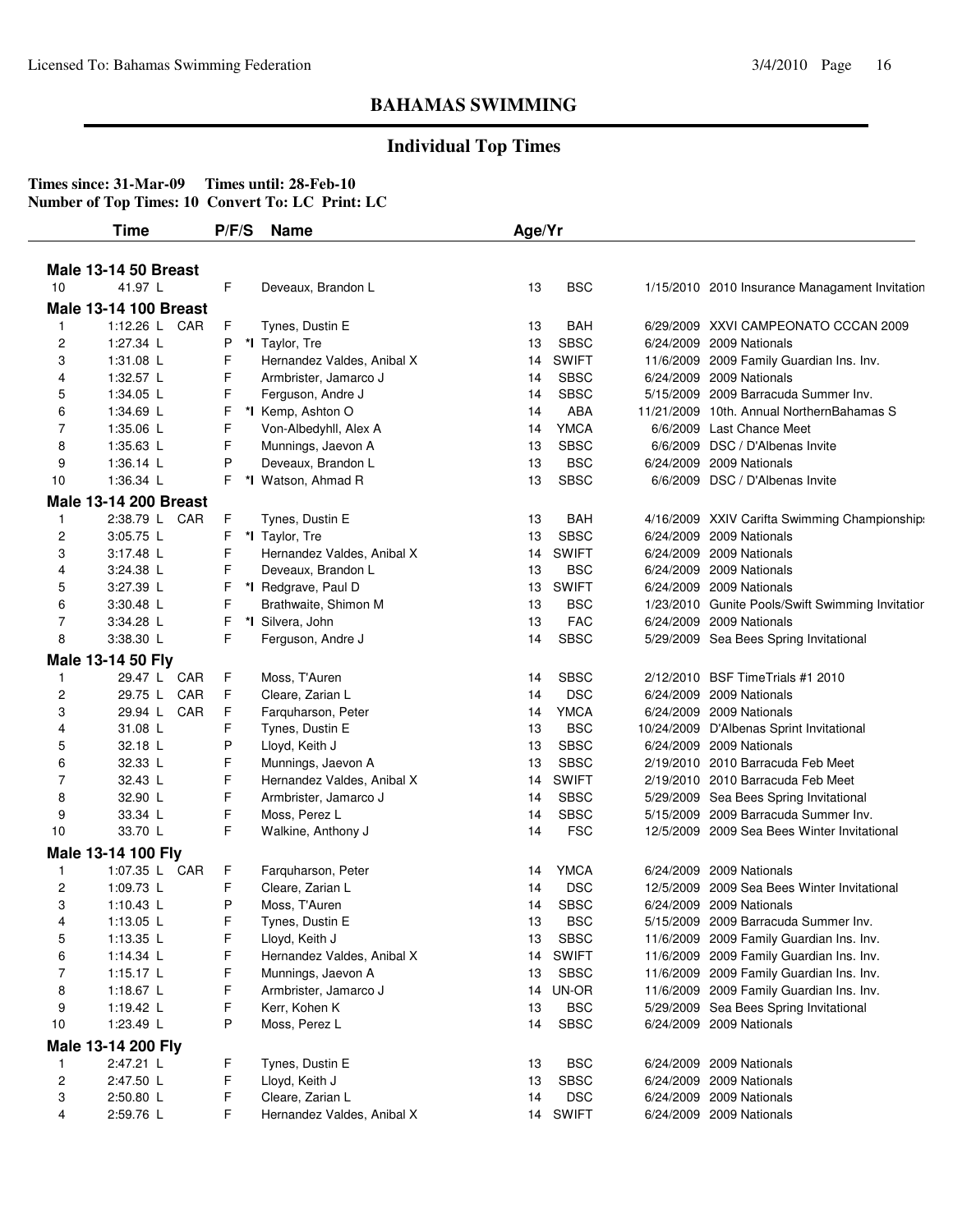## **Individual Top Times**

|                         | Male 13-14 200 IM         |    |                            |    |              |                                                |
|-------------------------|---------------------------|----|----------------------------|----|--------------|------------------------------------------------|
| $\mathbf{1}$            | 2:29.20 L CAR             | F  | Tynes, Dustin E            | 13 | <b>BSC</b>   | 6/24/2009 2009 Nationals                       |
| $\overline{c}$          | 2:38.34 L                 | F  | Cleare, Zarian L           | 14 | <b>DSC</b>   | 6/24/2009 2009 Nationals                       |
| 3                       | 2:38.81 L                 | F  | Hernandez Valdes, Anibal X | 14 | <b>SWIFT</b> | 2/19/2010 2010 Barracuda Feb Meet              |
| 4                       | 2:42.97 L                 | F  | Farquharson, Peter         | 14 | <b>YMCA</b>  | 6/24/2009 2009 Nationals                       |
| 5                       | 2:47.63 L                 | F  | Moss, T'Auren              | 14 | <b>SBSC</b>  | 6/24/2009 2009 Nationals                       |
| 6                       | 2:49.68 L                 | F  | Armbrister, Jamarco J      | 14 | <b>SBSC</b>  | 6/24/2009 2009 Nationals                       |
| 7                       | 2:51.28 L                 | F  | Lloyd, Keith J             | 13 | <b>SBSC</b>  | 6/24/2009 2009 Nationals                       |
| 8                       | 2:55.78 L                 | F  | Von-Albedyhll, Alex A      | 14 | <b>UNAT</b>  | 10/24/2009 No Awards Meet 24th October 20      |
| 9                       | 2:55.95 L                 | F  | *I Taylor, Tre             | 13 | <b>SBSC</b>  | 5/15/2009 2009 Barracuda Summer Inv.           |
| 10                      | 2:56.14 L                 | F  | Cash, Dylan J              | 13 | <b>SBSC</b>  | 11/6/2009 2009 Family Guardian Ins. Inv.       |
|                         | Male 13-14 400 IM         |    |                            |    |              |                                                |
| 1                       | 5:29.14 L CAR             | F  | Tynes, Dustin E            | 13 | <b>BSC</b>   | 6/24/2009 2009 Nationals                       |
| 2                       | 5:50.70 L                 | F  | Hernandez Valdes, Anibal X | 14 | <b>SWIFT</b> | 12/5/2009 2009 Sea Bees Winter Invitational    |
| 3                       | 5:52.94 L                 | F  | Cleare, Zarian L           | 14 | <b>DSC</b>   | 6/24/2009 2009 Nationals                       |
| 4                       | 5:54.34 L                 | F  | Lloyd, Keith J             | 13 | <b>SBSC</b>  | 12/5/2009 2009 Sea Bees Winter Invitational    |
| 5                       | $6:02.11$ L               | F  | Armbrister, Jamarco J      | 14 | <b>SBSC</b>  | 6/24/2009 2009 Nationals                       |
| 6                       | 6:15.68 L                 | F  | Moss, T'Auren              | 14 | <b>SBSC</b>  | 6/24/2009 2009 Nationals                       |
| 7                       | 7:00.32 L                 | F  | Cargill, Traven L          | 13 | <b>BSC</b>   | 12/5/2009 2009 Sea Bees Winter Invitational    |
|                         | <b>Male 15-17 50 Free</b> |    |                            |    |              |                                                |
|                         |                           |    |                            |    |              |                                                |
| 1                       | 24.65 L CAR               | F  | Moss, Armando N            | 17 | <b>BAH</b>   | 6/29/2009 XXVI CAMPEONATO CCCAN 2009           |
| $\overline{\mathbf{c}}$ | 25.77 L CAR               | F  | Roberts, Mancer B          | 16 | <b>BSC</b>   | 6/6/2009 DSC / D'Albenas Invite                |
| 3                       | CAR<br>25.92 L            | F  | McIntosh, Delano           | 16 | <b>YMCA</b>  | 6/24/2009 2009 Nationals                       |
| 4                       | 26.17 L CAR               | F  | Gibson, Evante             | 15 | <b>YMCA</b>  | 6/24/2009 2009 Nationals                       |
| 5                       | CAR<br>26.46 L            | T. | Morley, Laron              | 15 | <b>SBSC</b>  | 6/6/2009 DSC / D'Albenas Invite                |
| $6*$                    | CAR<br>26.67 L            | F  | Bruney, Camron K           | 15 | <b>BSC</b>   | 6/24/2009 2009 Nationals                       |
| $6*$                    | 26.67 L CAR               | Τ  | Knowles, Devonn C          | 16 | <b>BSC</b>   | 6/6/2009 DSC / D'Albenas Invite                |
| 8                       | CAR<br>26.76 L            | P  | Walker, Pemrae S           | 17 | <b>BSC</b>   | 6/24/2009 2009 Nationals                       |
| 9                       | 27.08 L<br>CAR            | F  | Thompson, Joshua J         | 16 | <b>DSC</b>   | 6/24/2009 2009 Nationals                       |
| 10                      | 27.22 L CAR               | F. | Lowe, Matthew D            | 15 | <b>BSC</b>   | 5/15/2009 2009 Barracuda Summer Inv.           |
|                         | Male 15-17 100 Free       |    |                            |    |              |                                                |
| 1                       | 55.77 L CAR               | P  | Moss, Armando N            | 17 | <b>BAH</b>   | 4/16/2009 XXIV Carifta Swimming Championship:  |
| $\overline{c}$          | 57.25 L CAR               | F. | Roberts, Mancer B          | 16 | <b>BSC</b>   | 1/15/2010 2010 Insurance Managament Invitation |
| 3                       | 58.23 L CAR               | F  | Gibson, Evante             | 15 | <b>YMCA</b>  | 6/24/2009 2009 Nationals                       |
| 4                       | 58.66 L L CAR             | F  | Lowe, Matthew D            | 15 | <b>BAH</b>   | 4/16/2009 XXIV Carifta Swimming Championship:  |
| 5                       | 58.71 L CAR               | F  | Thompson, Joshua J         | 16 | <b>DSC</b>   | 6/24/2009 2009 Nationals                       |
| 6                       | CAR<br>58.90 L            | F  | McIntosh, Delano           | 16 | <b>YMCA</b>  | 5/23/2009 FAC Annual Summer Invitational       |
| $\overline{7}$          | CAR<br>59.40 L            | F  | Knowles, Devonn C          | 16 | <b>BSC</b>   | 5/15/2009 2009 Barracuda Summer Inv.           |
| 8                       | 59.52 L CAR               | P  | Bruney, Camron K           | 15 | <b>BAH</b>   | 4/16/2009 XXIV Carifta Swimming Championship:  |
| 9                       | CAR<br>59.91 L            | P  | Dean, Donovan M            | 16 | <b>DSC</b>   | 6/24/2009 2009 Nationals                       |
| 10                      | 59.98 L CAR               | F  | Morley, Laron              | 15 | <b>SBSC</b>  | 1/15/2010 2010 Insurance Managament Invitation |
|                         | Male 15-17 200 Free       |    |                            |    |              |                                                |
| 1                       | 2:05.96 L CAR             | F  | Lowe, Matthew D            | 15 | <b>BAH</b>   | 4/16/2009 XXIV Carifta Swimming Championship:  |
| $\overline{\mathbf{c}}$ | 2:06.58 L CAR             | P  | Roberts, Mancer B          | 16 | <b>BAH</b>   | 4/16/2009 XXIV Carifta Swimming Championship:  |
| 3                       | 2:11.50 L                 | F  | Moss, Armando N            | 17 | <b>SBSC</b>  | 6/24/2009 2009 Nationals                       |
| 4                       | 2:12.56 L                 | F  | McIntosh, Delano           | 16 | <b>YMCA</b>  | 6/24/2009 2009 Nationals                       |
| 5                       | 2:14.29 L                 | F  | Thompson, Joshua J         | 16 | <b>DSC</b>   | 6/24/2009 2009 Nationals                       |
| 6                       | 2:14.79 L                 | F  | Bruney, Camron K           | 15 | <b>BSC</b>   | 6/24/2009 2009 Nationals                       |
| 7                       | 2:14.91 L                 | F  | Knowles, Devonn C          | 16 | <b>BSC</b>   | 6/24/2009 2009 Nationals                       |
|                         | 2:16.02 L                 | P  | McCarroll, Toby N          | 15 | <b>BAH</b>   | 6/29/2009 XXVI CAMPEONATO CCCAN 2009           |
| 8                       |                           |    |                            |    |              |                                                |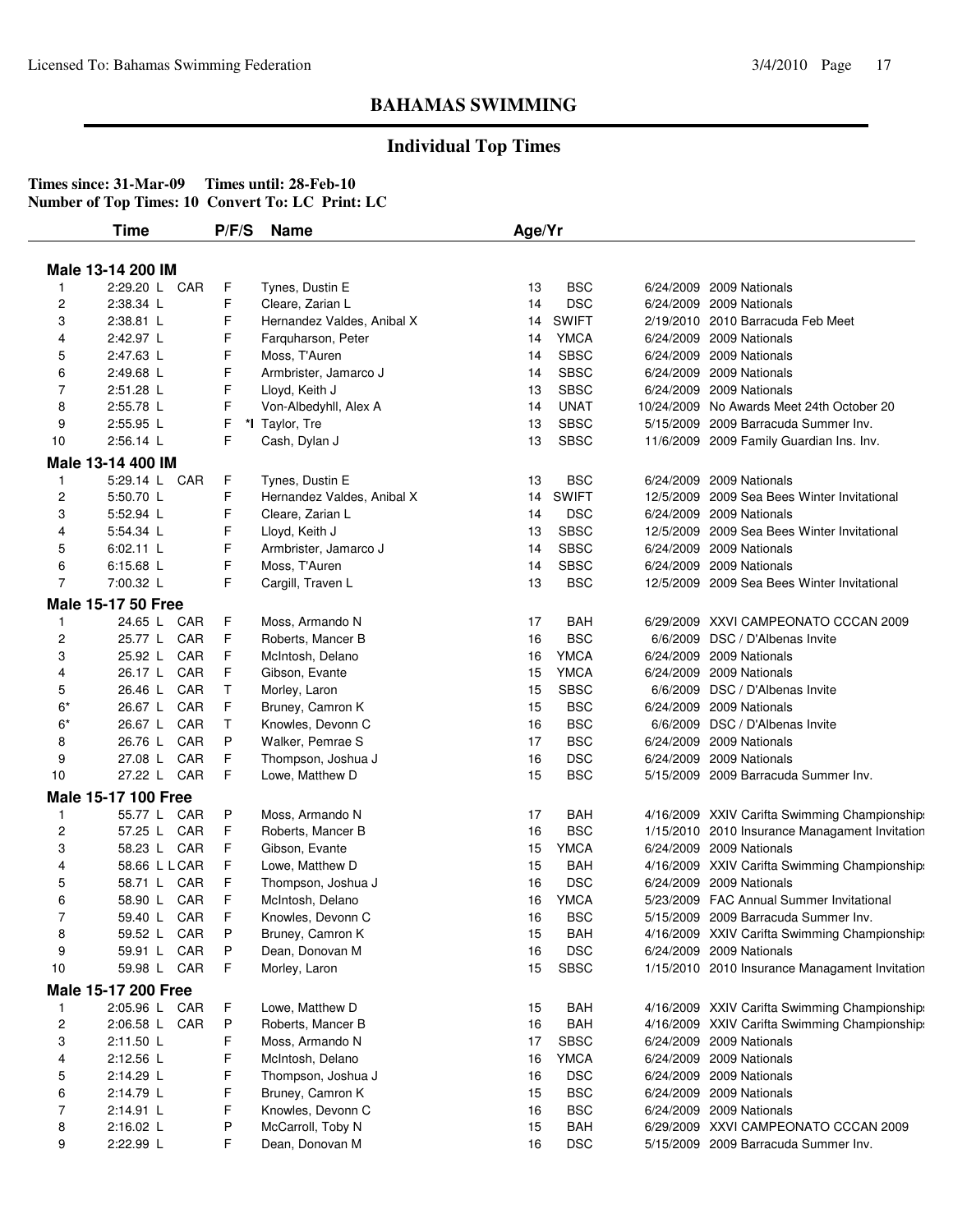## **Individual Top Times**

|                | <b>Time</b>                 | P/F/S | <b>Name</b>                       | Age/Yr   |                   |                                                                                                |
|----------------|-----------------------------|-------|-----------------------------------|----------|-------------------|------------------------------------------------------------------------------------------------|
|                |                             |       |                                   |          |                   |                                                                                                |
|                | <b>Male 15-17 200 Free</b>  |       |                                   |          |                   |                                                                                                |
| 10             | 2:29.01 L                   | F     | Higgs, Donovan J                  | 15       | <b>SWIFT</b>      | 1/15/2010 2010 Insurance Managament Invitation                                                 |
|                | <b>Male 15-17 400 Free</b>  |       |                                   |          |                   |                                                                                                |
| -1             | 4:22.54 L CAR               | F     | Lowe, Matthew D                   | 15       | <b>BAH</b>        | 4/16/2009 XXIV Carifta Swimming Championship.                                                  |
| 2              | 4:40.20 L                   | F     | Roberts, Mancer B                 | 16       | <b>BSC</b>        | 6/24/2009 2009 Nationals                                                                       |
| 3              | 4:41.84 L                   | F     | McIntosh, Delano                  | 16       | <b>YMCA</b>       | 6/24/2009 2009 Nationals                                                                       |
| 4              | 4:45.63 L                   | F     | Knowles, Devonn C                 | 16       | <b>BAH</b>        | 4/16/2009 XXIV Carifta Swimming Championship:                                                  |
| 5              | 4:47.88 L                   | F     | Bruney, Camron K                  | 15       | <b>BAH</b>        | 4/16/2009 XXIV Carifta Swimming Championship:                                                  |
| 6              | 4:49.99 L                   | F     | McCarroll, Toby N                 | 15       | <b>DSC</b>        | 6/24/2009 2009 Nationals                                                                       |
| 7              | 4:58.82 L                   | F     | Thompson, Joshua J                | 16       | <b>DSC</b>        | 6/24/2009 2009 Nationals                                                                       |
| 8              | 5:26.84 L                   | F     | Dean, Donovan M                   | 16       | <b>DSC</b>        | 10/24/2009 D'Albenas Sprint Invitational                                                       |
| 9              | 5:29.55 L                   | F     | Williams, Xavier R                | 16       | <b>BSC</b>        | 11/6/2009 2009 Family Guardian Ins. Inv.                                                       |
| 10             | 5:31.25 L                   | F     | Chea, Aaron P                     | 15       | <b>BSC</b>        | 11/6/2009 2009 Family Guardian Ins. Inv.                                                       |
|                | Male 15-17 800 Free         |       |                                   |          |                   |                                                                                                |
| $\mathbf{1}$   | 11:28.67 L                  | F     | Chea, Aaron P                     | 15       | <b>BSC</b>        | 12/5/2009 2009 Sea Bees Winter Invitational                                                    |
|                | <b>Male 15-17 1500 Free</b> |       |                                   |          |                   |                                                                                                |
| 1              | 17:19.82 L CAR              | F     | Lowe. Matthew D                   | 15       | BAH               | 6/29/2009 XXVI CAMPEONATO CCCAN 2009                                                           |
| $\overline{c}$ | 18:50.16 L                  | F     | Knowles, Devonn C                 | 16       | <b>BAH</b>        | 4/16/2009 XXIV Carifta Swimming Championship:                                                  |
| 3              | 20:06.89 L                  | F     | McCarroll, Toby N                 | 15       | <b>DSC</b>        | 1/23/2010 Gunite Pools/Swift Swimming Invitatior                                               |
| 4              | 20:27.04 L                  | F     | Bruney, Camron K                  | 15       | <b>BAH</b>        | 4/16/2009 XXIV Carifta Swimming Championship:                                                  |
| 5              | 20:40.36 L                  | F     | Roberts, Mancer B                 | 16       | <b>BSC</b>        | 6/24/2009 2009 Nationals                                                                       |
| 6              | 22:41.11 L                  | F     | Chea, Aaron P                     | 15       | <b>BSC</b>        | 2/12/2010 BSF TimeTrials #1 2010                                                               |
| $\overline{7}$ | 23:13.71 L                  | F     | Thompson, Joshua J                | 16       | <b>DSC</b>        | 1/23/2010 Gunite Pools/Swift Swimming Invitatior                                               |
| 8              | 23:26.65 L                  | F     | Hudson, Gabriel N                 | 16       | <b>BSC</b>        | 2/12/2010 BSF TimeTrials #1 2010                                                               |
|                | <b>Male 15-17 50 Back</b>   |       |                                   |          |                   |                                                                                                |
| 1              | 29.85 L CAR                 | P     | Roberts, Mancer B                 | 16       | <b>BAH</b>        | 4/16/2009 XXIV Carifta Swimming Championship:                                                  |
| $\overline{c}$ | 31.02 L                     | P     | Morley, Laron                     | 15       | <b>BAH</b>        | 4/16/2009 XXIV Carifta Swimming Championship:                                                  |
| 3              | 31.87 L                     | F     | Knowles, Devonn C                 | 16       | <b>BSC</b>        | 10/24/2009 D'Albenas Sprint Invitational                                                       |
| 4              | 32.03 L                     | P     | Thompson, Joshua J                | 16       | <b>DSC</b>        | 6/24/2009 2009 Nationals                                                                       |
| 5              | 32.97 L                     | F     | Lowe, Matthew D                   | 15       | <b>BSC</b>        | 6/24/2009 2009 Nationals                                                                       |
| 6              | 34.30 L                     | F     | Bethel, Carlon A                  | 15       | <b>DSC</b>        | 1/15/2010 2010 Insurance Managament Invitation                                                 |
| 7              | 34.60 L L                   | F     | Davis, Liam R                     | 15       | <b>BSC</b>        | 6/24/2009 2009 Nationals                                                                       |
| 8              | 34.75 L                     | F     | McIntosh, Delano                  | 16       | <b>YMCA</b>       | 5/23/2009 FAC Annual Summer Invitational                                                       |
| 9              | 35.34 L                     | F     | Bruney, Camron K                  | 15       | <b>BSC</b>        | 6/24/2009 2009 Nationals                                                                       |
| 10             | 35.73 L                     | F     | Walker, Pemrae S                  | 17       | <b>BSC</b>        | 5/15/2009 2009 Barracuda Summer Inv.                                                           |
|                | <b>Male 15-17 100 Back</b>  |       |                                   |          |                   |                                                                                                |
|                | 1:04.37 L L CAR             | F     | Roberts, Mancer B                 | 16       | BAH               |                                                                                                |
| 1              |                             | F     |                                   |          |                   | 4/16/2009 XXIV Carifta Swimming Championship:                                                  |
| 2              | 1:09.27 L L<br>1:09.81 L    | P     | Morley, Laron                     | 15<br>15 | BAH<br><b>BAH</b> | 4/16/2009 XXIV Carifta Swimming Championship:<br>4/16/2009 XXIV Carifta Swimming Championship: |
| 3              | 1:10.07 L                   | F     | Gibson, Evante<br>Lowe, Matthew D | 15       | <b>BSC</b>        | 6/24/2009 2009 Nationals                                                                       |
| 4              | 1:11.91 L                   | P     | Knowles, Devonn C                 | 16       | BAH               |                                                                                                |
| 5              | 1:14.10 $L L$               | F     | Thompson, Joshua J                | 16       | <b>DSC</b>        | 4/16/2009 XXIV Carifta Swimming Championship:<br>6/24/2009 2009 Nationals                      |
| 6<br>7         | 1:14.33 $L$                 | P     | Moss, Armando N                   | 17       | <b>SBSC</b>       | 6/24/2009 2009 Nationals                                                                       |
|                | 1:16.50 L                   | F     | Bruney, Camron K                  | 15       | <b>BSC</b>        | 6/24/2009 2009 Nationals                                                                       |
| 8<br>9         | 1:18.20 L                   | F     | Bethel, Carlon A                  | 15       | <b>DSC</b>        | 2/12/2010 BSF Time Trials #1 2010                                                              |
|                |                             | F     |                                   |          | <b>BSC</b>        |                                                                                                |
| 10             | 1:18.79 L                   |       | Davis, Liam R                     | 15       |                   | 1/15/2010 2010 Insurance Managament Invitation                                                 |
|                | Male 15-17 200 Back         |       |                                   |          |                   |                                                                                                |
| -1             | 2:23.15 L CAR               | P     | Roberts, Mancer B                 | 16       | <b>BAH</b>        | 4/16/2009 XXIV Carifta Swimming Championship:                                                  |
| 2              | 2:30.63 L                   | P     | Lowe, Matthew D                   | 15       | <b>BAH</b>        | 4/16/2009 XXIV Carifta Swimming Championship:                                                  |
| 3              | 2:36.00 L                   | F     | Morley, Laron                     | 15       | <b>SBSC</b>       | 1/23/2010 Gunite Pools/Swift Swimming Invitatior                                               |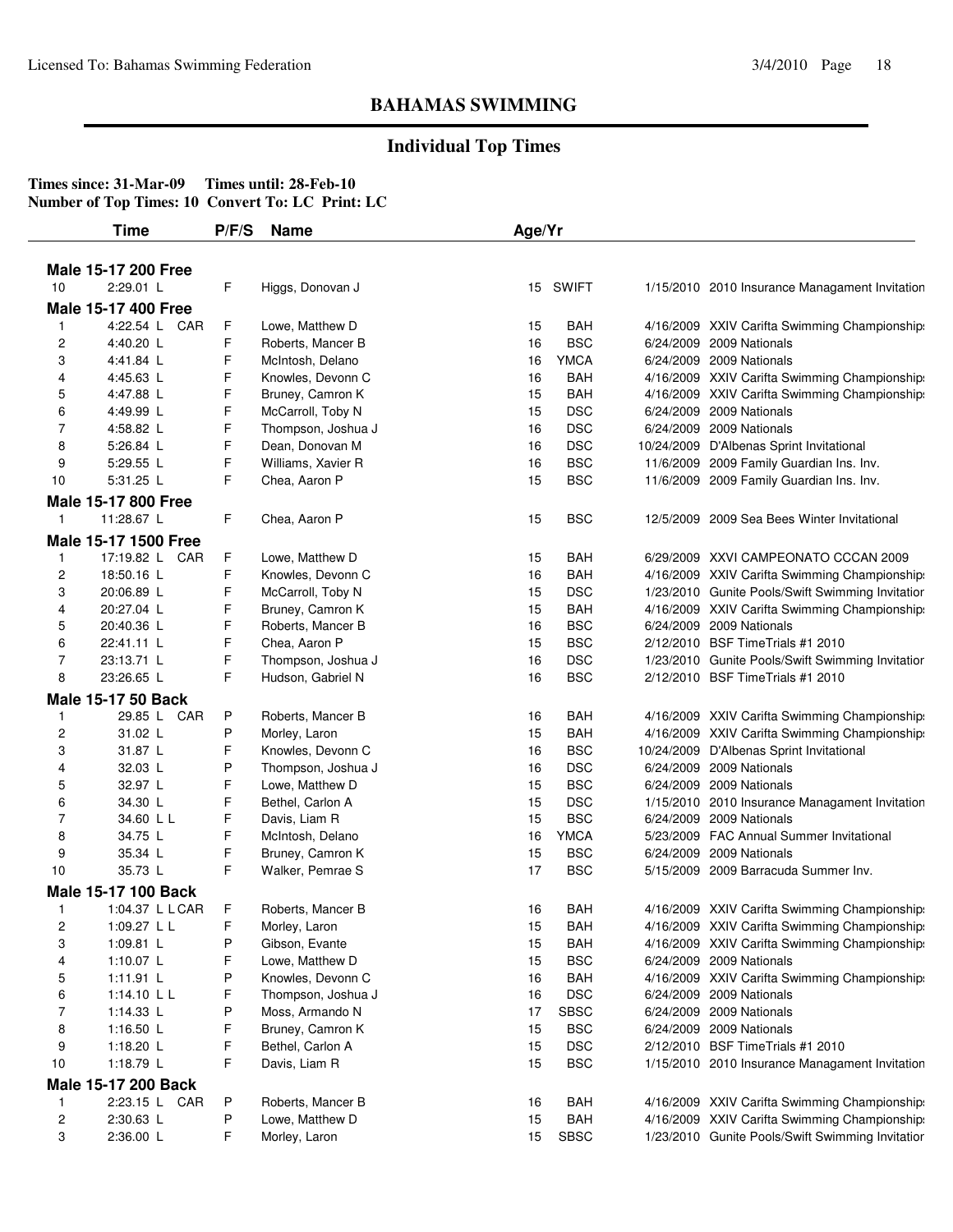## **Individual Top Times**

|    | <b>Time</b>                                   | P/F/S | <b>Name</b>                            | Age/Yr   |                            |                                                               |
|----|-----------------------------------------------|-------|----------------------------------------|----------|----------------------------|---------------------------------------------------------------|
| 4  | 2:36.21 L                                     | P     | Gibson, Evante                         | 15       | <b>BAH</b>                 | 4/16/2009 XXIV Carifta Swimming Championship:                 |
| 5  | 2:45.42 L                                     | P     | Knowles, Devonn C                      | 16       | BAH                        | 4/16/2009 XXIV Carifta Swimming Championship:                 |
| 6  | 2:53.36 L                                     | F     | Davis, Liam R                          | 15       | <b>BSC</b>                 | 6/24/2009 2009 Nationals                                      |
| 7  | 2:54.68 L                                     | F     | Bruney, Camron K                       | 15       | <b>BSC</b>                 | 6/24/2009 2009 Nationals                                      |
| 8  | 2:55.69 L                                     | F     | Bethel, Carlon A                       | 15       | <b>DSC</b>                 | 12/5/2009 2009 Sea Bees Winter Invitational                   |
| 9  | 3:01.59 L                                     | F     | Thompson, Joshua J                     | 16       | <b>DSC</b>                 | 5/15/2009 2009 Barracuda Summer Inv.                          |
| 10 | 3:01.89 L                                     | F     | Higgs, Donovan J                       | 15       | <b>SWIFT</b>               | 1/23/2010 Gunite Pools/Swift Swimming Invitatior              |
|    | <b>Male 15-17 50 Breast</b>                   |       |                                        |          |                            |                                                               |
| 1  | 31.89 L<br>CAR                                | F     | Gibson, Evante                         | 15       | BAH                        | 4/16/2009 XXIV Carifta Swimming Championship:                 |
| 2  | CAR<br>33.06 L                                | F     | McCarroll, Toby N                      | 15       | <b>BAH</b>                 | 4/16/2009 XXIV Carifta Swimming Championship:                 |
| 3  | 33.26 L CAR                                   | F     | Walker, Pemrae S                       | 17       | <b>BSC</b>                 | 1/15/2010 2010 Insurance Managament Invitation                |
| 4  | 34.77 L                                       | F     | Bruney, Camron K                       | 15       | <b>BSC</b>                 | 6/24/2009 2009 Nationals                                      |
| 5  | 35.21 L                                       | F     | Morley, Laron                          | 15       | <b>SBSC</b>                | 12/5/2009 2009 Sea Bees Winter Invitational                   |
| 6  | 37.36 L                                       | F     | Knowles, Devonn C                      | 16       | <b>BSC</b>                 | 1/15/2010 2010 Insurance Managament Invitation                |
| 7  | 38.09 L                                       | P     | *I Taylor, Dante                       | 16       | <b>SBSC</b>                | 6/24/2009 2009 Nationals                                      |
| 8  | 39.38 L                                       | F     | Seymour, Blair M                       | 15       | <b>SWIFT</b>               | 1/15/2010 2010 Insurance Managament Invitation                |
| 9  | 39.71 L                                       | F     | McIntosh, Delano                       | 16       | <b>FAC</b>                 | 2/12/2010 BSF TimeTrials #1 2010                              |
| 10 | 39.74 L                                       | F     | Clarke, Wendal M                       | 15       | <b>YMCA</b>                | 6/24/2009 2009 Nationals                                      |
|    |                                               |       |                                        |          |                            |                                                               |
|    | <b>Male 15-17 100 Breast</b><br>1:12.34 L CAR |       |                                        |          |                            |                                                               |
| 1  |                                               | F     | Gibson, Evante                         | 15       | BAH                        | 4/16/2009 XXIV Carifta Swimming Championship:                 |
| 2  | CAR<br>1:12.52 $L$                            | F     | McCarroll, Toby N                      | 15       | <b>BAH</b>                 | 4/16/2009 XXIV Carifta Swimming Championship:                 |
| 3  | 1:13.95 $L$<br>CAR                            | P     | Walker, Pemrae S                       | 17       | <b>BAH</b>                 | 4/16/2009 XXIV Carifta Swimming Championship:                 |
| 4  | 1:20.48 L                                     | F     | Morley, Laron                          | 15       | <b>SBSC</b>                | 10/24/2009 D'Albenas Sprint Invitational                      |
| 5  | 1:22.79 L                                     | P     | Bruney, Camron K                       | 15       | <b>BSC</b>                 | 6/24/2009 2009 Nationals                                      |
| 6  | 1:24.13 $L$                                   | P     | Lowe, Matthew D                        | 15       | <b>BSC</b>                 | 6/24/2009 2009 Nationals                                      |
| 7  | 1:24.40 L                                     | P     | Chea, Aaron P                          | 15       | <b>BSC</b>                 | 6/24/2009 2009 Nationals                                      |
| 8  | 1:28.71 L                                     | F     | Clarke, Wendal M                       | 15       | <b>YMCA</b>                | 6/24/2009 2009 Nationals                                      |
| 9  | 1:29.00 L                                     | F     | *I Barrett, Mark X                     | 17       | <b>SBSC</b>                | 6/24/2009 2009 Nationals                                      |
| 10 | 1:29.07 L                                     | F     | Carroll, Cameron                       | 17       | <b>FAC</b>                 | 11/21/2009 10th. Annual NorthernBahamas S                     |
|    | <b>Male 15-17 200 Breast</b>                  |       |                                        |          |                            |                                                               |
| 1  | 2:38.05 L<br>CAR                              | F     | McCarroll, Toby N                      | 15       | <b>BAH</b>                 | 4/16/2009 XXIV Carifta Swimming Championship:                 |
| 2  | 2:40.54 L<br>CAR                              | P     | Gibson, Evante                         | 15       | <b>BAH</b>                 | 4/16/2009 XXIV Carifta Swimming Championship:                 |
| 3  | $2:51.11$ L                                   | P     | Walker, Pemrae S                       | 17       | BAH                        | 4/16/2009 XXIV Carifta Swimming Championship:                 |
| 4  | 3:08.08 L                                     | F     | Morley, Laron                          | 15       | <b>SBSC</b>                | 6/24/2009 2009 Nationals                                      |
| 5  | 3:14.19 L                                     | F     | Bruney, Camron K                       | 15       | <b>BSC</b>                 | 6/24/2009 2009 Nationals                                      |
| 6  | $3:16.44$ L                                   | F     | Clarke, Wendal M                       | 15       | <b>YMCA</b>                | 6/24/2009 2009 Nationals                                      |
| 7  | 3:16.99 L                                     | F     | Hudson, Gabriel N                      | 16       | <b>BSC</b>                 | 6/24/2009 2009 Nationals                                      |
| 8  | 3:27.61 L                                     | F     | Bethel, Carlon A                       | 15       | <b>DSC</b>                 | 2/12/2010 BSF Time Trials #1 2010                             |
| 9  | 3:59.46 L                                     | F     | Higgs, Donovan J                       |          | 15 SWIFT                   | 5/15/2009 2009 Barracuda Summer Inv.                          |
|    | Male 15-17 50 Fly                             |       |                                        |          |                            |                                                               |
| 1  | 26.75 L CAR                                   | P     | Moss, Armando N                        | 17       | <b>BAH</b>                 | 4/16/2009 XXIV Carifta Swimming Championship:                 |
| 2  | CAR<br>26.97 L                                | F     | Gibson, Evante                         | 15       | <b>BAH</b>                 | 4/16/2009 XXIV Carifta Swimming Championship:                 |
| 3  | CAR<br>28.19 L                                | F     | Roberts, Mancer B                      | 16       | <b>BSC</b>                 | 6/24/2009 2009 Nationals                                      |
| 4  | 29.31 L                                       | F     | Walker, Pemrae S                       | 17       | <b>BSC</b>                 | 6/24/2009 2009 Nationals                                      |
| 5  | 29.35 L                                       | F     | Morley, Laron                          | 15       | <b>SBSC</b>                | 6/24/2009 2009 Nationals                                      |
| 6  | 29.51 L                                       | F     | McIntosh, Delano                       | 16       | <b>FAC</b>                 | 11/21/2009 10th. Annual NorthernBahamas S                     |
|    | 29.89 L                                       | F     | Lowe, Matthew D                        | 15       | <b>BSC</b>                 | 6/24/2009 2009 Nationals                                      |
| 7  |                                               |       |                                        |          |                            |                                                               |
| 8  |                                               | P     |                                        |          |                            |                                                               |
| 9  | 30.58 L<br>30.93 L                            | F     | Thompson, Joshua J<br>Higgs, Donovan J | 16<br>15 | <b>DSC</b><br><b>SWIFT</b> | 6/24/2009 2009 Nationals<br>2/19/2010 2010 Barracuda Feb Meet |